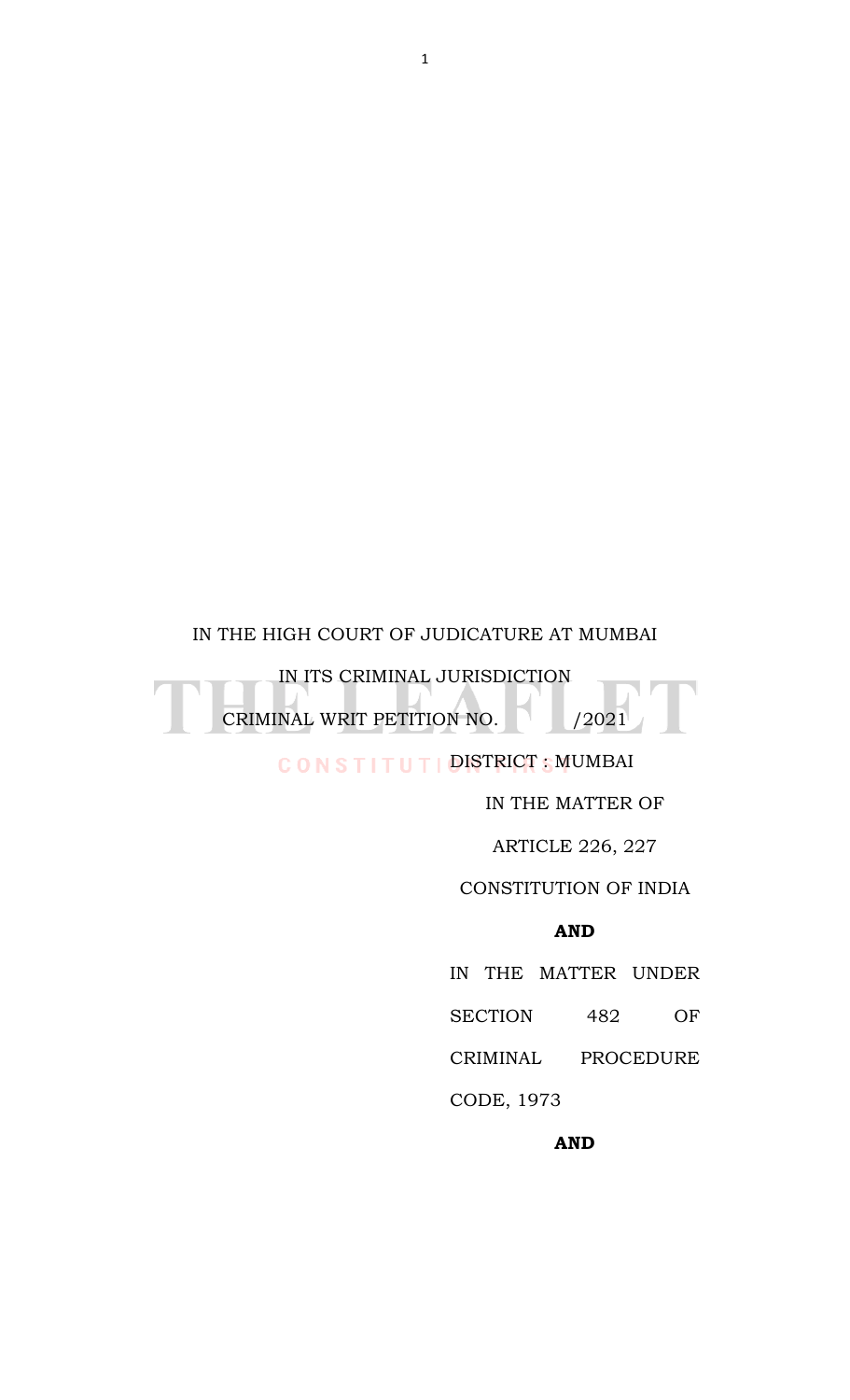IN THE MATTER OF ARTICLE 14, 21 AND 22 OF CONSTITUTION OF INDIA

## **AND**

IN THE MATTER OF CASES

REGISTERED INVOKING

UNLAWFUL ACTIVITIES

PREVENTION ACT, 1967

# **AND**

IN THE MATTER OF INCARCERATION BY

CREATING FAKE, EXEATING FAKE,

CONSTITUTION ORDER TTO FALSELY

IMPLICATE PUBLIC

INTELLECTUALS

# **AND**

| ΙN                            | <b>THE</b>           | <b>MATTER</b>        | ( ) H'     |  |  |
|-------------------------------|----------------------|----------------------|------------|--|--|
| <b>POLICY</b>                 |                      | OF                   | <b>THE</b> |  |  |
| <b>RESPONDENTS</b>            | ΙN                   |                      |            |  |  |
| TARGETTING                    |                      |                      |            |  |  |
|                               | <b>INTELLECTUALS</b> |                      | BY         |  |  |
|                               |                      | SLAPPING CASES UNDER |            |  |  |
|                               | <b>STRINGENT</b>     |                      | LAWS       |  |  |
| <b>AGAINST PUBLIC JUSTICE</b> |                      |                      |            |  |  |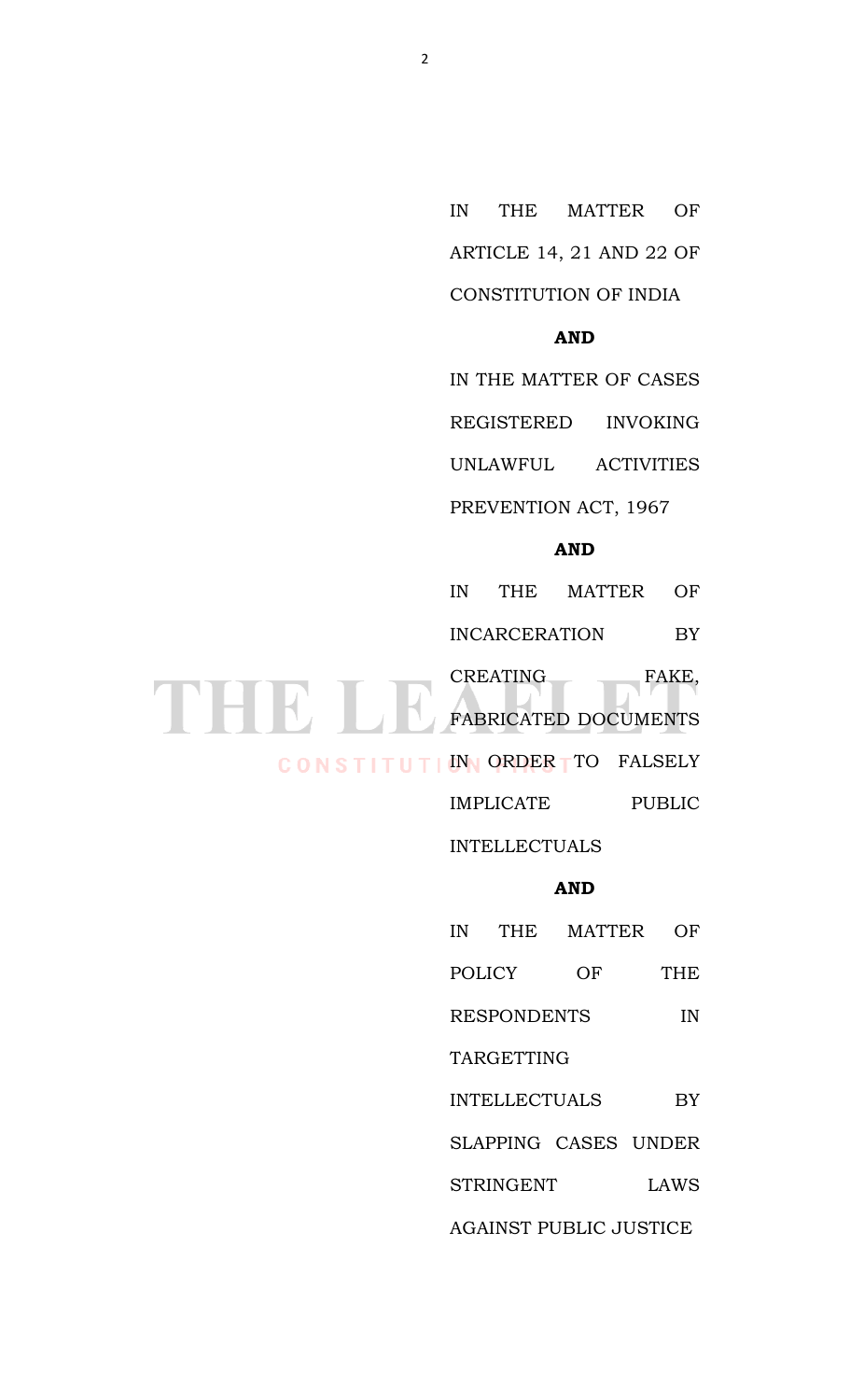| RONA S/O JACOB WILSON                   |              |
|-----------------------------------------|--------------|
| AGED 42 YEARS, CURRENTLY                |              |
| <b>JAILED IN CENTRAL PRISON TALOJA</b>  |              |
| ORDINARY RESIDENT OF DELHI              | ) PETITIONER |
| VERSUS                                  |              |
| 1. STATE OF MAHARASHTRA,                |              |
| THROUGH ITS ADDL. CHIEF SECRETARY, )    |              |
| DEPARTMENT OF HOME AFFAIRS              |              |
| <b>HAVING HIS OFFICE AT</b>             |              |
| <b>MANTRALAYA MUMBAI</b>                |              |
| 2. SHIVAJI PAWAR , AT THE MATERIAL TIME |              |
| THE INVESTIGATING OFFICER, NOW          |              |
| HAVING HIS OFFICE AT THE OFFICE OF      |              |
| THE COMMISSIONER OF POLICE, SADHU J     |              |
| VASVWANI CHOWK, CHURCH PATH,            |              |
| AGARKAR NAGAR, PUNE 411001              |              |
| 3. UNION OF INDIA, THROUGH THE          |              |
| SECRETARY, MINISTRY OF                  |              |
| HOME AFFAIRS, HAVING HIS OFFICE         |              |
| AT NORTH BLOCK NEW DELHI                |              |
| 4. NATIONAL INVESTIGATION               |              |
| AGENCY, THROUGH ITS                     |              |
| SUPERINTENDENT VIKRAM                   |              |
| KHALATE, HAVING HIS OFFICE AT           |              |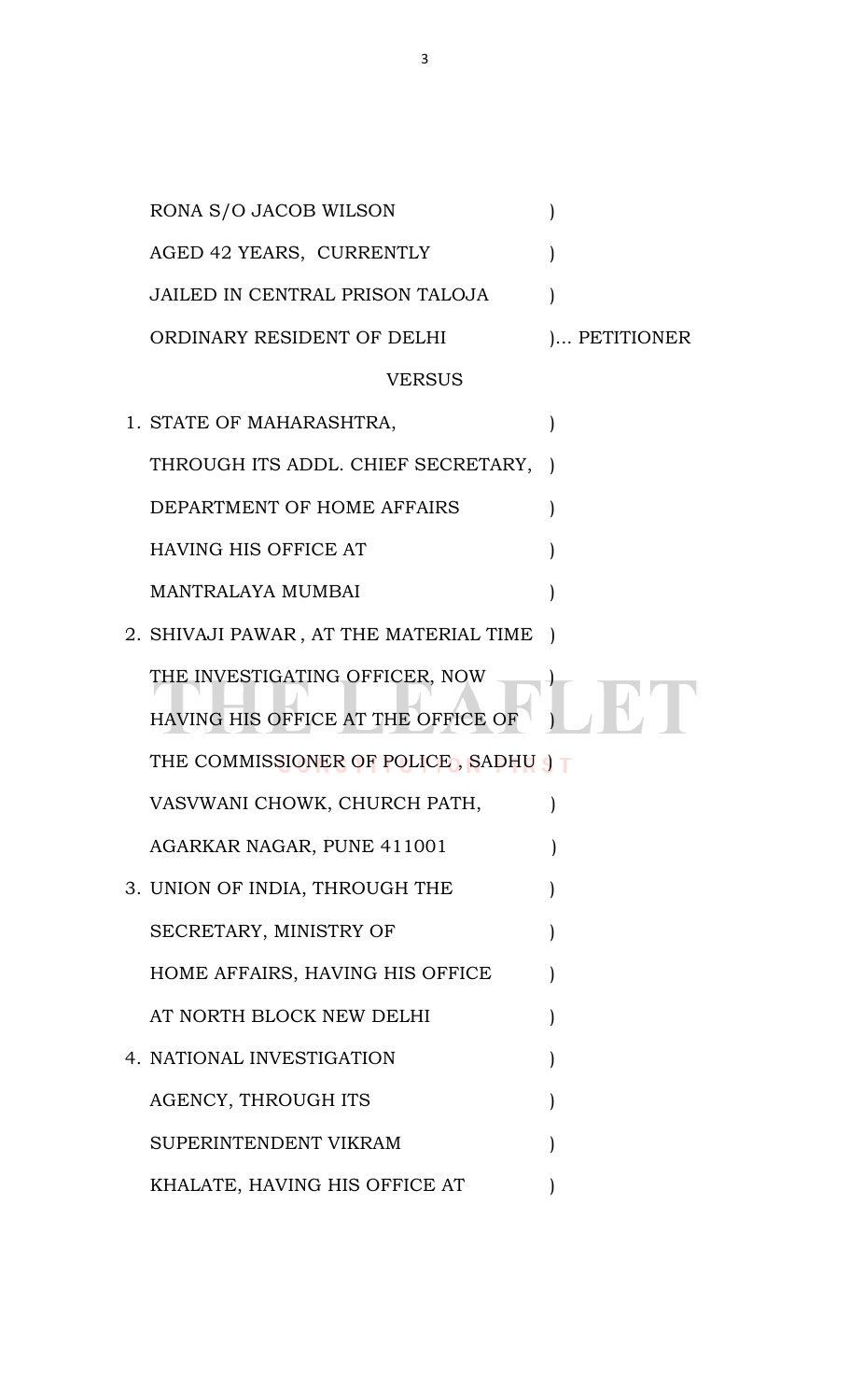#### CUMBALLA HILLS, PEDDAR ROAD,  $|$

RESPONDENTS

TO

THE HON'BLE THE CHIEF JUSTICE AND OTHER HON'BLE PUISNE JUDGES OF HIGH COURT OF JUDICATURE OF BOMBAY

#### THE HUMBLE PETITION OF

## THE PETITIONER ABOVENAMED

#### MOST RESPECTFULLY SHEWETH:

- 1. By way of this petition, Petitioner prays for quashing of prosecution, challenges his framing and incarceration based on planted forged and false documents, which are the basis of the prosecution case against him in the case/s, popularly known as the Bhima Koregaon case/s, and seeks investigation through a special investigation team to ascertain the person/s behind such planting of fabricated documents in his electronic devices, so as to implicate him in sensational case, and prays for the prosecution of those responsible in accordance with law.
- 2. The Petitioner is an independent researcher, mainly concerned with research for documentaries on themes pertaining to political economy and ethnography of small communities and social formations. He is a native of Kerala and has been a resident in Delhi since the past 22 years. He completed his M. Phil from JNU, Delhi and was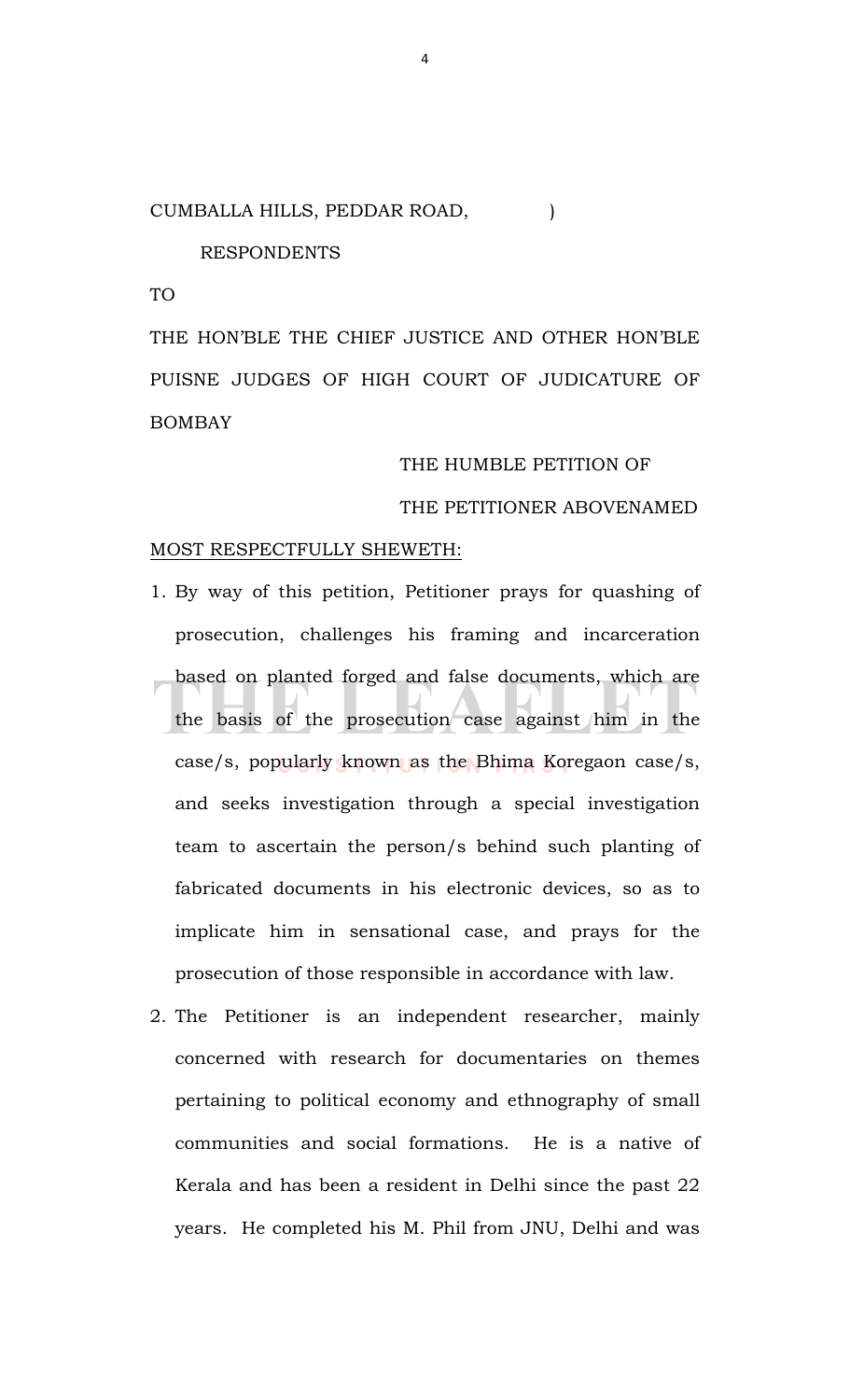in the process of pursuing a Ph.D. at the University of Surrey or the University of Leicester, England. Both universities had accepted his Ph.D. proposal and he was in the process of applying for a scholarship in 2018. The Petitioner is also a human rights campaigner and was involved in various campaigns for the release of persons falsely arrested for their political beliefs or for belonging to ethnic / religious minorities. The Petitioner was also a part of a legal campaign to save the life of Delhi University's Prof. G. N. Saibaba who despite being 90% disabled remains incarcerated. The Petitioner was thus actively involved in the field of civil and human rights and he was the media secretary for the Committee for the Release of Political Prisoners (CRPP). Prior to the present case, the Petitioner has not been booked in any criminal case till date and he has no criminal antecedents.

3. Since June 6, 2018, he has been languishing behind bars as an under-trial in Special ATS Case No. 1 of 2018 before Sessions Judge, Pune and since transfer to NIA on 24.01.2020, in NIA Special Case No. 414 of 2020 and is awaiting trial in case under Unlawful Activities Prevention Act, 1967 arising out of Crime No.4/2018 registered with Vishram Baug Police Station Pune, 153A, 505 (1) B, 117, 120B, 34 IPC and Section 13, 16, 17, 18, 18(B), 20, 38, 39, 40 of Unlawful Activities (Prevention) Act, 1967, and has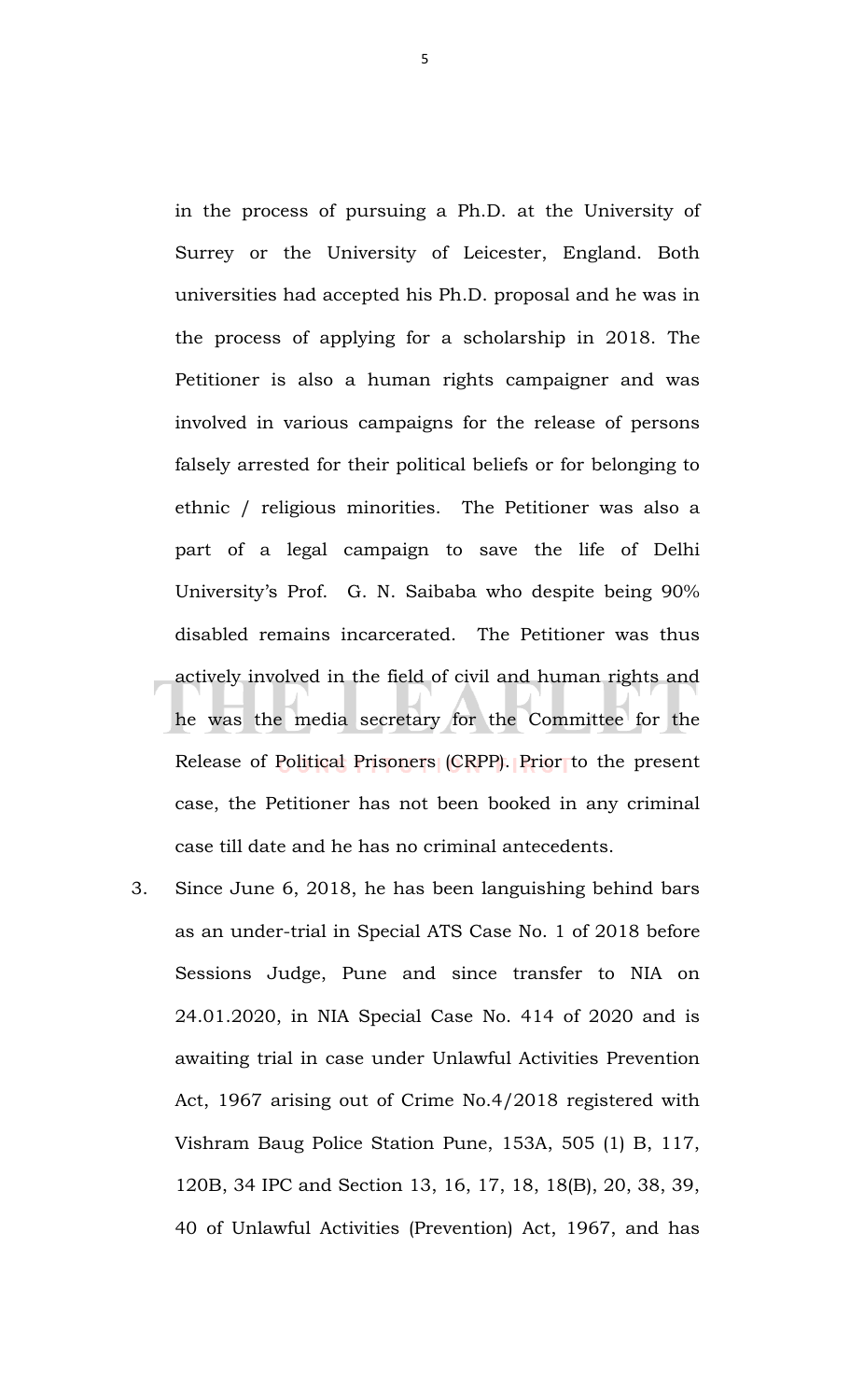been charge sheeted by ACP, Swargate, Pune. On 06.06.2018, the Petitioner along with 4 other intellectuals were arrested by Respondent No. 2. On 28.08.2018, five more intellectuals from different parts of the country came to be arrested by Respondent No. 2. On 24.01.2020, investigation was taken over by Respondent No. 4, National Investigation Agency, and transferred to NIA Court Mumbai and renumbered as NIA/414/2020. Seven more intellectuals came to be arrested this time by Respondent No. 4, NIA, and a second supplementary chargesheet came to be filed after their arrests. Presently 16 persons have been arrested in this case and the investigation is still continuing. Charges are yet to be framed, which itself will take a long tie and the trial is further likely to take a long time. There is no possibility of the trial being concluded in the forseeable future given the fact that there are more than 200 witnesses in supplementary charge sheet alone and considering further the pendency of cases before the Special Courts.

4. Respondent No.1 is the State of Maharashtra, through Additional Chief Secretary, Department of Home, which initiated criminal action against Petitioner and his coaccused and the authority which allowed their prosecution under stringent laws, by according sanction by two orders dated 14.11.2018 and 20.02.2019 to prosecute as required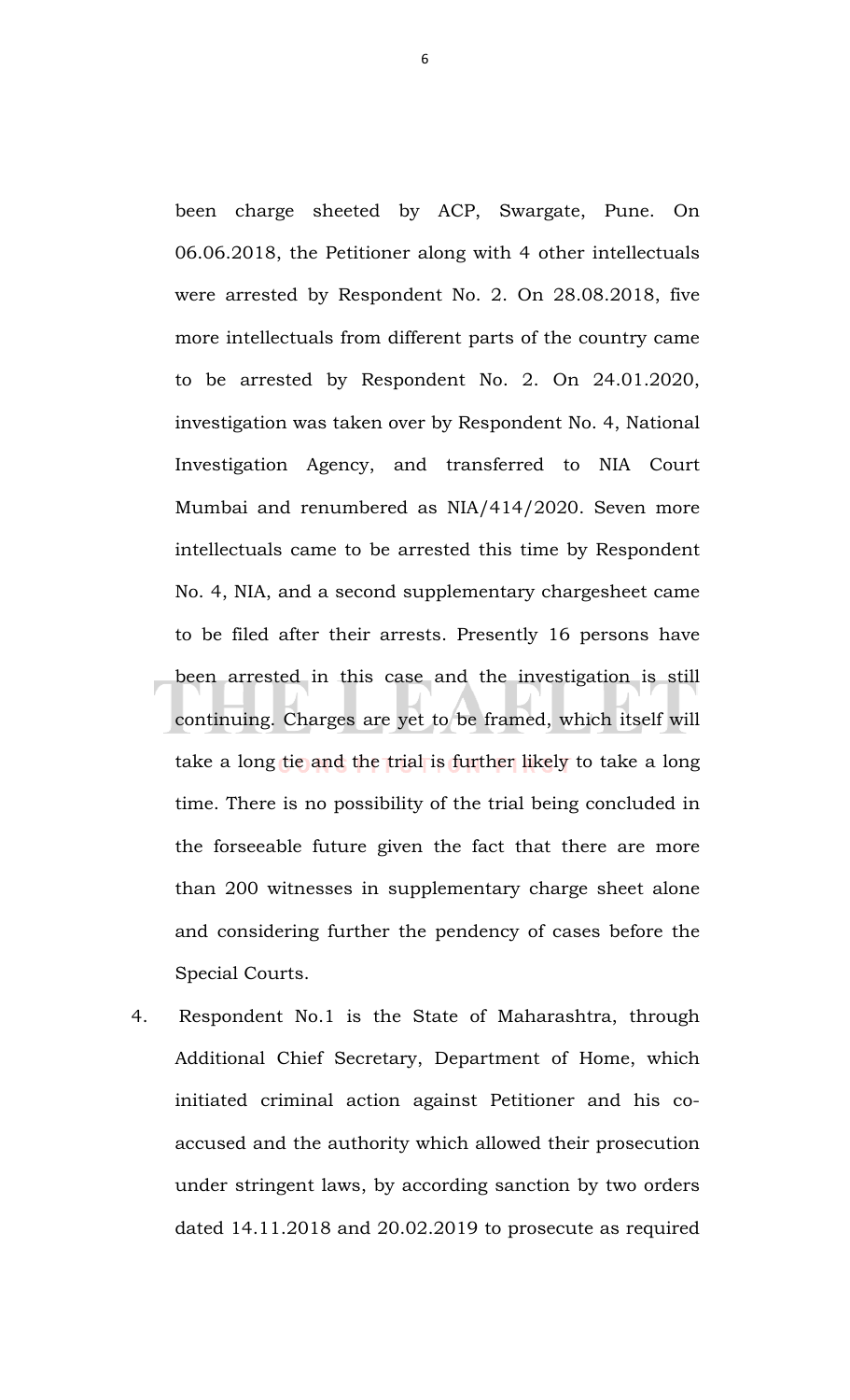under Section 45 of the UAPA 1967. The Petitioner craves leave to refer to and rely upon the said applications and orders of sanction as and when produced. The Respondent No. 2 is the Investigating Officer who carried out the raids, searches and seizures in an unlawful manner concerning the Petitioner and his earlier 9 co-accused, their arrests and the filing of the charge sheet against them. The Respondent No. 2 claimed to have obtained "secret information" on which basis raids were carried at the house of the Petitioner in Delhi, even after search warrant was repeatedly rejected by JMFC Court, Pune. The secret information related to the documents which were allegedly found in the computer of the Petitioner and co-accused, which are now found to be planted. The Respondent No.3 is the Union of India, through the Ministry of Home Affairs. Under Section 4 of the National Investigation Agency (NIA) Act, superintendence of the Respondent No. 3 is vested with the Respondent No.4. The Respondent No. 3 is also granted the third order of sanction to prosecute the Petitioner as detailed in later part of this petition without assigning any reasons. It is this authority which has, in total disregard to the provisions of law, suddenly and much belatedly transferred investigation of the matter to the National Investigation Agency. Respondent No.4 is a statutory body, a central investigation agency which has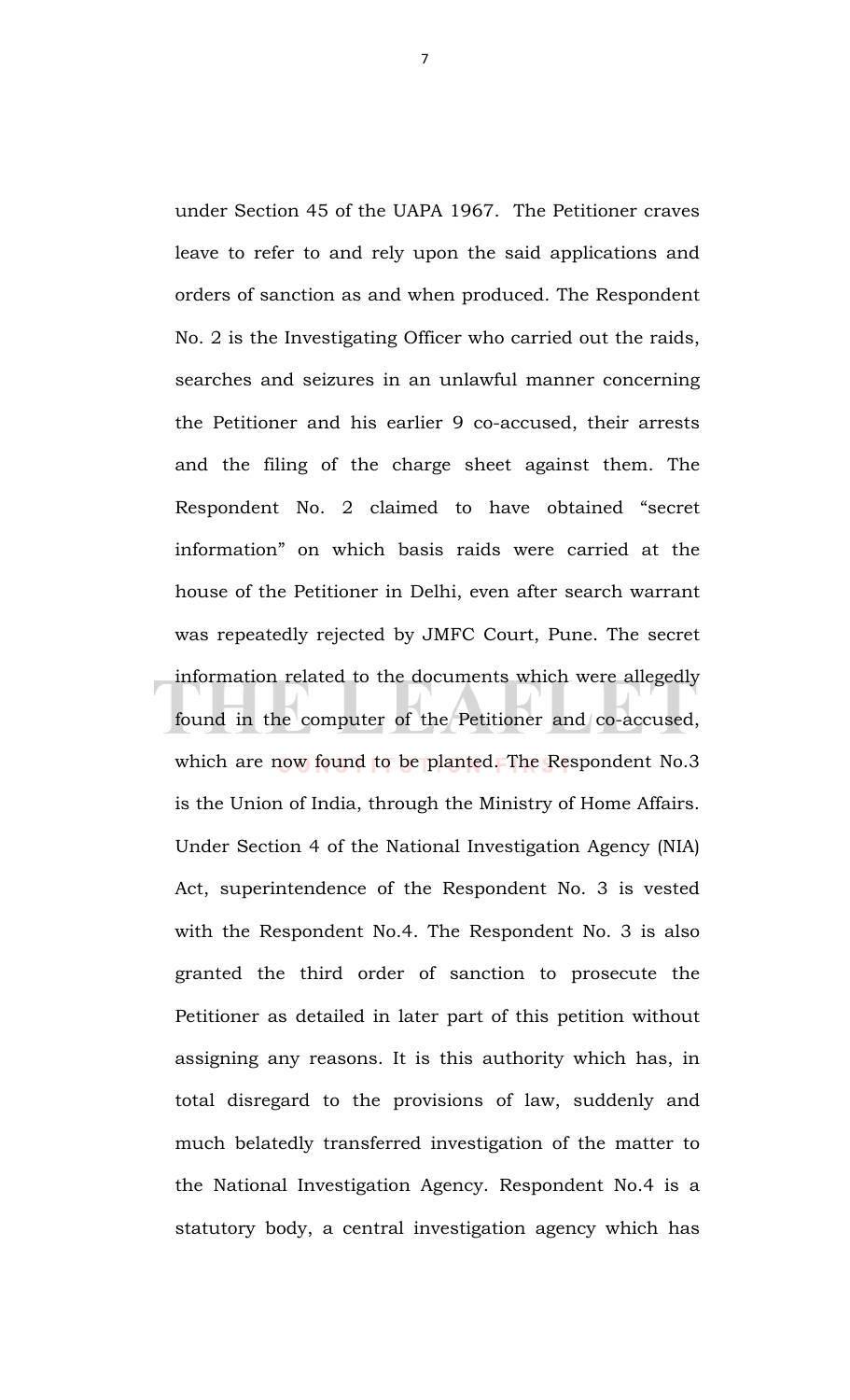mandate to investigate cases, assigned to it by Respondent No.3. The Respondents through various arms of the state have been in a co-ordinated manner *mala fide* prosecuting the Petitioner and co-accused.

- 5. The entire edifice of the Prosecution's case against the Petitioner and the co-accused is based entirely on electronic evidence supposedly recovered *inter alia* from the Petitioner's computer/electronic devices. As subsequently detailed in the Petition, it has now come to light through independent and unimpeachable expert analysis that the incriminating documents relied upon by the Prosecution have been planted in the Petitioner's electronic devices to incriminate him and the co-accused. In view of this, any further prolonging of the case against the Petitioner and the co-accused will be an absolute and continued travesty of justice, apart from sanctifying the abuse of process of law and will lead to further violation of the Petitioners and co-accused fundamental rights. It is in this context that the present Petition is filed.
	- 5. The Petitioner at this stage feels it necessary to enumerate facts in brief leading to the filing of the present petition:

#### *Brief Facts of the case*

a. On 1st January 1818, the Peshwa army led by Peshwa Bajirao II was defeated by the British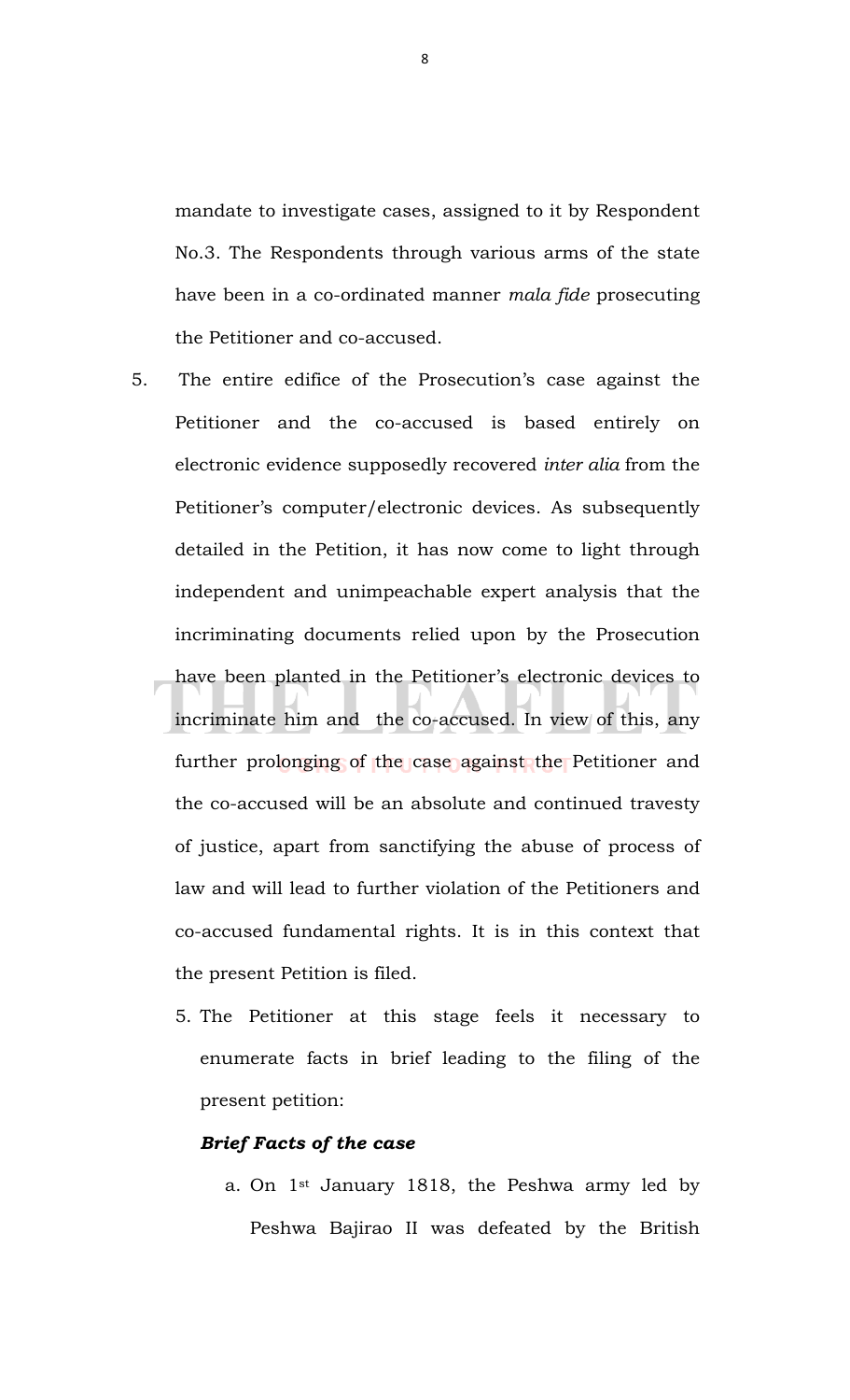Army consisting mainly of Mahars, Marathas, Hindu Rajputs and other Backward castes at Koregaon. Over the years, and especially after a call given by Dr. Babasaheb Ambedkar, the "Vijay Stambh" (Victory Pillar) at Koregaon Bhima has become a symbol to commemorate the victory of the oppressed Castes against injustices perpetuated by the Peshwas.

- b. 1st January is observed every year by large number of Dalits for the victory of the oppressed castes in defeating Peshwai rule in the historic battle of Bhima Koregaon. It was to be observed on an even larger scale in 2018 to observe its 200th anniversary<sup>T</sup>ITUTION FIRST
	- c. On 31.12.2017, to commemorate the 200th anniversary of this historic battle of Bhima-Koregaon, more than 250 social organizations representing Dalits, other Backward castes (OBCs), Adivasis, Women's Organizations, Marathas and Muslims organized themselves as the "*Bhima Koregaon Shaurya Din Prerna Abhiyan*" (Campaign in Inspiration of the Valour Day of Bhima Koregaon) so as to appropriately commemorate the anniversary held the Elgaar Parishad.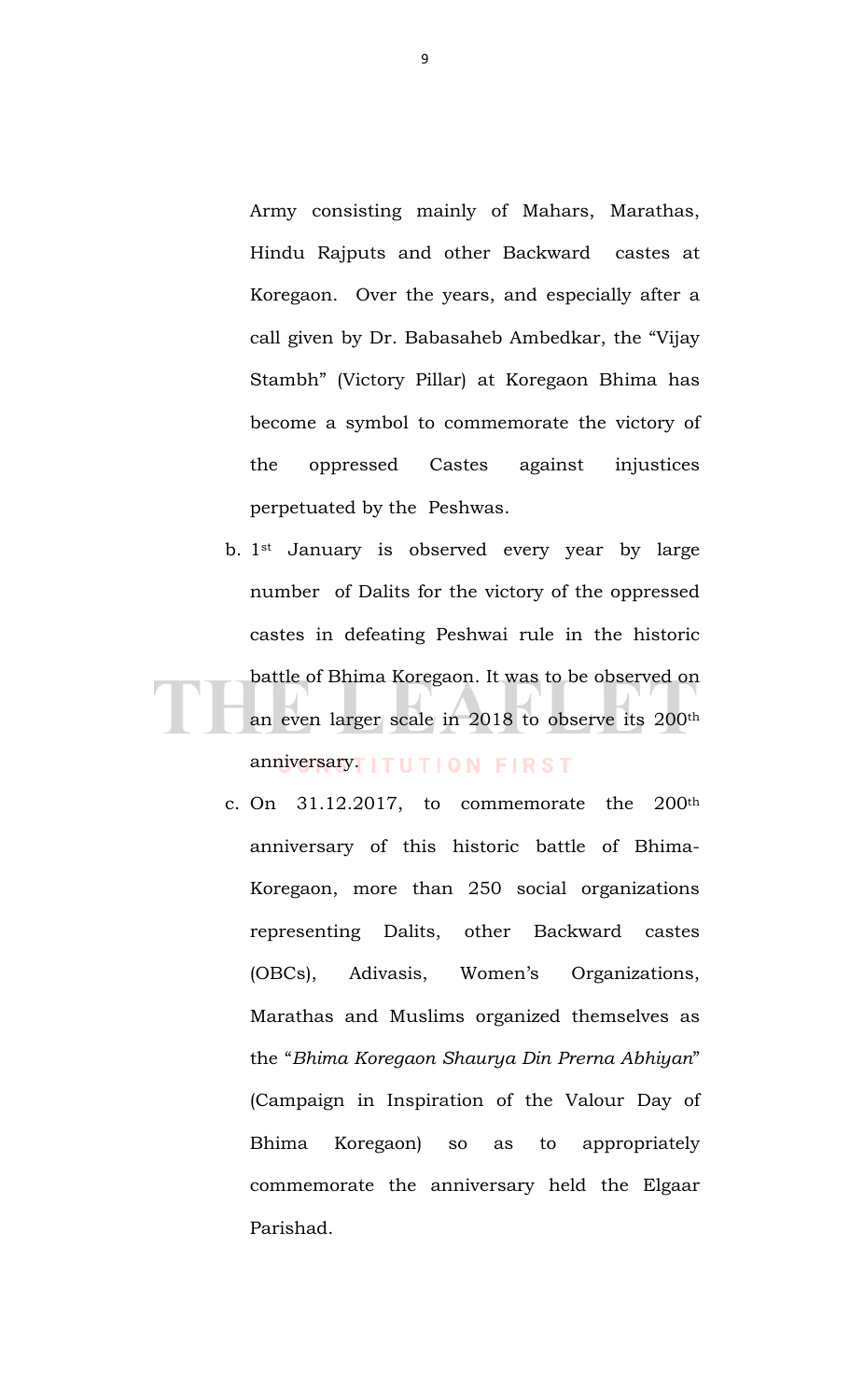- d. The Parishad was convened by Retired Supreme Court Hon'ble Justice P B Sawant and Retired Bombay High Court Hon'ble Justice Kolse-Patil and was held at Shaniwar Wada in Pune city, which is around 30 kms from Bhima Koregaon and it was conducted peacefully without a single incidence of violence or disruption of law and order. The Petitioner was not present and had no role to play in the said Parishad.
- e. The members of the public mainly of Dalits and other oppressed sections of society proceeding to the memorial site were attacked by mobs of 1100- 1200 young people, who were on bikes holding saffron flags and shouting slogans. The dalit processionists were injured in the large scale violence and arson that saw burning of vehicles, stone pelting and attacks by lathi wielding mobs. The Petitioner was not present in or around the site on the concerned date.
	- f. Eight days after the violence, i.e. on 08.01.2018 a Complaint by one Tushar Damgurde was registered as C.R. No. 4/2018 of Vishrambaug PS under Sections 153-A, 505 (1) (b), 11, 34 of IPC against Sudhir Pralhad Dhawle & five others. The Petitioner is not named in this FIR. However, it is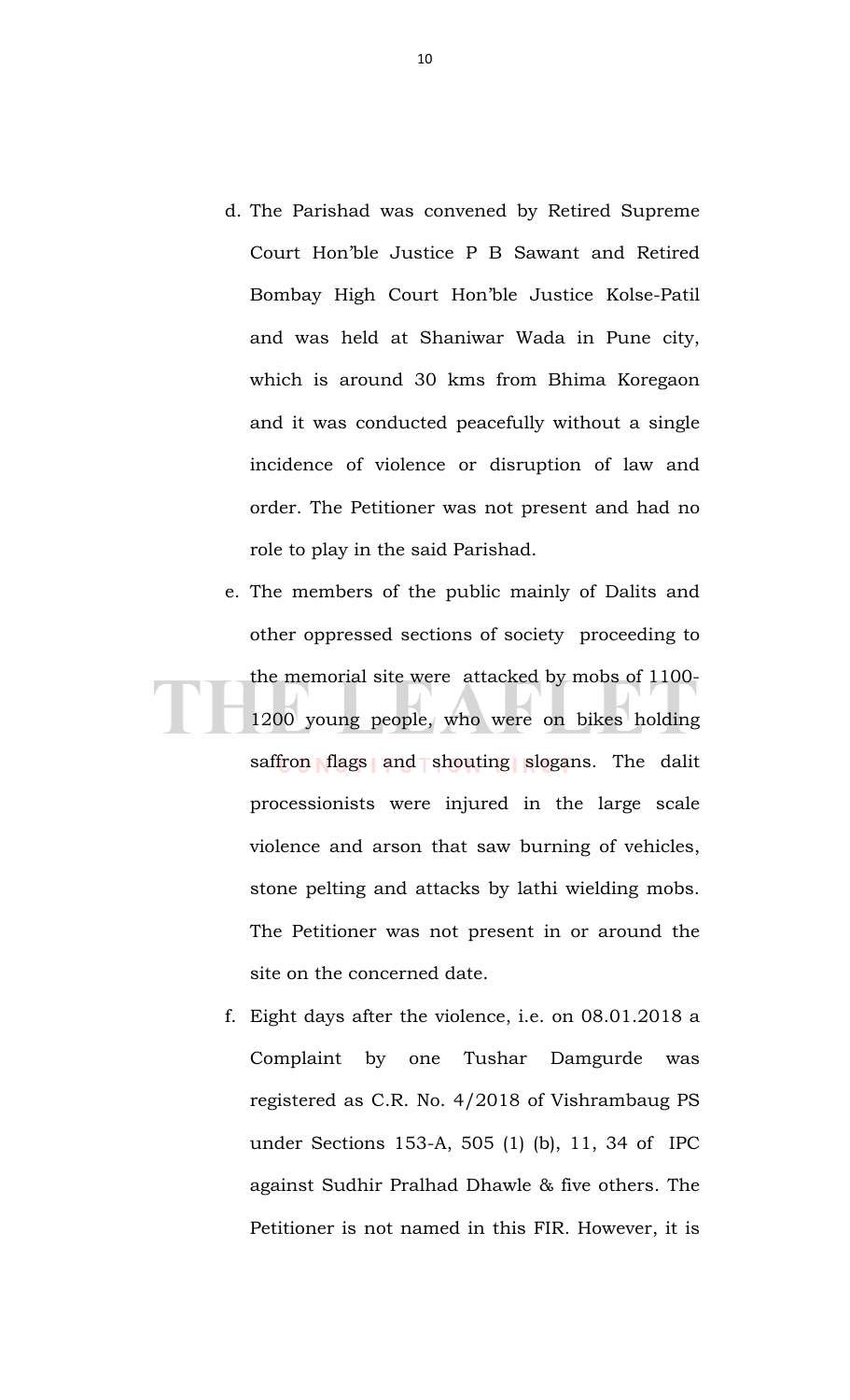in this FIR that the Petitioner came to be arraigned as an accused four months later and arrested six months later. A copy of the said FIR dated 08.01.2018 is annexed herewith and marked as **EXHIBIT –A.**

- g. However, six days prior to the said FIR at Exhibit-A, on 02.01.2018, FIR "0" of 2018 was lodged by one of the victims, Anita Sawle, at Pimpri PS, Pune City under I.P.C. Sections 307, 143, 147, 148, 149, 295(a), 435, 436, Arm Act 4(25) Maharashtra Police Act, Section 3(2)(v), 3(1) (10) of Schedule Caste and Schedule Tribes (Prevention of Atrocities) Act 1989, with regard to the violence at Bhima-Koregaon on 1/1/2018 naming Sambhaji Bhide, the head of Shiv Prathistan Hindusthan; Milind Ekbote, the head of Samastha Hindu Aaghadi and their followers as accused being the perpetrators of the crime. The FIR was subsequently transferred as C.R. No. 09 of 2018 of Shikrapur PS, Pune Rural.
- h. That the FIR 4/2018 which was registered mainly under section 153A of IPC, with Vishram Bag police station, came to be assigned to ACP of Swargate Division on 22.01.2018. thereafter on 6th of March 2018, the Respondent No. 2, the then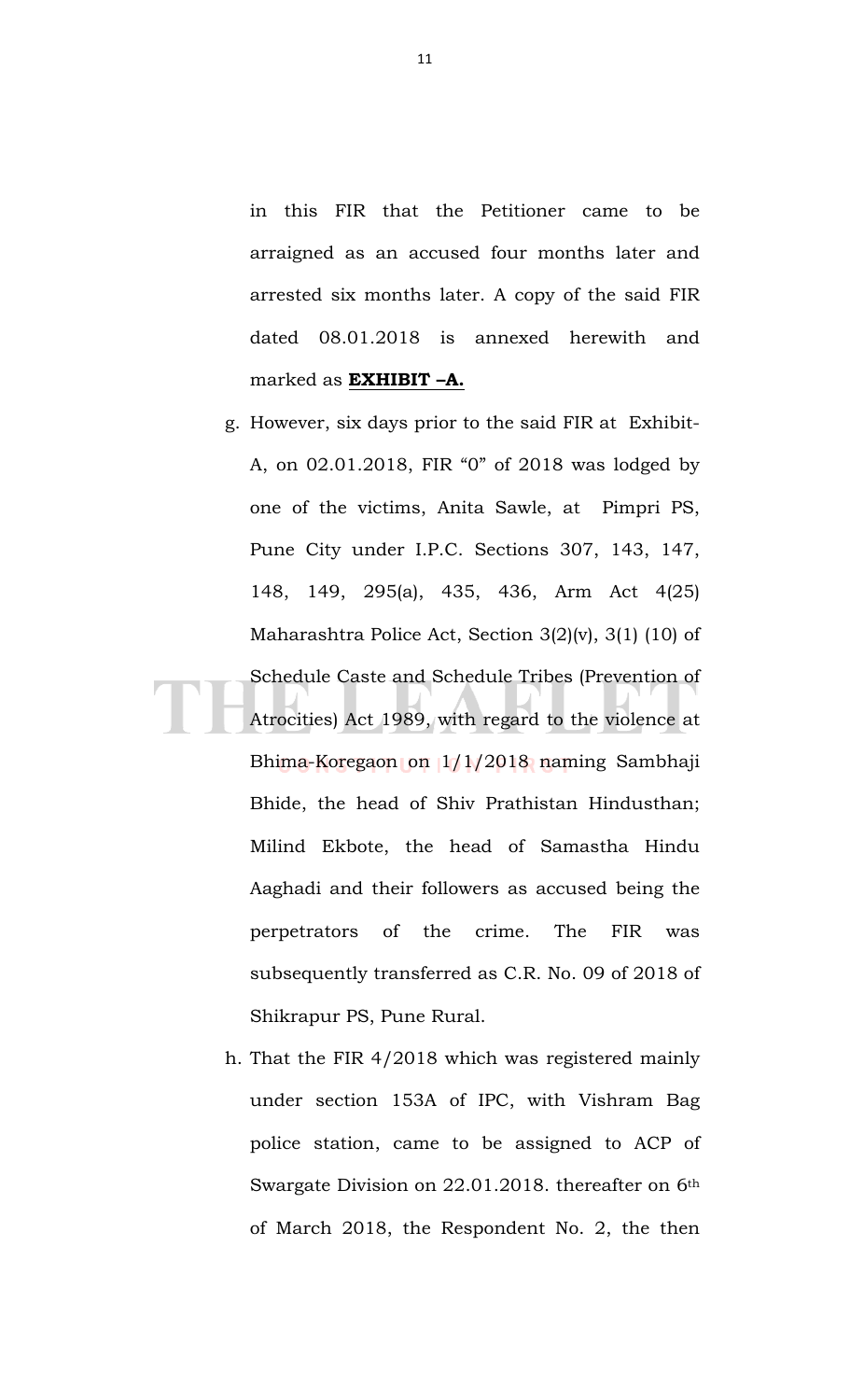Investigating Officer, informed the learned Magistrate that section 120B had been invoked on the basis of "secret information "received from "secret sources", and also added the name of the Petitioner and Surendra Gadling, Advocate, as a suspected accused.

- i. On 9.03.2018 the Respondent No. 2 sought a search warrant to conduct raids at the houses of Petitioner and other co-accused, stating that he had got "secret information" about correspondence which would unravel a conspiracy, and according to the information, the same was stored in the electronic devices of the accused, which they may destroy if they are served notice of the same. The Learned JMFC rejected the application.
	- j. On 13.03.2018, the Respondent No. 2 again approached the same court with a fresh application, with a request for *in camera* hearing. He gave a detailed application narrating as to what was expected to be found in the electronic devices of the accused persons. This time also the application for the search warrant was rejected.
	- k. Thereafter, on 17.04.2018, the Respondent No, 2 conducted raids, searches and seizures of electronic devices at the houses of the six persons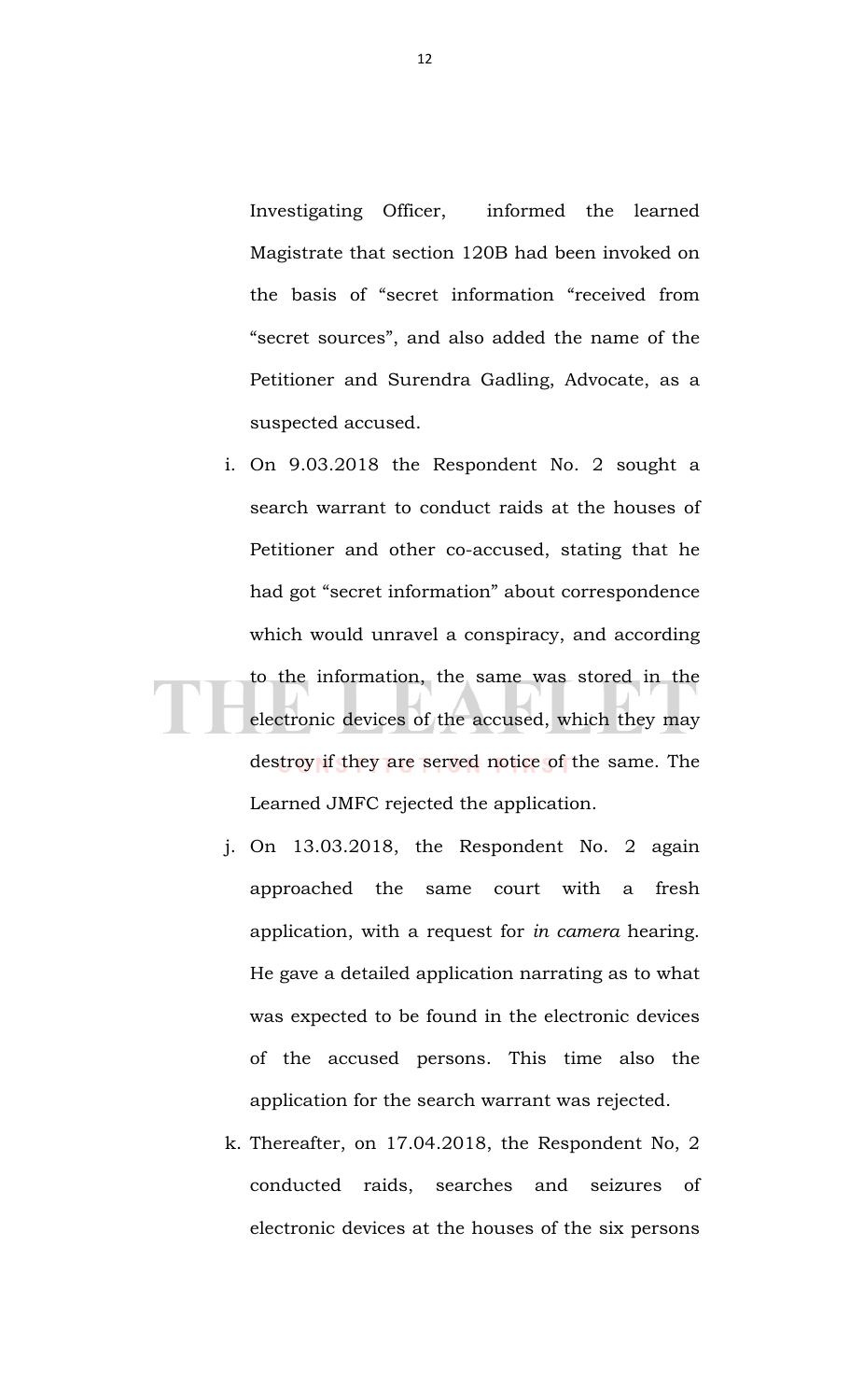named in C.R.No. 4/2018 at Exhibit-A hereto, as well as of the Petitioner in Delhi and Surendra Gadling in Nagpur who were named as "suspected accused".

- l. On 19.05.2018 the provisions of Unlawful Activities Prevention Act, 1967 were invoked against Petitioner and other co accused.
- m.On 06.06.2018, the Respondent No.2 in the said C.R. No. 4 of 2018 arrested the Petitioner along with four others - Sudhir Dhawale, Surendra Gadling, Shoma Sen and Mahesh Raut. However, only Sudhir Dhawale was named as accused in the FIR at Exhibit-A hereto. These were the first arrests under the said FIR. FIRST
	- n. Thereafter on 28.08.2018, five more persons came to be arrested by the Respondent No. 2 in the said C.R. No. 4 of 2018, namely V.V Rao, Vernon Gonsalves, Arun Ferreira, Sudha Bhardwaj and Gautam Navlakha and their homes raided and electronic devices seized.
	- o. On 14.11.2018, Respondent No.1 granted sanction to prosecute Petitioner and 4 others. A copy of the said sanction u/s 45 UAPA is annexed hereto and marked as **Exhibit-B**. Thereafter, on 15.11.2018 first charge sheet came to be filed against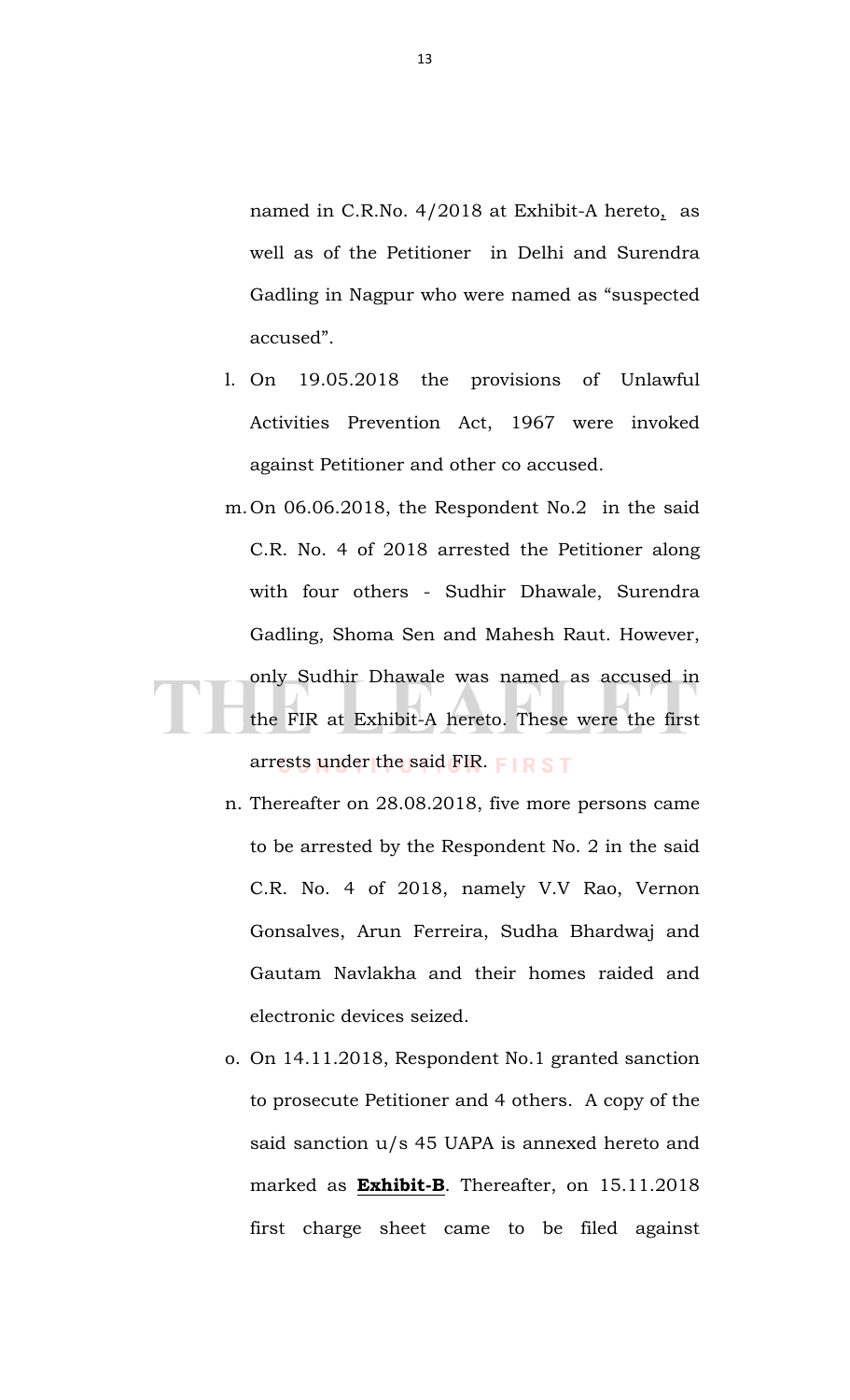Petitioner under UAPA, 1967. Are we not filing the summary report of the charge sheet dated 15/11/2018 here? A supplementary charge sheet against the added accused came to be filed on 21.02.2019, after obtaining sanction dated 20.02.2019. A copy of the same is annexed hereto marked as **Exhibit-C**.

- p. By an order dated 24.01.2020 issued by the Ministry of Home Affairs of the Respondent No 1, bearing No. 11011/17/2020/NIA, the Respondent No.2, NIA, took over the investigation in FIR No. 04/2018 dated 08.01.2018 registered by Vishrambaugh Police station, i.e. after a period of two years. Attached hereto and marked as **Exhibit-D** is copy of the order dated 24.01.2020.
	- q. After the Investigation, the Respondent No. 4 NIA, obtained sanction dated 8.10.2020 from Respondent no.3 and filed another charge sheet against 7 more Accused on 09.10.2020, who were alleged to have committed offences under section 120B, 115, 121, 121A, 124A, 153A, 201, 505(1)(b) and 34 of the IPC and sections 13, 16, 17, 18, 18A, 18B, 20, 38, 39 & 40 of the Unlawful Activities (Prevention) Act, 1967. Annexed hereto and marked as **Exhibit-E** is the copy of the said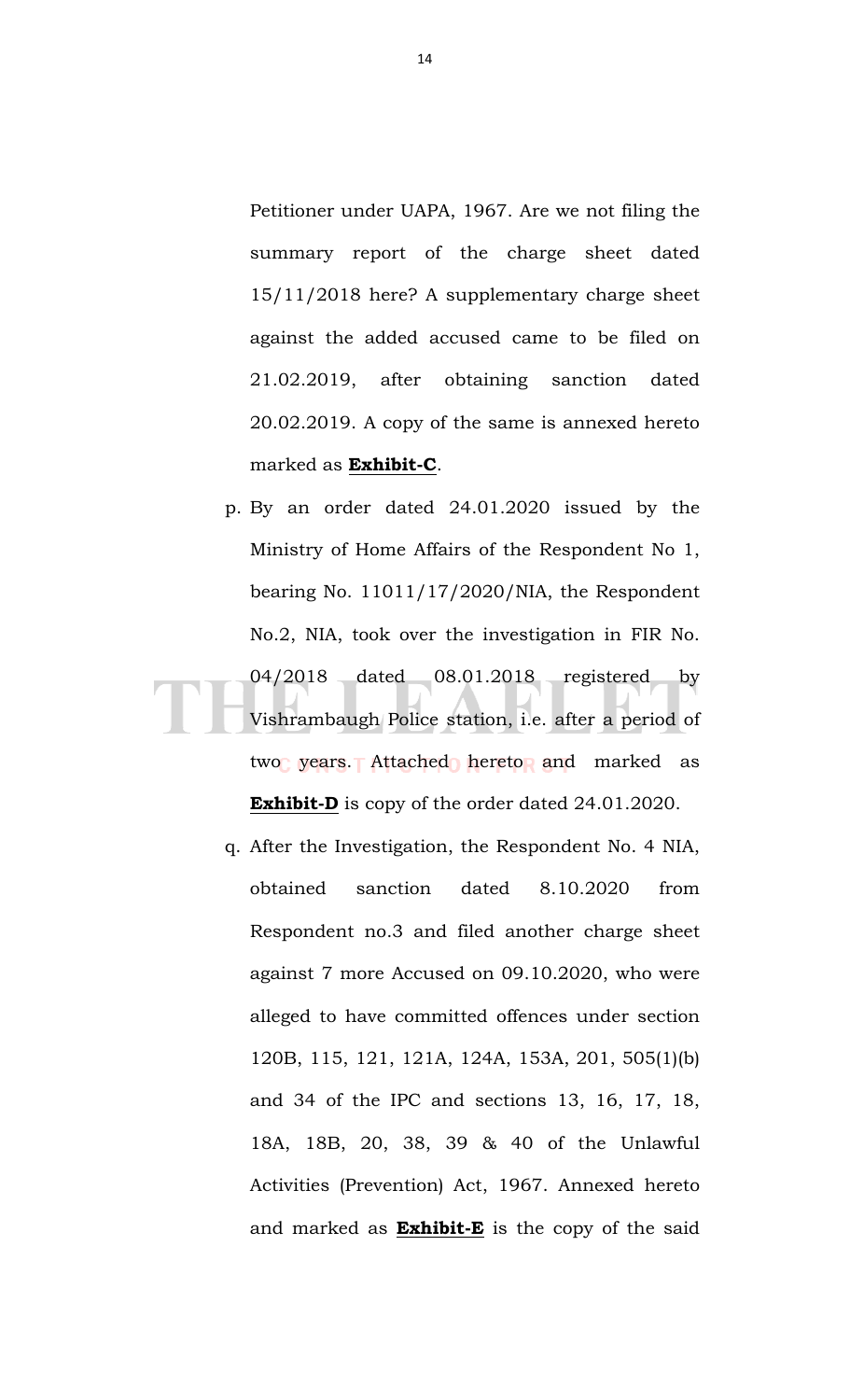sanction order dated 08.10.2020. the said sanction order contains no reason whatsoever for according the said sanction.

## *The case against the Petitioner*

- 6. The case, according to Prosecution, against the Petitioner and the co-accused has varied from charge sheet to supplementary charge sheet. However, it can be briefly summed up as follows:-
- a. The Petitioner, in connivance with other accused, all belonging to a proscribed organisation, CPI (Maoist), conspired to organise a programme in Pune i.e. Elgar Parishad on 31.12.2017. The intention of the said banned organisation, CPI (Maoist), was to propagate its ideology, through the said programme. Executing the same, a programme was organised and from the said stage, inflammatory speeches were given, which fanned communal sentiments and thereafter large-scale violence broke out in Maharashtra on 01.01.2018, leading to the death of one person. The programme was funded by the proscribed organisation.
	- b. During the investigation, it was revealed that Petitioner and other co-accused, were hatching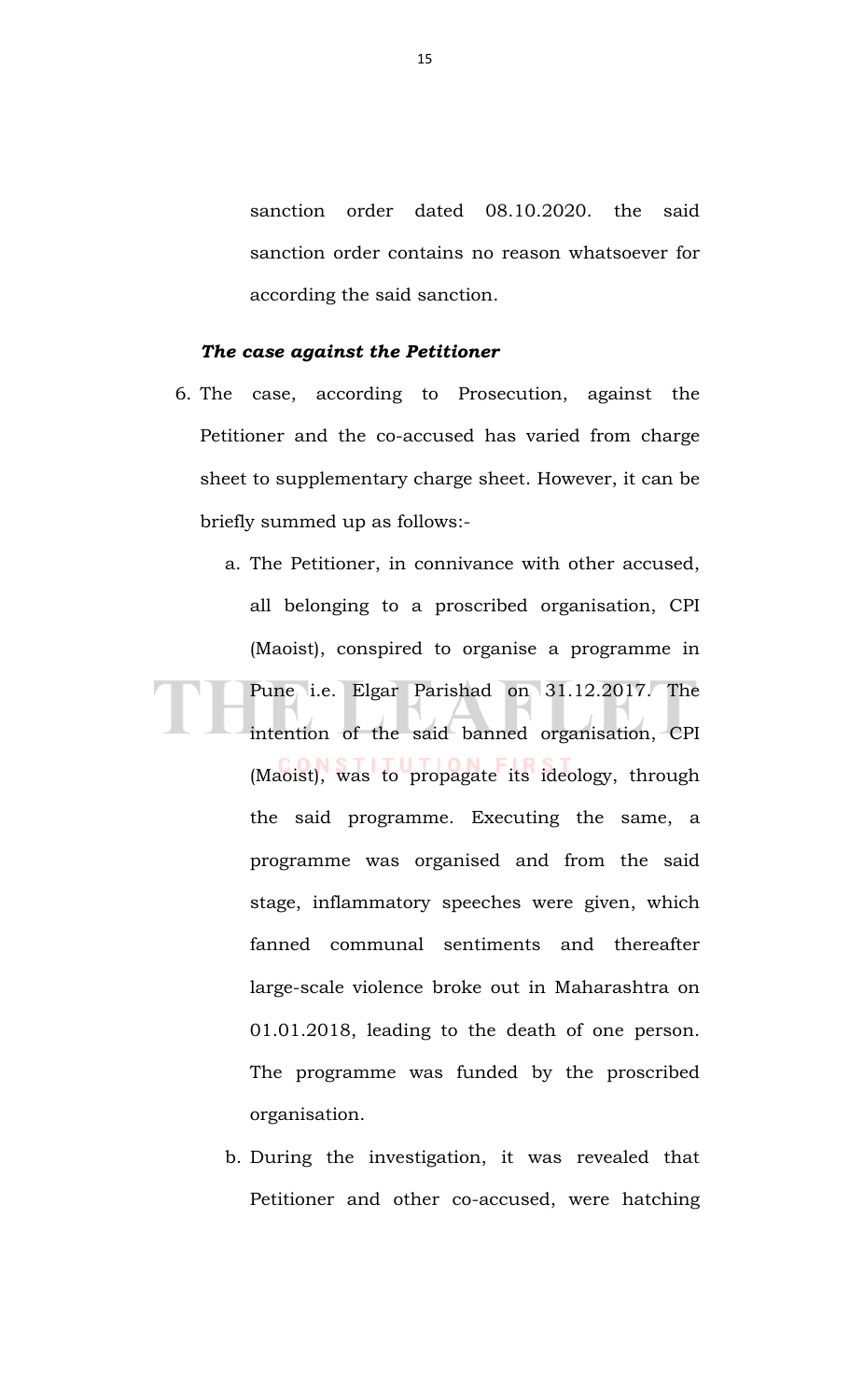conspiracy to eliminate Prime Minister Modi, "*in another Rajiv Gandhi type incident*." They were coordinating acquisition of sophisticated weapons from Nepal. They were recruiting people to join CPI Maoist in the forest area. They were sharing details of police posts in conflict area, and aiding in procurement of material for attacking. They were guiding the attacks to be carried out on armed forces. They were in touch with underground Maoists. The Petitioner and his coaccused are thus guilty of the said offences.

7. All these allegations, and other allegations in the charge sheets, are based entirely on the electronic evidence allegedly found in the devices of the Petitioner, Surendra Gadling and a few of the other co-accused. The electronic storage devices seized on 17.04.2018 from the houses of Petitioner, Surendra Gadling, Sudhir Dhawale, Sagar Gorkhe, Ramesh Gaichor, and Deepak Dhengle were sent to the Forensic Science Laboratory (FSL) for analysis and; after receiving clone copies of the same, the Investigating Agency claimed that "incriminating" electronic records in the form of electronic documents were found on the said devices. Accordingly the Investigating Agency added Sections 13,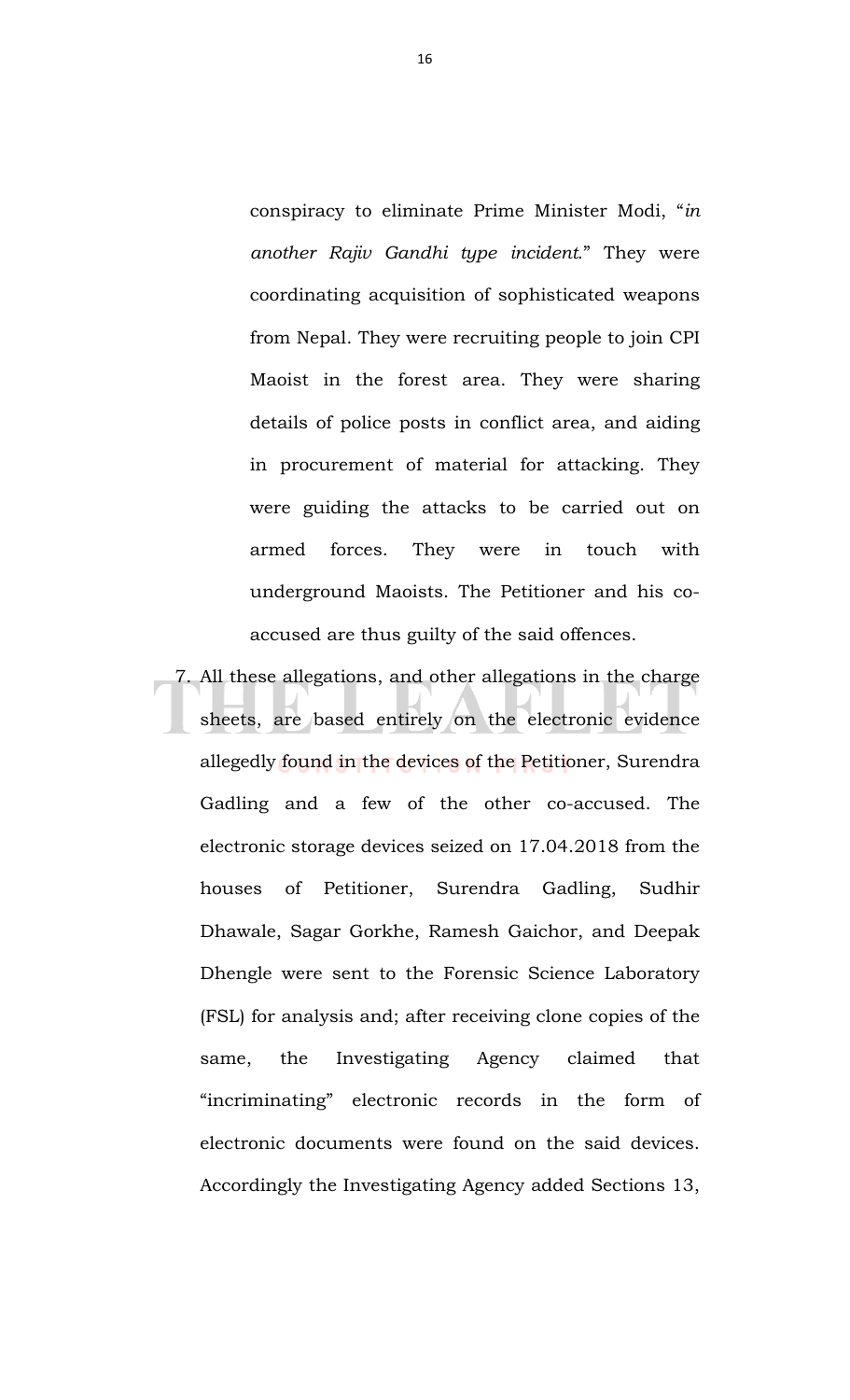16, 17, 18, 18 (B), 20, 38, 39, &40 UA(P)A on 17.05.2018.

- 8. It is also necessary to note that the laptop of Petitioner, which allegedly had most of the incriminating documents, was in "*shut down*" position when police landed at his house to conduct the raid and thus it could have been seized, without any hurdle. However the laptop in question was turned on and operated for period of approximately ten minutes by the person claiming to be cyber forensic expert and who was part of the police raiding team. The fact that his laptop was started and operated for over ten minutes is evident from the regional forensic lab report submitted before the lower court. At the same time it is also very much visible in the footage pertaining to the raid. A copy of the FSL Report dated 5.11.2018 pertaining to the device of the Petitioner is attached hereto and marked as **Exhibit-F**.
- 9. The order of sanction to prosecute the Petitioner and his co-accused was issued by Respondent No. 1 on 14.11.2018. It was stated that the said sanction has been granted by the Additional Chief Secretary to Department of Home of the Respondent No. 1 State of Maharashtra Government. That the Director of Prosecution, an independent review body appointed by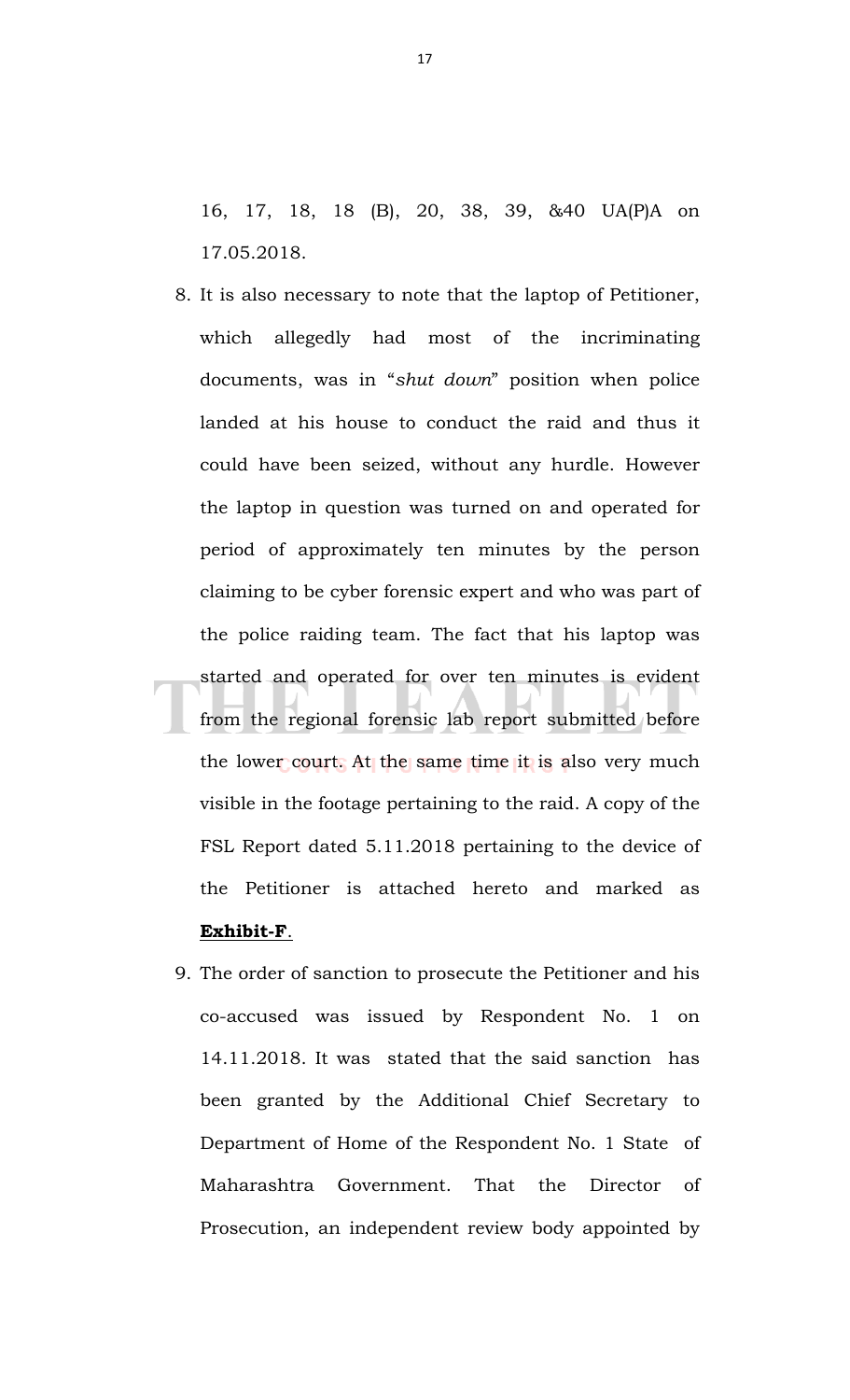the State Government, had recommended to the State Government that there was sufficient evidence against the Petitioner herein and four other accused persons to prosecute them under the sections mentioned therein. It was further stated that relevant papers were produced before the Competent authority, Mr. Sunil Porwal, the then Additional Chief Secretary Home Government of Maharashtra, who was satisfied that a *prima facie* case was made out on the said offences and that accordingly he gave sanction as required by law to prosecute the Petitioner and other accused mentioned therein. It is submitted that the said sanction was based on nonapplication of mind..

- 10. It is submitted that it has come to the knowledge of the Petitioner that the incriminating documents found on his computer and referred to in the charge sheet have been planted for over a period of 22 months preceding the seizure without his knowledge and said sanction is based on false and fabricated evidence and is liable to be quashed and set side.
- 11. A day later, i.e. on 15.11.2018, the Respondent No. 2 filed charge sheet against the Petitioner and the 4 co-accused in Sessions Court, Pune. A copy of the Final Report in the Charge sheet dated 15.11.2018 is annexed herewith and marked as **Exhibit- G.**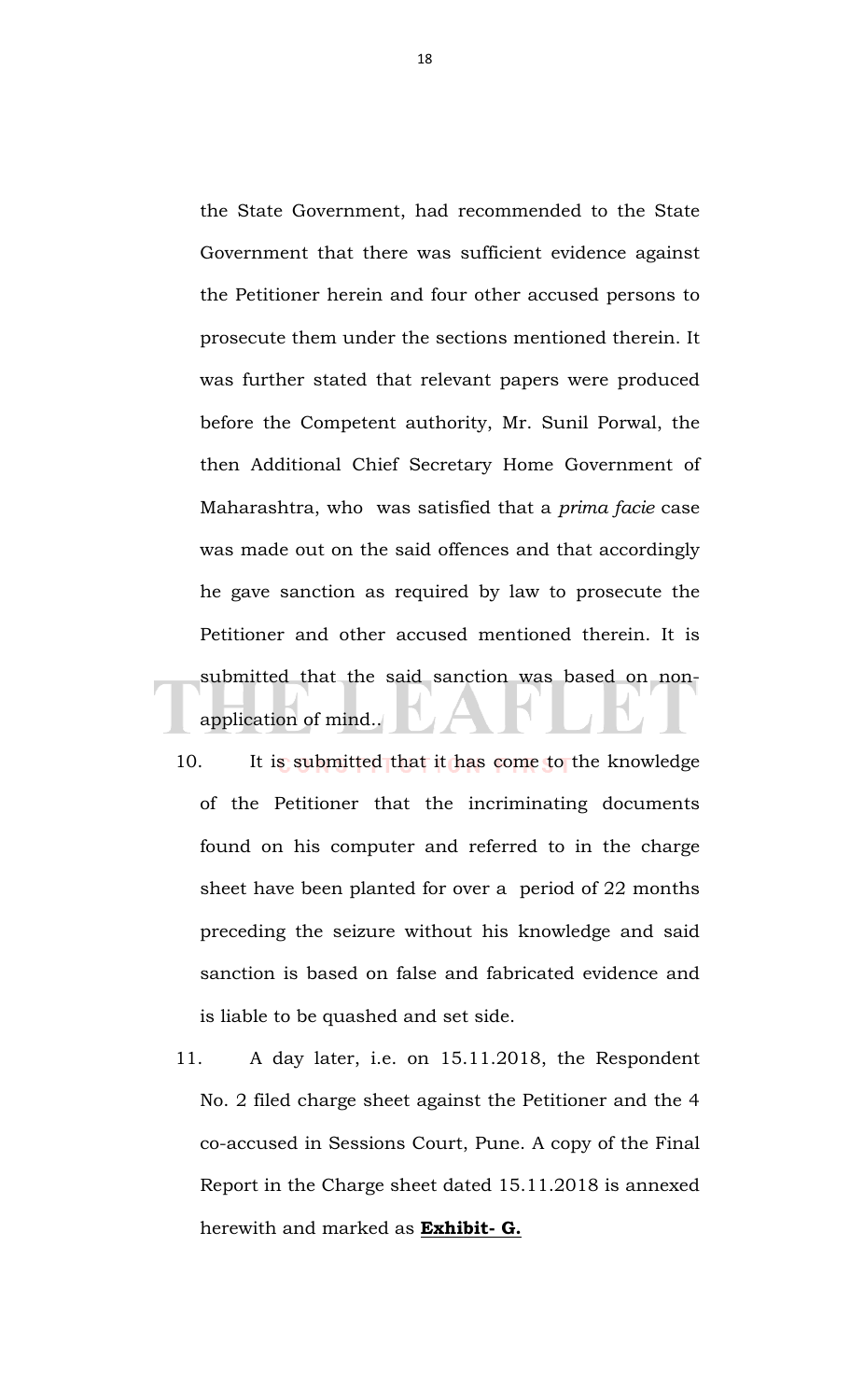- 12. It is submitted that the sanction to prosecute is bad in law and is based on false and fabricated evidence. At the time of grant of sanction there was nothing to show that the electronic device was not tampered with. As mentioned below, the Petitioners have evidence that the said electronic evidence relied upon by the Prosecution has been planted on the device of the Petitioner herein, in an attempt to target them and frame him and others with false prosecution. There was intrinsic evidence to show that the search and seizure was not in accordance with the law as the *hash value* of the device of the Petitioner was neither taken nor provided to the Petitioner on the said date, leaving open the possibility of tampering and/or not ruling out tampering of the electronic devices. Moreover, the IO had a put a question in his questionnaire to the FSL whether there was any tampering of the hard disc of the Petitioner but surprisingly the FSL had not answered that question. Regardless of the motive or intention behind the planting, a prosecution based on fake evidence and/or no evidence is is bad in law and is required to be quashed .
- 13. It is important and pertinent to note that although all the eight search and seizures conducted on 17.04.2018 resulted in the seizure and acquisition of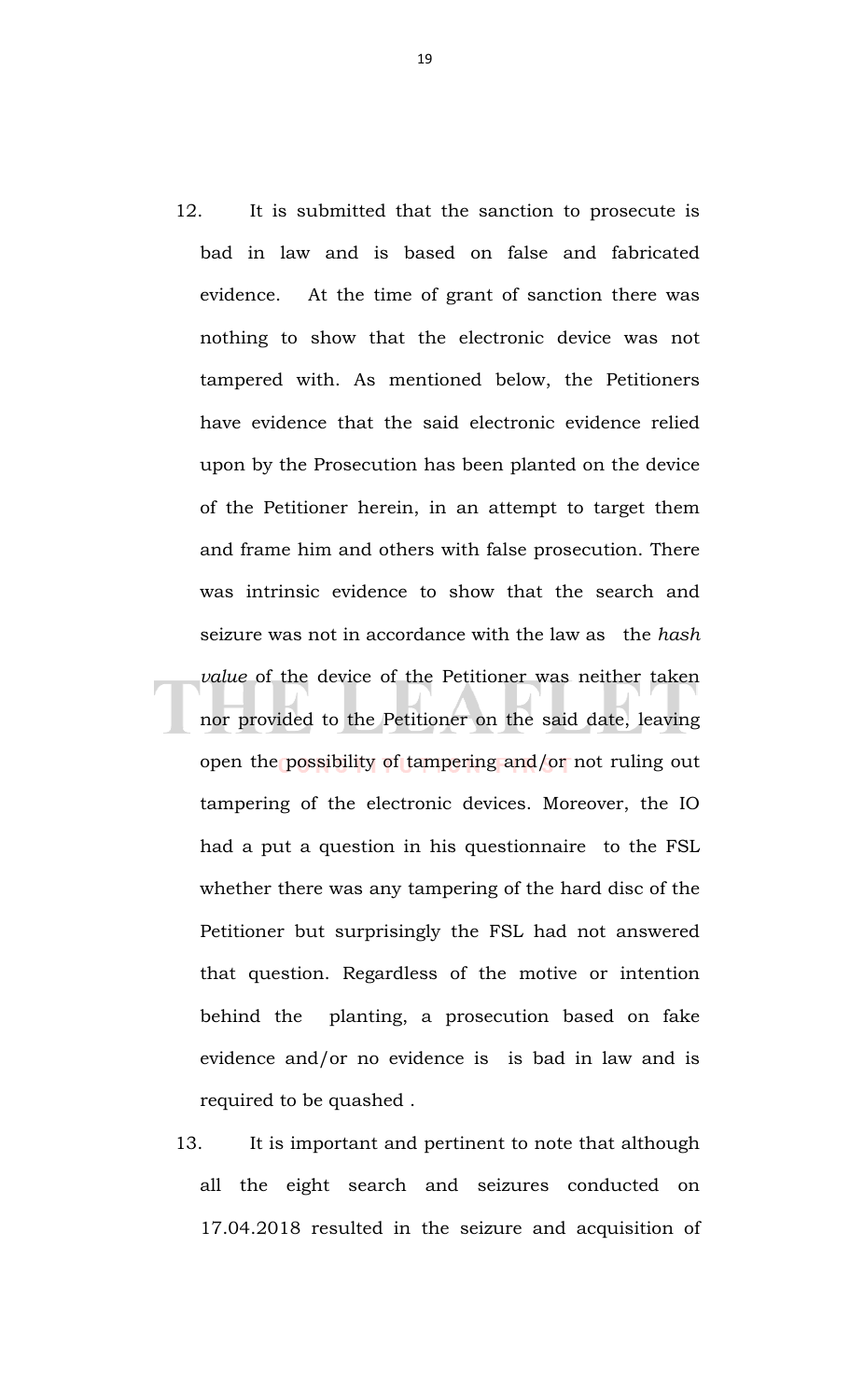numerous alleged electronics records in the form of Hard discs, Pen drives, Memory cards, etc, yet no security procedures as mandated by law were adopted by the police to secure the electronic records at the specific point of time of the seizure in accordance with the rules framed to that effect.

- 14. The failure of the Investigation Agency to adopt proper procedures to secure the electronic records at the specific point of time of their seizure from the residence of the accused is inconsistent with the normal practice and process mandated for the Investigation Agency in order it to be fair, just and reasonable procedure under law in compliance with Article 21 of the Constitution. Except in the case of the searches carried out in seizing electronic material from the house of the petitioner and co accused, in all other seizures of the electronic records the same Investigation Officer has ensured that hash values of the seized electronic records were created and recorded at the spot itself. But this was not done in the case of the Petitioner's device. This is reflected is in the charge sheet, leaving the device open for tampering.
- 15. The Petitioner along with the first 4 co-accused were charge sheeted under 153A, 505 (1) B, 117, 120B, 121, 121A, 124A, 34 Indian Penal Code 1860 and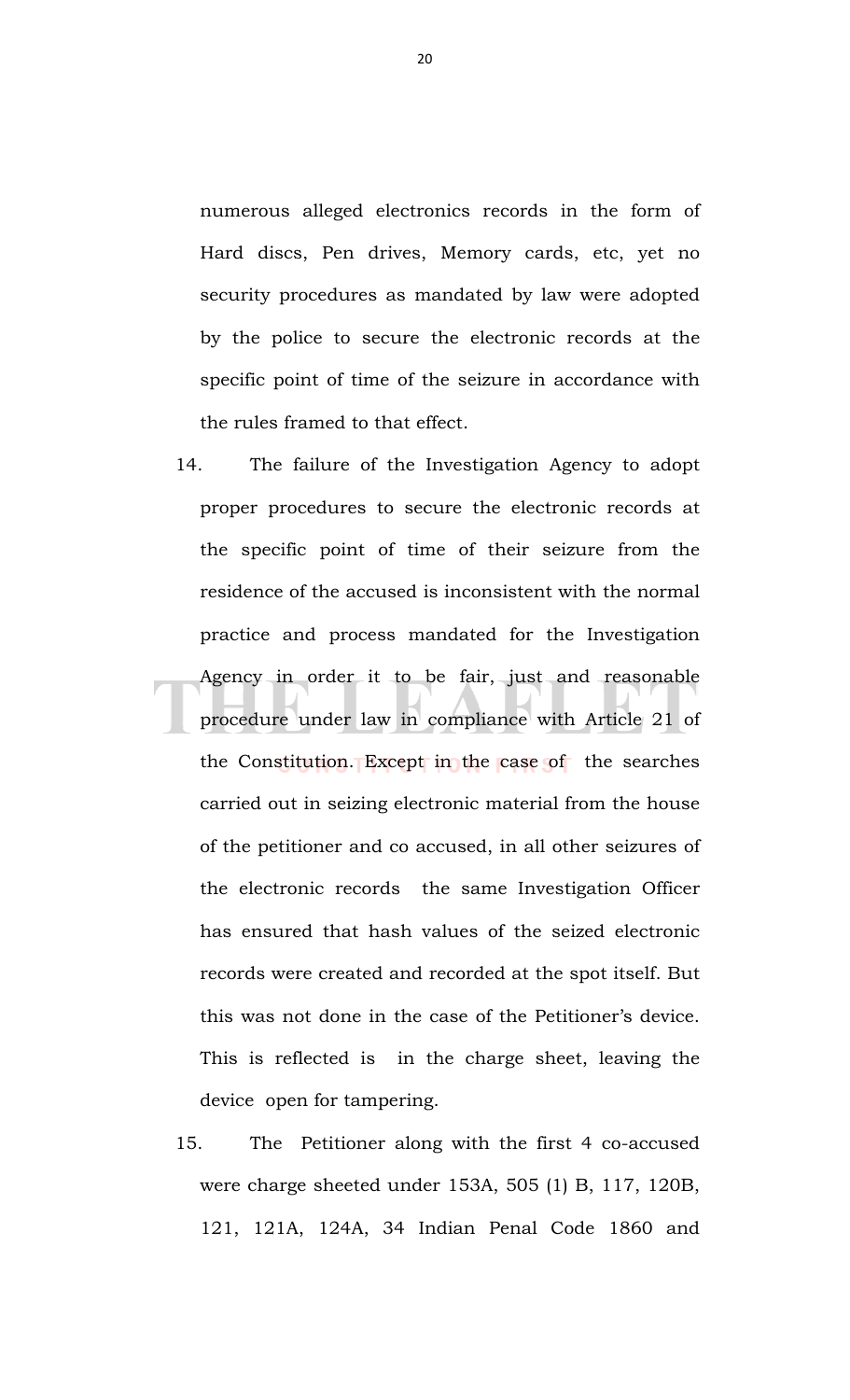Section 13, 16, 17, 18, 18(B), 20, 38, 39, 40 of Unlawful Activities (Prevention) Act, 1967, vide chargesheet dated 15.11.2018 filed before Sessions Court Pune. Later on, 4 more persons were charge sheeted by Respondent No. 2 vide charge sheet dated 21.02.2019 based mainly on the electronic evidence so recovered from the Petitioners devise.

#### *EVIDENCE: Documents are planted*

- 16. The Petitioner categorically states that he is neither the author nor the addressee of the said incriminatory documents purportedly retrieved from his electronic devices. Moreover, he was neither aware of the existence of the said documents nor of them being on his electronic device. It is his contention that the said documents purported to be retrieved from his device were planted on his devices by persons unknown to him at some point of time.
	- 17. It is the further the case of the Petitioner that he and the co- accused have been purposefully and *mala fide* implicated in this case, on the strength of absolutely fabricated and planted documents. He and the co-accused are being prosecuted with *mala fide* intentions, institutional support, with politically motivated agenda, through which they have amplified the institutional bias against the Petitioner and other co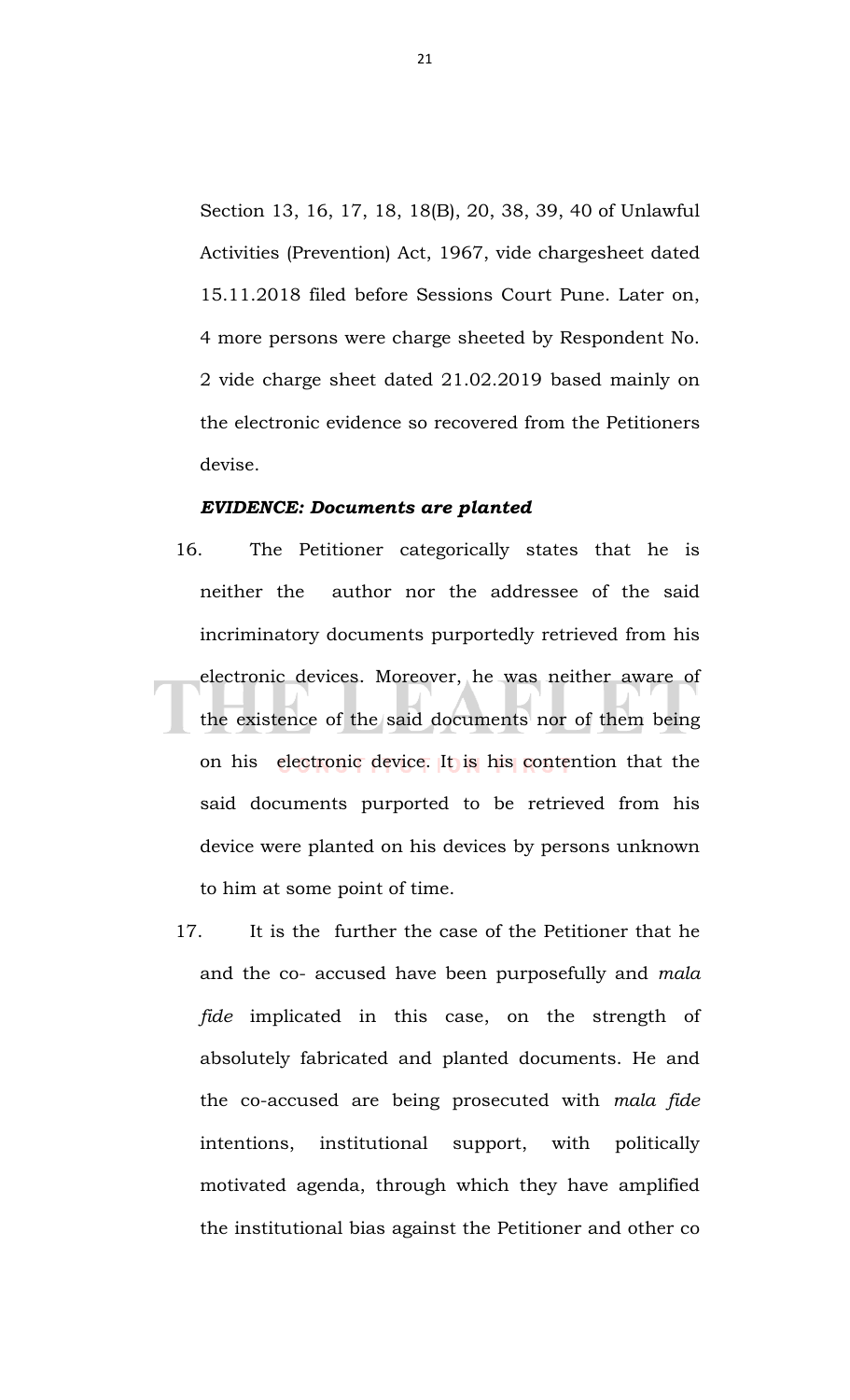accused. He is being targeted for his political views through fabricated and false evidence. The said fabrication amounts to offences against public justice and requires to be investigated in the interest of public.

- 18. The Petitioner states that the FSL Report dated 5.11.2018 at Exhibit-F hereto pertaining to the device of the Petitioner was submitted by Respondent No. 2 in the Pune Sessions Court. The tabular column below shows the alleged incriminating documents found on the Hard Disks seized from the Petitioner and a co-accused Surendra Gadling. Thereafter on 13.10.2018 the Respondent No. 2 I.O. sent a letter to the FSL, Pune requesting for report after analysis of electronic storage devices allegedly seized from the Petitioner. The FSL renamed this hard Disk as Ex. 15 and 17/1 respectively.
	- 19. On a perusal of the said FSL Report, the following observations are significant :-

| SR. No. | Exhibit | Nature of Last date and |          |                       |     | time |
|---------|---------|-------------------------|----------|-----------------------|-----|------|
|         | No.     | device                  | accessed |                       |     |      |
|         | 17/1    | Laptop                  | Last     | logon                 | was | on   |
|         |         | HDD                     |          | 17/04/2018, 11:16:15  |     |      |
|         |         |                         |          | AM and last shut down |     |      |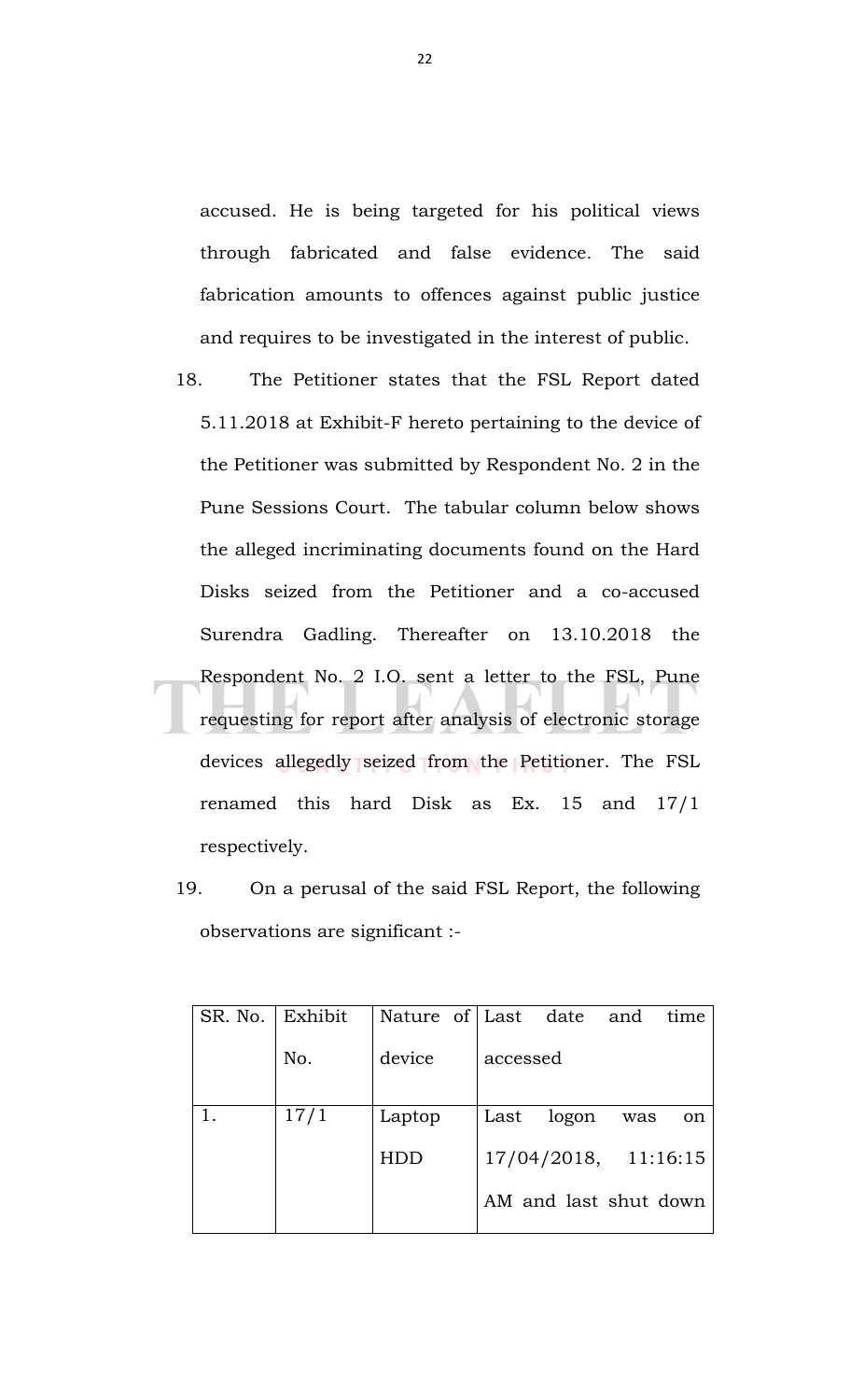|  |  | is observed as Tuesday    |
|--|--|---------------------------|
|  |  | 05:50:04<br>17/04/2018    |
|  |  | i.e. 11.20:00 IST         |
|  |  | (Paras 2 and 3 of Report) |

- 20. It is thereafter that on 15.11.2018 that the charge sheet against the Petitioner and the four co-accused came to be filed as mentioned above. And also as stated above, five more public intellectuals and lawyers came to be arrested on 28.08, 2018 and the charge sheet against four of them was filed on 21.02.2019.
- 21. The case against the Petitioner and the eight coaccused and the naming of more intellectuals proposed to be arrested in the Bhima Koregaon Case gained national and international attention for the jailing of public intellectuals, activists, writers and lawyers and has come to be called *The Bhima Koregaon Case*. Numerous organisations published reports condemning the arrests and prolonged incarceration of the accused under anti-terror laws. One such very prominent organisation, the American Bar Association, hereinafter ABA, an independent lawyers organisation published a report dated October 2019 about the cases in which the Petitioner and co-accused were implicated in its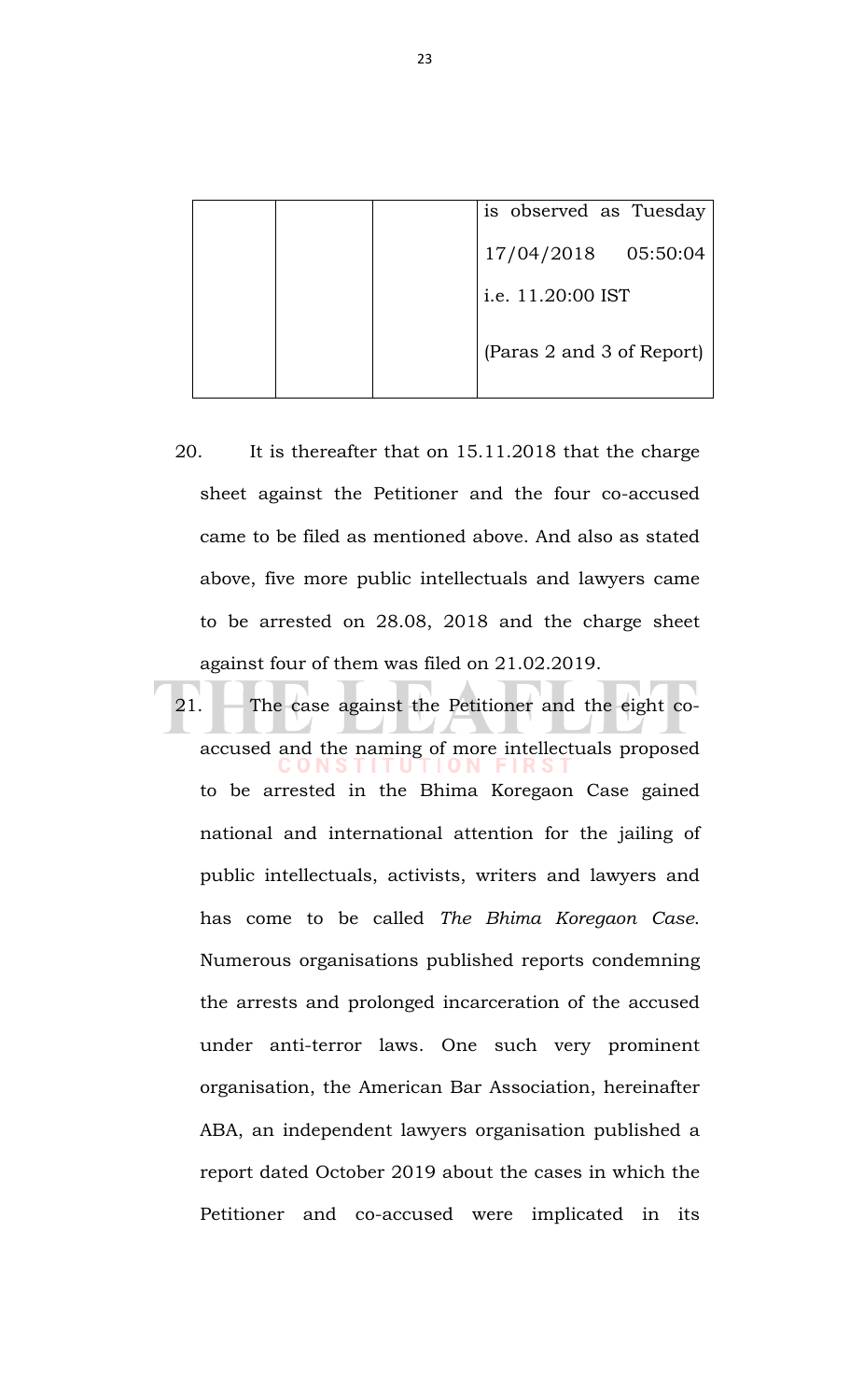conclusion states that, "*there are serious grounds for concern that the government has not demonstrated sufficient evidence of a direct and immediate connection to justify charging of the defendants*". A copy of the ABA Report is annexed herewith and marked as **EXHIBIT – H.**

22. Various newsmagazines and news portals carried extensive research and exposure of the selective and targeted prosecution of intellectuals in the last two years. One such story was published on 12.03.2020 "*The Caravan*" titled "*Bhima Koregaon case: Prison-rights activist Rona Wilson's hard disk contained malware that allowed remote access".* The said Article proceeded to state that on 17.04.2018 the investigation authorities raided the Delhi house of this Petitioner and seized electronic devices from the house of this petitioner, which was later on produced before the court of Learned Session Judge-3, Pune. It appears that the publishers of *Caravan* in order to do their due diligence prior to publication conducted a cyber-forensic examination of the Petitioners disks and found that the disk contained malware that can be used to remotely access the computer and plant files. They also found several other discrepancies, pointing towards manipulation of evidence in the case. The report further stated that;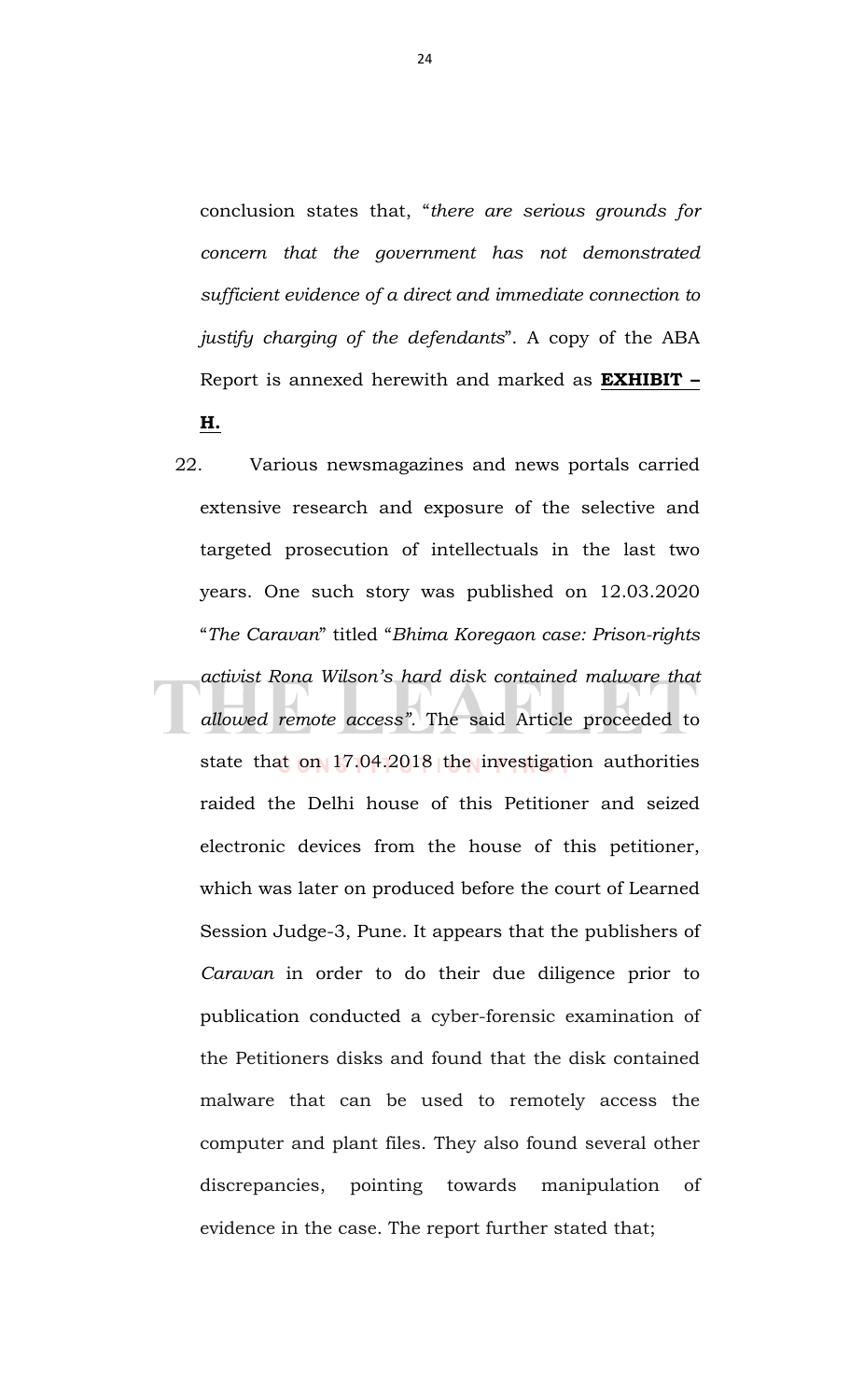"*While examining the contents of Wilson's disk, we found an executable file infected with Win32:Trojangen, malware that can allow stealing of information such as usernames and passwords and, more importantly, allow remote access to the computer, which can then be used to plant files on a system. The executable file, we found, launches itself as soon as the computer is switched on, leaving no room to doubt that the malware was functioning on Wilson's computer before the Pune Police seized it. There are several ways the malware can be planted, including if the recipient clicks on malicious links sent through emails or instant messages"*

A copy of the said *Caravan* article is annexed herewith and marked as **EXHIBIT-I.** 

# *Forensic analysis report by Arsenal of Petitioner's cloned hard disc*

23. That though it was necessary for the prosecution to provide a clone copy of the hard disc seized from the Petitioner and co-accused along with charge sheet itself, the same was purposefully avoided. Instead, the IO submitted one disc in which he had stored selected incriminating data and termed it as "Annexure Hard Disc". A clone copy of the seized electronic articles or its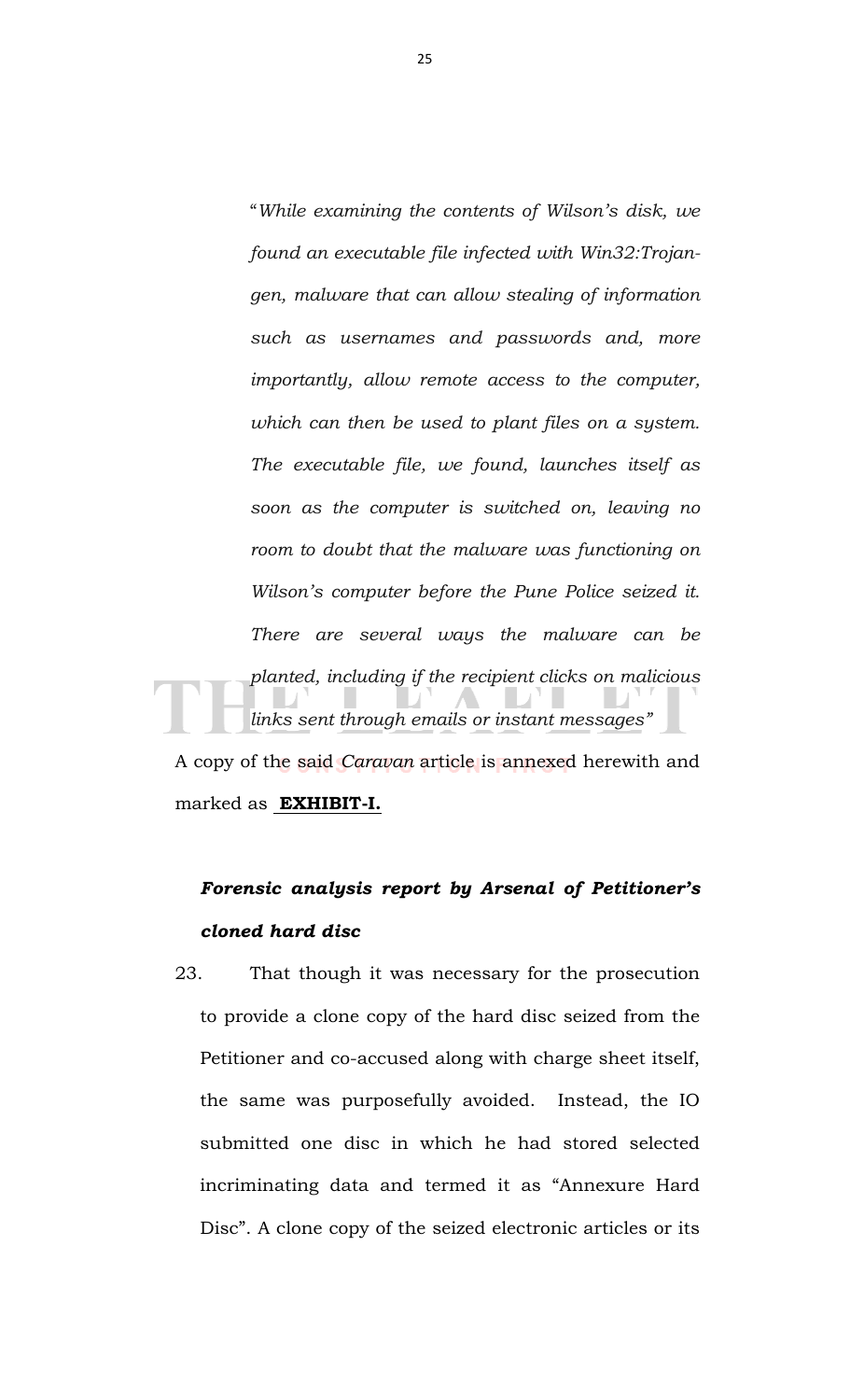original was neither submitted to the court nor given to any of accused, despite repeated assurances, thus forcing the defence to make an application u/s 207 CrPC for supply of the same. Surprisingly this was objected to by prosecution terming it as dilatory tactics on part of the defence. Strangely, though it is the right of the accused to have a copy of the clone disc to ensure a fair trial, the Prosecution alleged that if the clone copies are given there would be possibility of misuse of the same, which can endanger the security, integrity, unity and sovereignty of India. It was in such circumstances that the learned trial court vide order dated 4.06.2019 directed supply of the clone copies, on or before  $27.06.2019$ . U TION FIRST

24. Despite the said order of the court, citing one or other flippant reasons, the Prosecution avoided to supply the clone copies, compelling defence to file an application seeking order against the prosecution, to refrain from relying on the electronic material till the time the clone copies of the hard discs are provided. Based on such application, the learned trial court, to the prejudice of the accused persons, passed an order directing to place bail applications in abeyance till the time such clone copies are provided.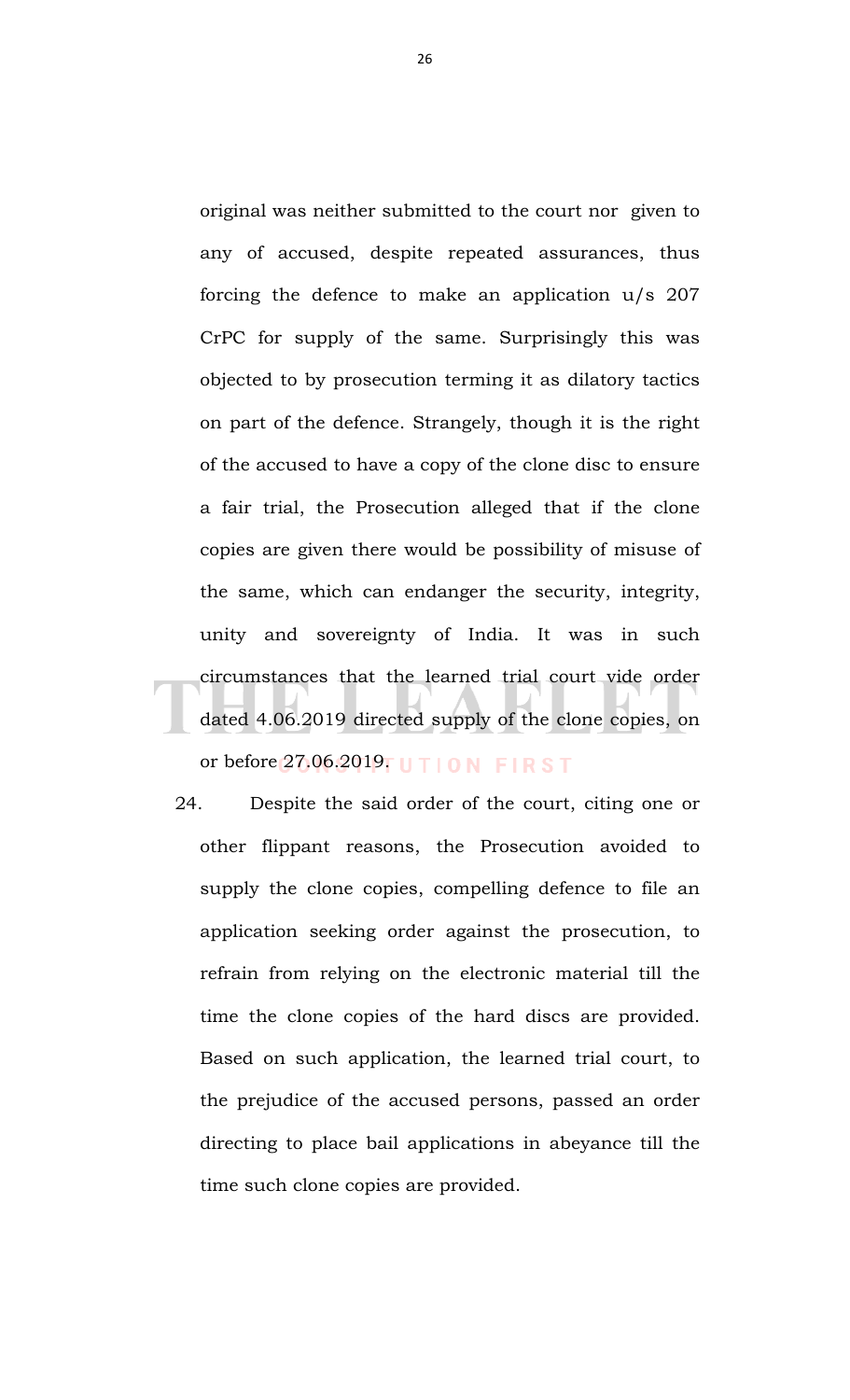- 25. That the petitioner therefore had to approach this Hon'ble Court challenging the order by which bail applications were kept in abeyance. This Hon'ble Court, vide order dated 18.09.2019, was pleased to set aside the order of the trial court, and directed the hearing on the bail applications expeditiously. Attached hereto and marked as **Exhibit-J** is a copy of the said order of this court dated 18.09.2019.
- 26. It was only on 20.11.2019, i.e. one year after filing of the charge sheet that the clone copy in relation to the present Petitioner along with other clone copies of the same were supplied to the Petitioner and the co-accused in 8TB SATA Hard disc.
- 27. The Petitioner states that after seeing the FSL report dated 05.11.2018 and learning about the American Bar Association and reading the *Caravan* report, the Petitioner, through his counsel, approached the American Bar Association to help conduct an independent forensic analysis of the clone copy of electronic devises seized from the Petitioner..
- 28. The said ABA is an extremely well reputed organisation based in USA. It was founded in 1878 and has presently 4 lakh lawyers as members. The ABA contacted Mr. Mark Spencer, President of M/s Arsenal Consulting (hereinafter Arsenal) in Chelsea,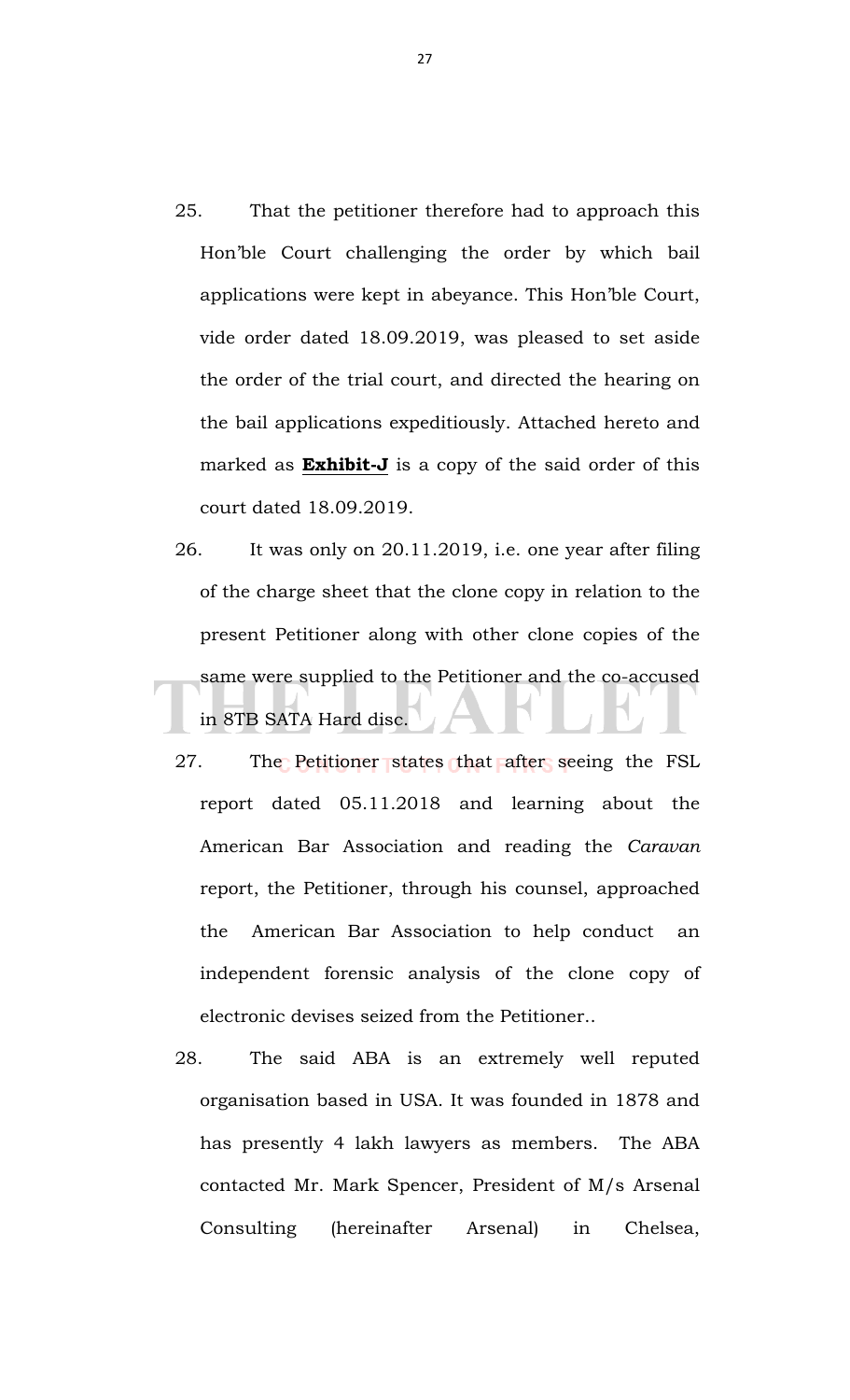Massachusetts, USA, a highly reputed digital forensic analysts to conduct the said analysis with the intention of ascertaining the source of the said documents. After receiving the Petitioner's clone copy disk on July 30, 2020 from the Petitioner's lawyers, ABA provided the clone copy to Mr. Spencer on 31.07.2020.

- 29. Arsenal provides professional computer forensics and information security services to law firms, corporations and government agencies. Founded in 2009 Arsenal is a digital forensics consulting company. It's president, Mark Spencer, is a leader in guiding development of digital forensics tools used by law enforcement, military and private-sector customers across the globe. Arsenal has more than 20 years experience of working with law-enforcement and private-sector digital forensics. It includes employment at the Suffolk County DA Office in Boston, Massachusetts and the international company named First Advantage Litigation Consulting. Arsenal has led many high-profile and high stakes cases, wherein allegation of intellectual-property theft and evidence spoliation to support terrorist organisations and military coup plotting etc were involved.
- 30. M/s Arsenal was initially asked to perform forensic analysis in respect of the 10 identified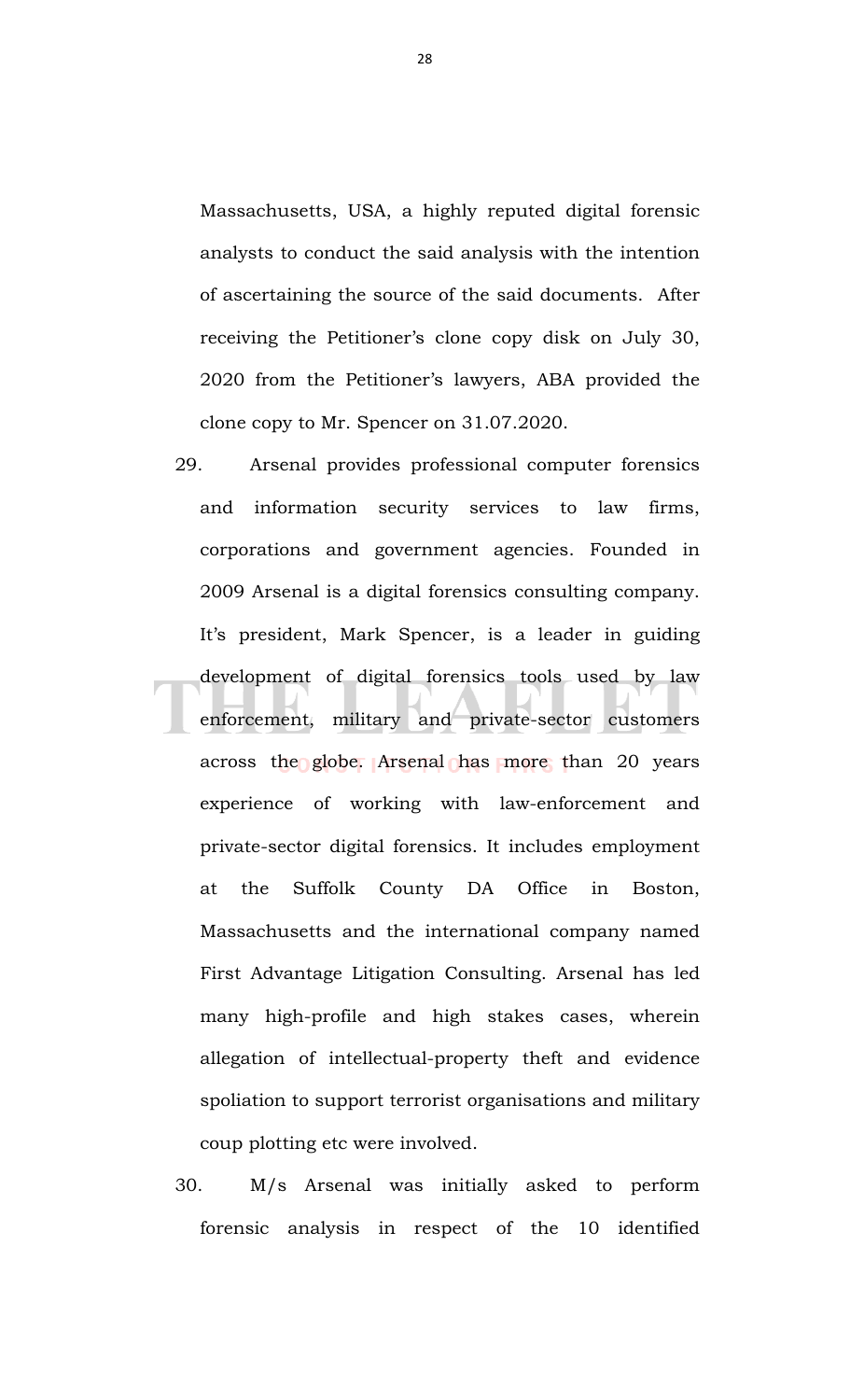documents, which are alleged to have been found in the computer seized from Petitioner on 17.04.2018. These documents had been used by the Prosecution against the Petitioner and the co accused in the charge sheet. It is by citing these documents, that Prosecution has been able to ensure prolonged detention of the Petitioner and his co-accused. These documents were produced before the Courts and publicised in newspapers by the Prosecution to even claim a conspiracy to kill the Prime Minister. The documents were heavily relied used by the Prosecution during the bail proceedings of Petitioner and the other co-accused, Surendra Gadling, Mahesh Raut, Shoma Sen, Sudhir Dhawale, Arun Ferriera, Vernon Gonslaves, Sudha Bharadwaj, Vara Vara Rao, and also in quashing petition and anticipatory bail application of Anand Teltumbde. Copies of these 10 documents are annexed hereto and collectively marked **Exhibit-K** hereto**.**

31. These documents also formed part of those records which were examined by the Hon'ble Supreme Court in case of *Romila Thapar and ors vs Union of India*, citing which, prosecution successfully obtained dismissal of the petition which sought investigation by independent investigation team.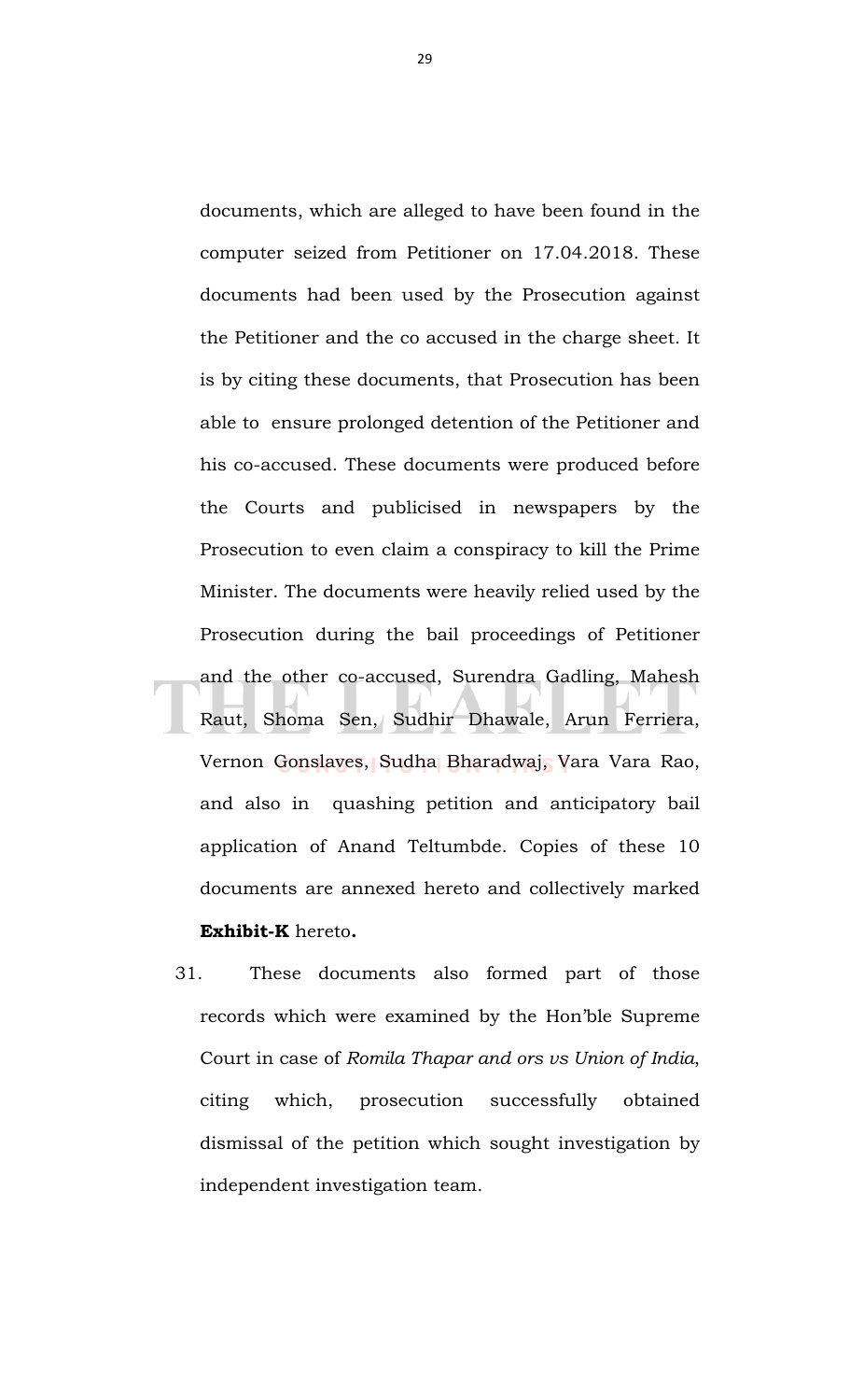- 32. That though the report drawn by Arsenal aims at examining only ten specific documents, a perusal of their report will bear out that it has found out existence of malware which has made material changes in the content of the system without Petitioner even getting a hint of it. It is further stated that examination by Arsenal of a few other documents is still on ongoing and report with respect to the same is expected soon.
- 33. The report drawn by Arsenal, after examining the clone copy, as provided by the prosecution, dated 08.02.2021 shows with scientific details that an attacker, deployed a malware named NetWire, with which he initially subjected the Petitioner to surveillance, and later on, remotely through the malware, delivered various files, including the incriminating correspondence which, but not limited to, the aforesaid 10 documents. The same were stored in a folder which was set to hidden mode, and over period of 22 months, from time to time various such letters and material came to be planted on the system of the Petitioner without his knowledge.
- 34. The report further shows that the folders and the documents were never opened on the computer of Petitioner by Petitioner himself or anyone else and their existence would be unknown to the Petitioner. The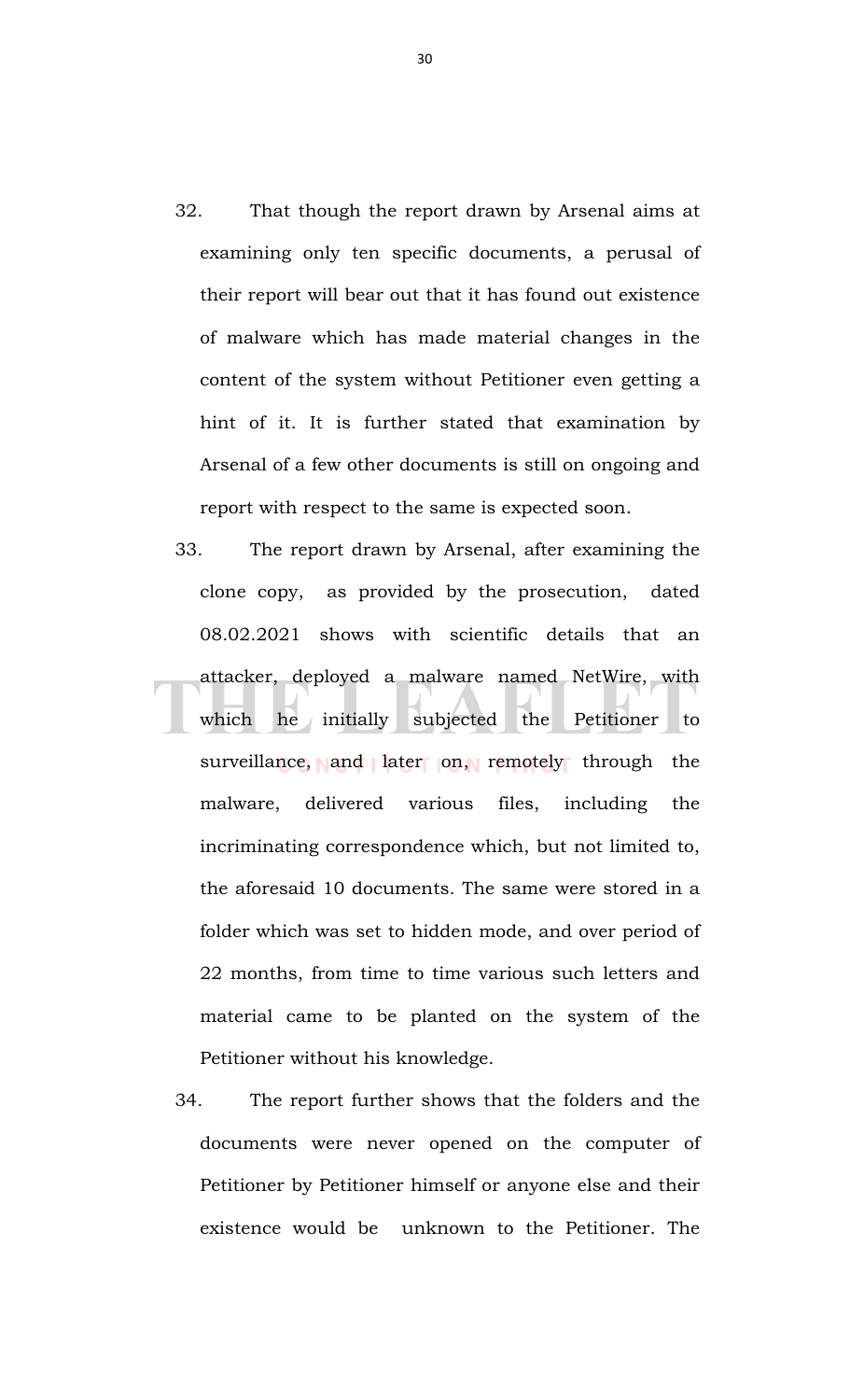hacker also synchronised these documents in such a way that they would get planted in any external memory device connected to the laptop. Thus it has concluded that the said 10 documents along with various other documents were planted through malware on the device of the Petitioner by an unknown person, using private virtual servers. A copy the Arsenal Report dated 08.02.2021 is annexed herewith and marked as **Exhibit-L.**

- 35. It is therefore just and necessary, that this Hon'ble Court does enquire into the fraud committed on the Petitioner in order to frame him and his co-accused with the aim of keeping them behind bars for an indefinite period of time. The said planting and framing amounts to false prosecution with malice in fact and in law as is obvious for the selective prosecution of the accused while ignoring to prosecute the real culprits of the violence that took place on 1.1.2018 as mentioned herein below, with the intention of convicting innocent persons. This requires a thorough enquiry by this Hon'ble Court in order to ensure that the fair name of justice is not sullied.
- 36. It also amounts to targeted and selective prosecution of the Petitioner and the co-accused which is violative of the fundamental rights of the Petitioner under Article 14 and Article 21 of the Constitution of India. The impugned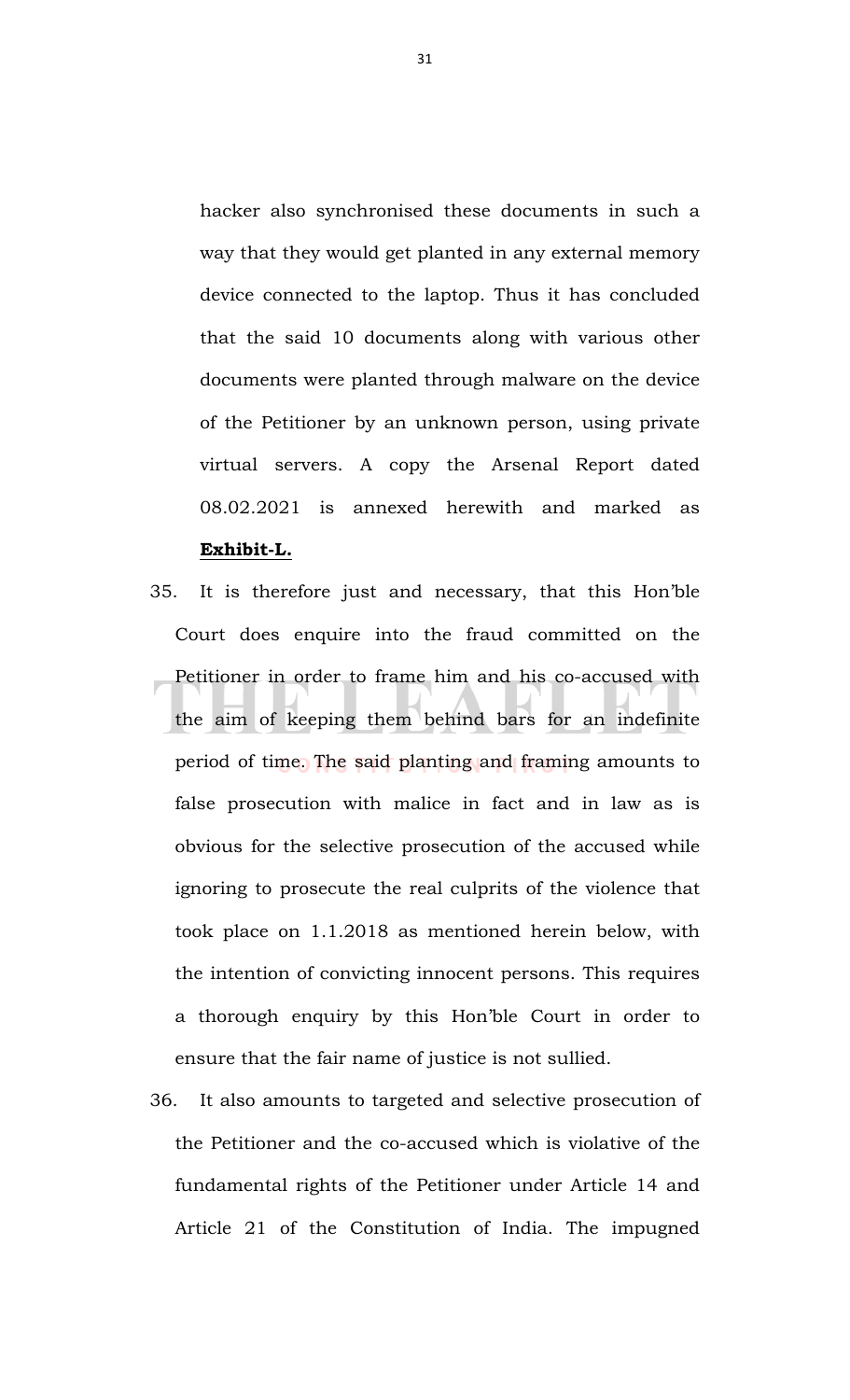sanction to prosecute is based on false and fabricated documents and is required to be quashed and set aside. No effort was made by the sanctioning authority to satisfy itself even *prima facie* that the device of the Petitioner had not been compromised prior to giving sanction as they were bound in law to do. This Hon'ble Court may be pleased to direct the Respondent No. 1 and Respondent No.3 to produce the materials on the basis of which said impugned sanctions dated 14th November 2018, 20th February 2019, was granted and after going through the legality thereof quash and set aside the same and all consequential actions based on the said sanction including the filing of the charge sheets on the ground that it is based on no *prima facie* evidence. FIRST

37. The Petitioner at the moment does not have any much efficacious and expeditious remedy available in law, and if he is to wait for such remedy which would be available during a trial, he will be losing his precious right to liberty resulting in the success of those who wanted to keep him and his co-accused behind the bars for an inordinate length of time. Therefore, the Petitioner has no alternative remedy than to invoke the inherent and extraordinary jurisdiction of this Hon'ble Court.

## *Compromising the system used by the Petitioner*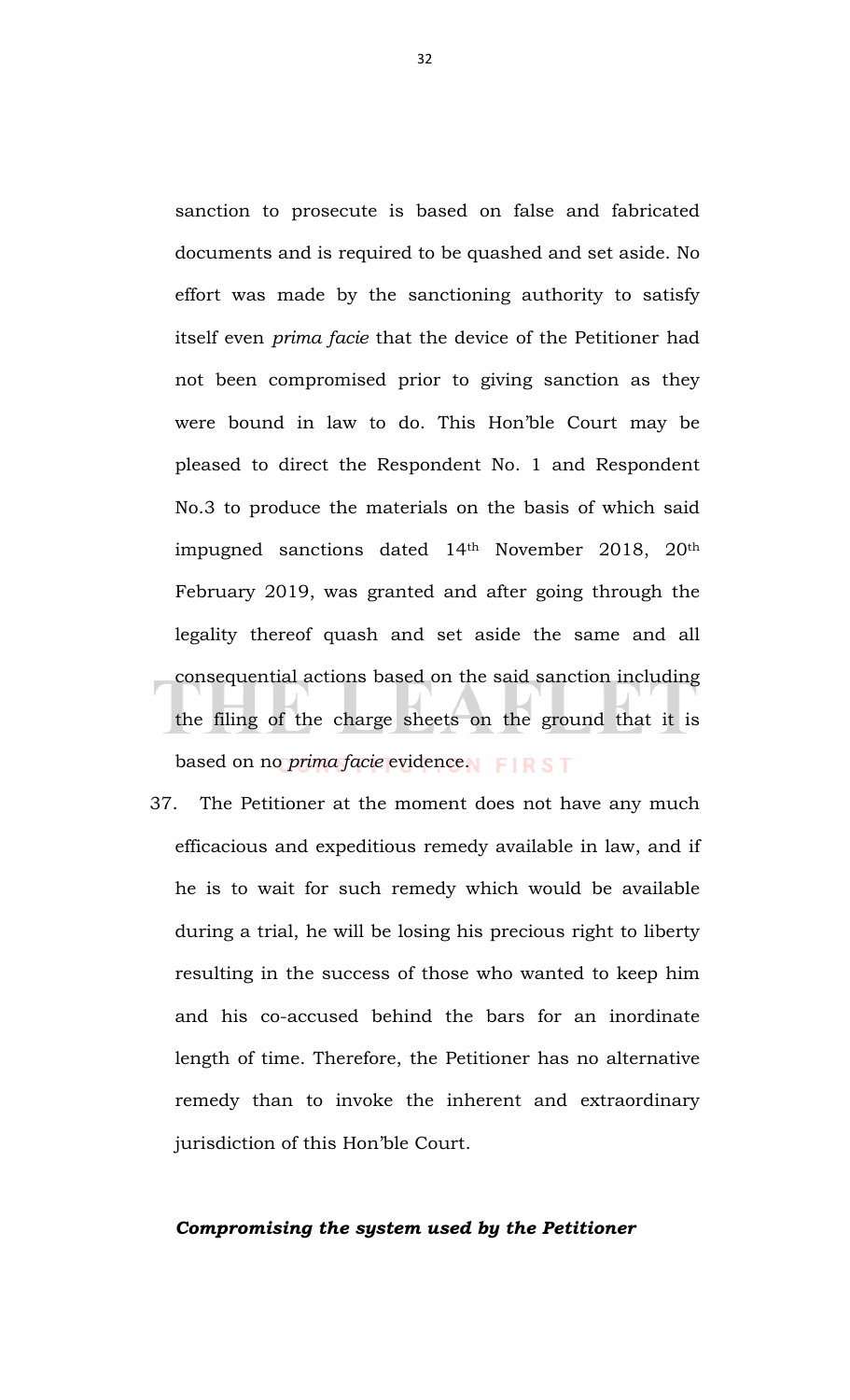- 38. The report provided by M/s Arsenal Consulting at Exhibit-L hereto has scientifically shown that the laptop seized from the petitioner was tactfully infected with a malware namely "NetWire RAT (Remote Access Trojan)". The malware can be procured online and can be used to provide remote access to a computer. Hacking computers by knowledgeable persons is known to exist and it allows surreptitious remote access to the same and requires installation of malware like one used in the present case of the Petitioner.
- 39. It is stated by Arsenal that their report is prepared on the basis of deep analysis of clone copy of the seized hard disc provided by the prosecution itself being CYP 168/2018 EX 17\_1 and CYP168/2018\_26. Arsenal having the necessary infrastructure, resources and technology to conduct such an analysis has given a detailed report as to the manner in which such malware came to be planted, and how it was used for delivery of document and other such acts.
- 40. The Arsenal report demonstrates that Petitioner's computer was compromised through a mail sent to his email account, which carried an attachment in the form of a document (another victory.rar). Since it appeared to be innocuous, the Petitioner tried opening it but did not succeed in opening it. However the fact that he clicked on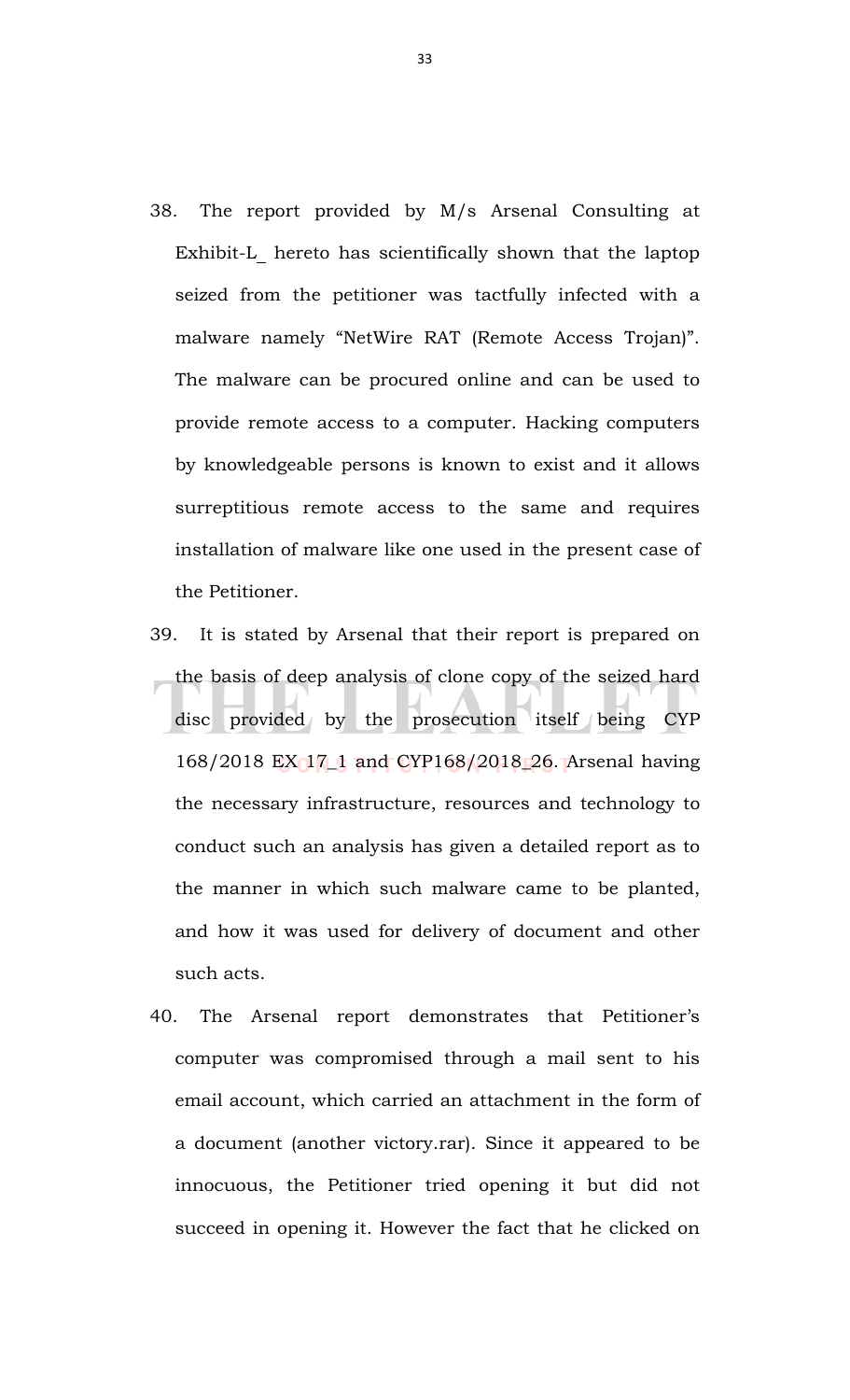the attachment that helped the attacker install the malware in his laptop. It is stated in the report that the attachment enveloped in itself a decoy file namely "another victory.rar" and clicking the same resulted in a chain of events that led to the installation of the malware on his device.

- 41. The report of Arsenal further demonstrates that the attacker had retained the access of the Petitioner's computer for over 22 months, starting 13.06.2016 and it used this remote access facility for planting the incriminating letters while conducting the surveillance on the activities of the Petitioner without the Petitioner getting even a hint of it. It is therefore obvious that the entire operation was well planned long before the FIR was filed in January 2018 and continued after the filing of the FIR. It is also found in the analysis that the letters were placed in a hidden folder on the Petitioner's computer and also on the seized pendrive, and were mixed with certain other genuine documents from the computer itself.
- 42. The Arsenal report also demonstrates that the attacker created a folder namely "kbackup" on 3.11.2016 at 00:10:07, which then was renamed as "Rbackup" and was set to hidden mode. The folder was last modified on 16<sup>th</sup> April 2018 @16:50:41, i.e. a day prior to the raid, search and seizure at the Petitioner's residence on 17.04.2018. It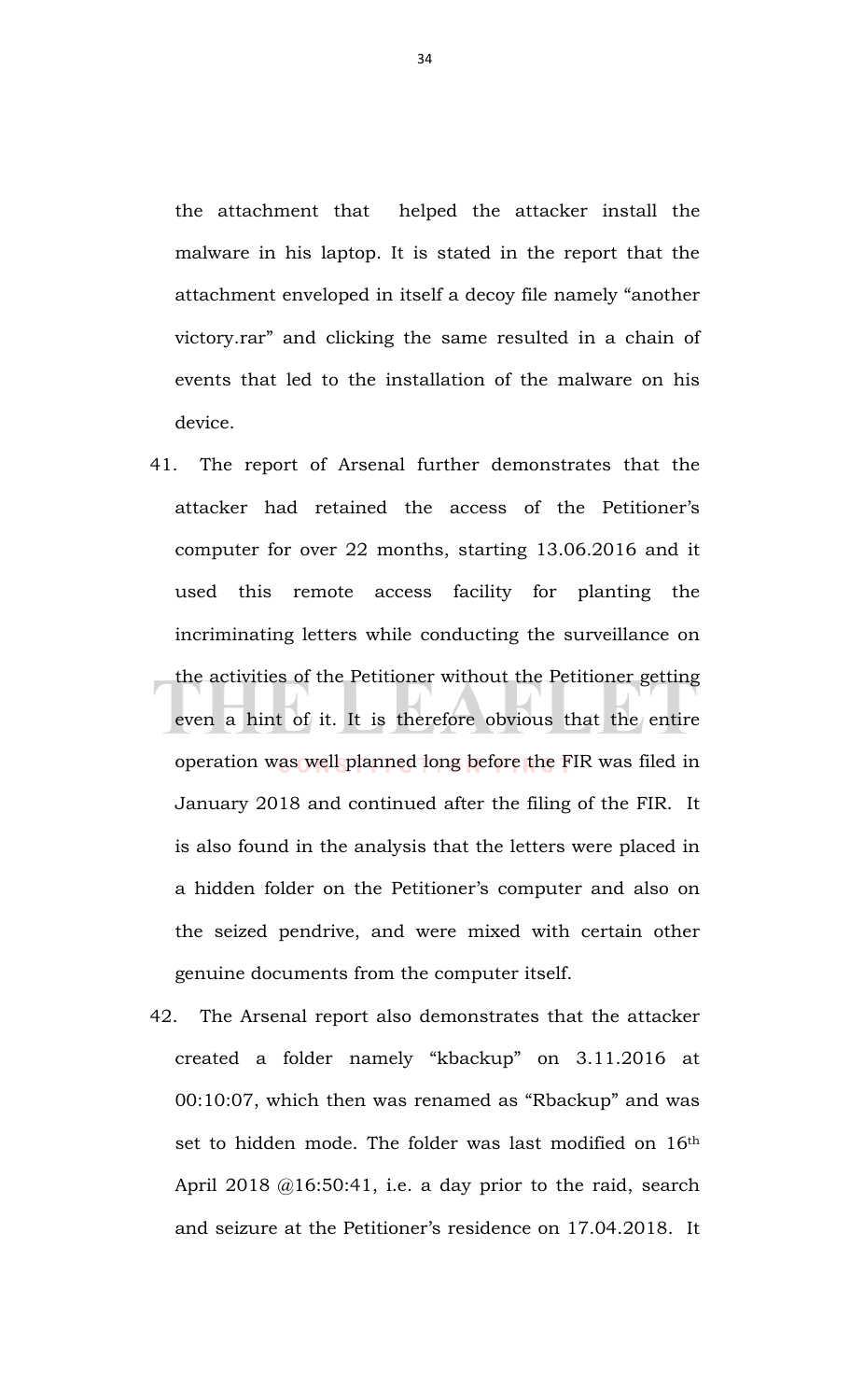was in this way that incriminating documents were planted and certain genuine documents also copied in the folder. The Report scientifically demonstrates that the Attacker got access of Petitioner's laptop from 13th June 2016 and continued till 17th April 2018 i.e. day on which raid was conducted by Pune police based on "secret information" given by a "secret informant".

- 43. Importantly, the Report also shows that the hidden folder or the incriminating documents were not legitimately interacted (that is not opened/used/ created/ seen by the Petitioner) at any time on the laptop, meaning thereby that the folder or so called incriminating documents, were not accessed by the Petitioner himself ever. It also shows that the documents in the said folder and particularly incriminating documents were never opened on the computer by the Petitioner.
- 44. It is stated that as alleged by the Prosecution, the following documents with its name as provided by the prosecution, namely "Cyp 168/18 EX 17\_1, /Rbackup" are the foundation of the case of prosecution. Copies of the same, alongwith their format is annexed herewith and collectively marked as **Exhibit-M** in the order as it appears in table below. They are part of the charge sheet dated 15.11.2018 in Vol No. 13.6 submitted by Respondent No. 2 in Pune Sessions Court. It is stated that some of the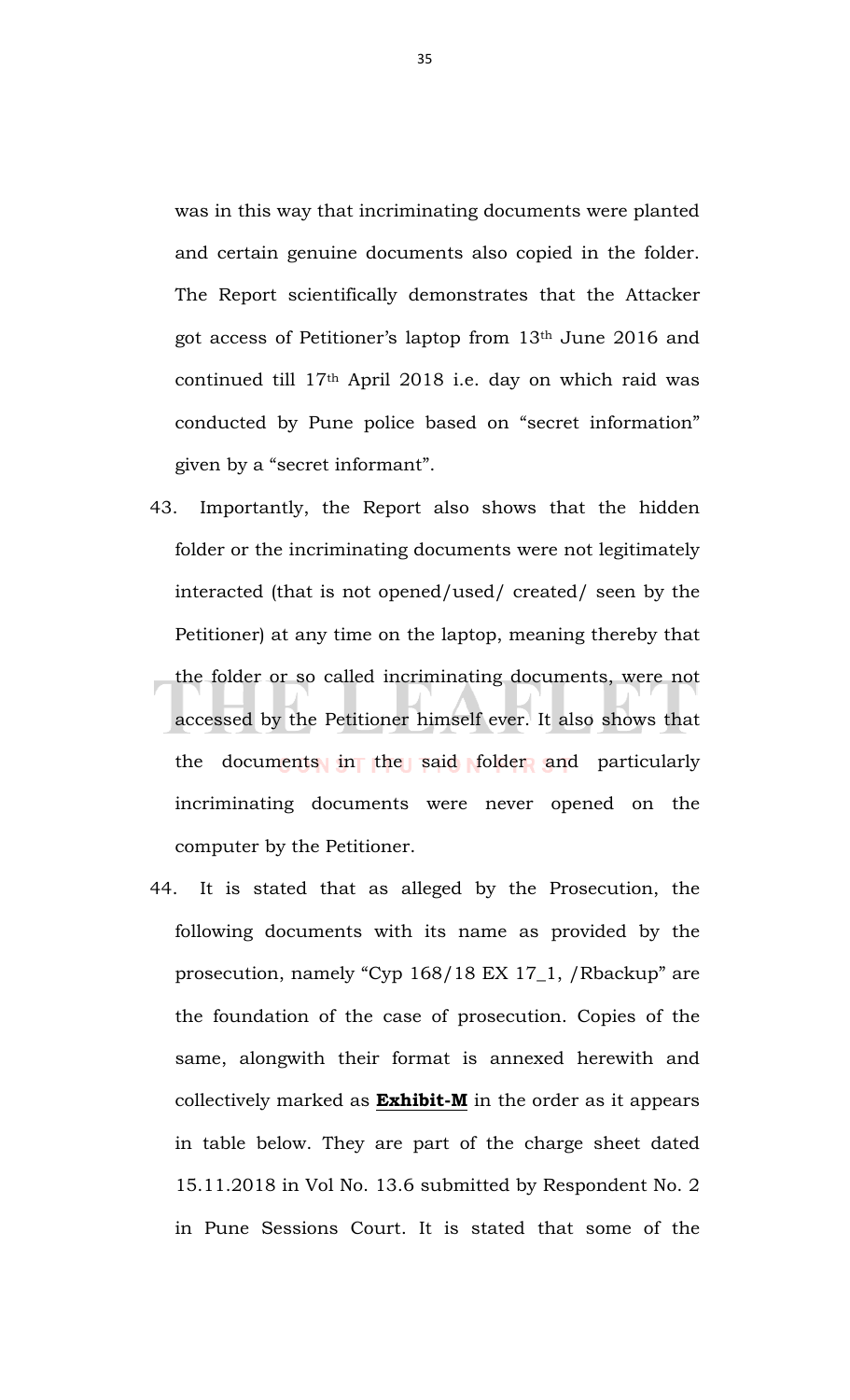documents are alleged to be in zip/compressed format indicated by .rar extension which are not part of the exhibits attached herein.

| EXH NO. | DOCUMENT NUMBER                                 | <b>FORMAT</b> |
|---------|-------------------------------------------------|---------------|
| L.1.    | April 2018 Convention pamphlet                  | .doc          |
|         | revised                                         |               |
| L.2.    | the colours of neo Peshvai                      | .docx         |
| L.3.    | Basanta                                         | Pdf           |
| L.4.    | Bhima Koregaon _20 Jan 2018 by                  | Pdf           |
|         | Sreenivas                                       |               |
| L.5.    | CC_letter-08Jun                                 | Pdf           |
| L.6.    | ERB-08 resolution on Life style for<br>PM Final | Pdf           |
| L.7.    | Jail Comrade ke lia_sandesh_21                  | Pdf           |
|         | September, 2014 _booklet                        |               |
| L.8.    | ET & OCT_ERB_June 2015 _Hindi                   | Pdf           |
| L.9.    | Letter                                          | Pdf           |
| L.10.   | $ltr_2_A$ Anand $_E$                            | Pdf           |
| L.11.   | $1tr_2 P-51117$                                 | Pdf           |
| L.12.   | $Ltr_2 RW$                                      | Pdf           |
| L.13.   | Ltr_2_SG-27.1.2018                              | Pdf           |
| L.14.   | Ltr_1804_to_CC                                  | Pdf           |
| L.15.   | $Ltr_2312_to_C$                                 | Pdf           |
| L.16.   | $Ltr_2612_to_C$                                 | Pdf           |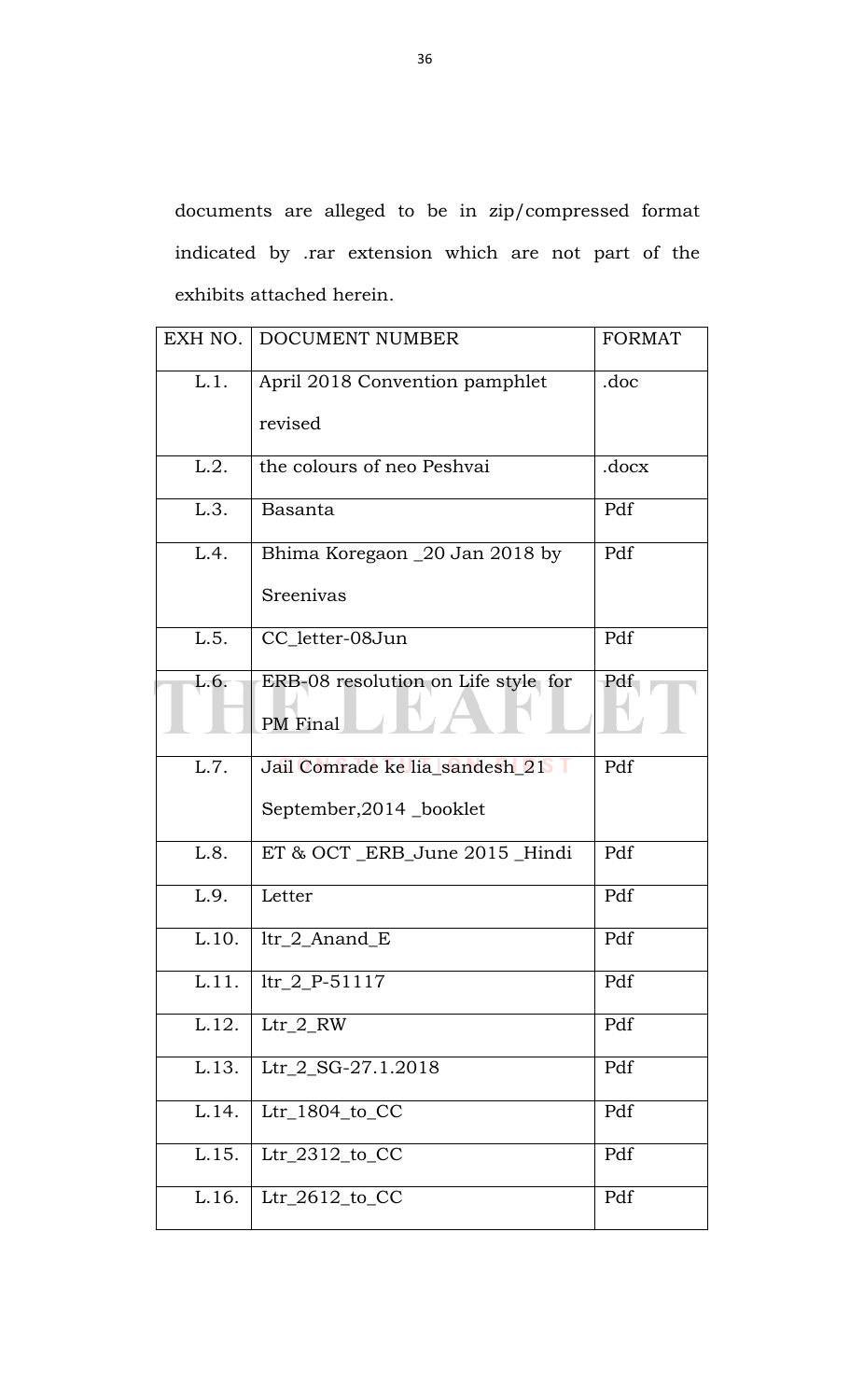| Ltr_2704                               | Pdf  |
|----------------------------------------|------|
| Ltr_From_Com.M_022018                  | Pdf  |
| mohila meeting jan                     | Pdf  |
| Resolution on ERB Ex meet              | Pdf  |
| Siraj017                               | Pdf  |
| UF-Book                                | Pdf  |
| Final_Dispatch                         | Pgp  |
| Accounts2k17                           | Txt  |
| for your drafts.txt                    | .txt |
| Letter_to_GN_30July.pdf                | Pdf  |
| Ltr_CC_2_P.pdf                         | Pdf  |
| IMPCorres\Received Naveen.doc          | Doc  |
| IMPCorres\special.doc                  | Doc  |
| IMPCorres\one\1 Latest FC Meeting      | Doc  |
| 3 July 2013.doc                        |      |
| IMPCorres\ one\1 Main letter.doc       | Doc  |
| $IMPCorres \ one \20 March letter.doc$ | Doc  |
| IMPCorres\ one\budget.xls              | Xls  |
| IMPCorres\ one\C Students.docx         | Docx |
| IMPCorres\ one\CF DEC 2012.doc         | Doc  |
| IMPCorres\ one\Agenda1.doc             | Doc  |
| IMPCorres\ one\FC Resolution on        | Doc  |
| divisive Work in English.doc           |      |
| IMPCorres\ one\international report    | Docx |
|                                        |      |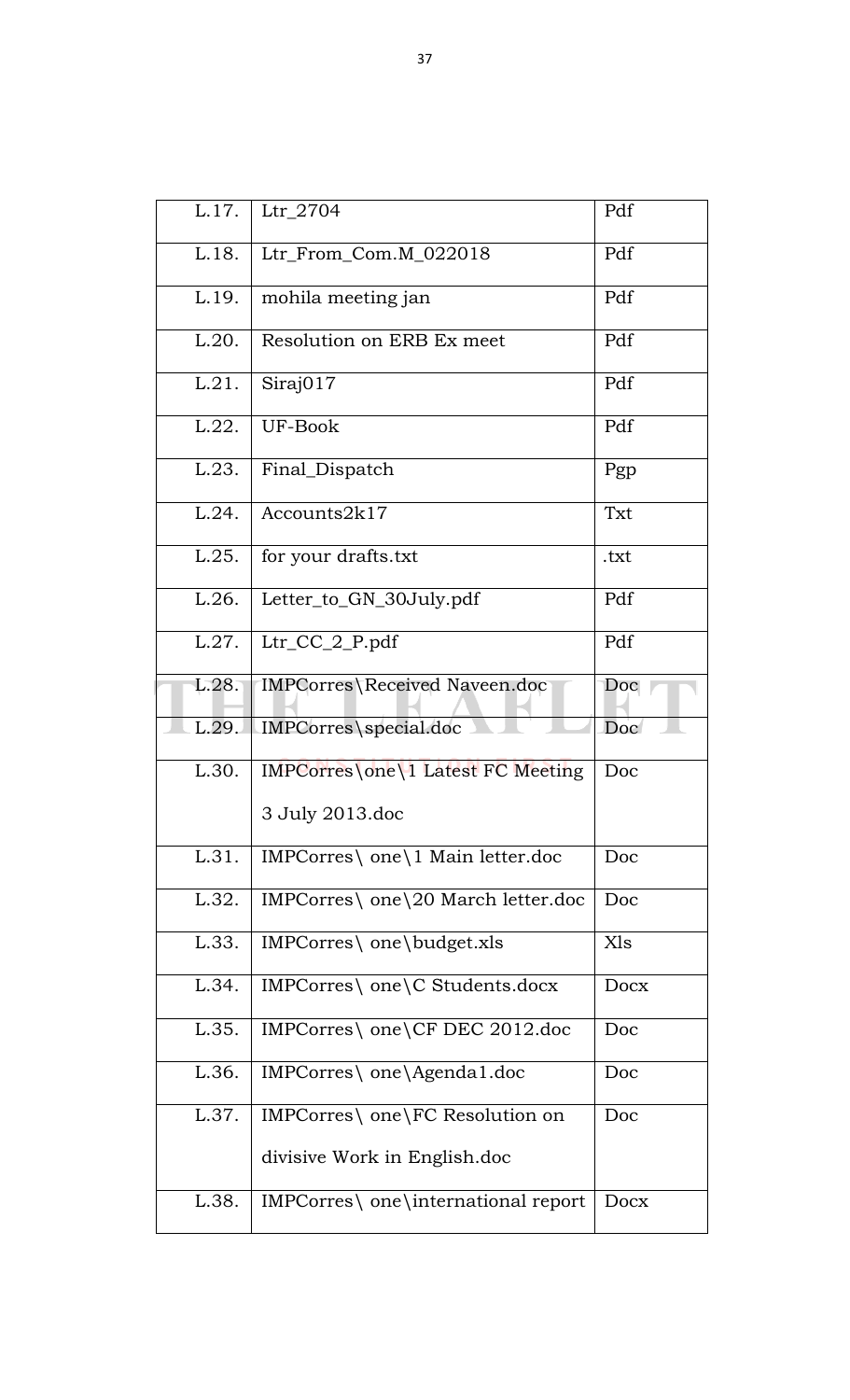|       | 1.docx                              |      |
|-------|-------------------------------------|------|
| L.39. | IMPCorres\ one\international report | Doc  |
|       | 2.doc                               |      |
| L.40. | IMPCorres\ one\JP Resolution.doc    | Doc  |
| L.41. | IMPCorres\ one\Letter to G.doc      | Doc  |
| L.42. | IMPCorres\ one\loans to be cleared  | Xls  |
|       | and future programmes.xls           |      |
| L.43. | IMPCorres\ one\Meeting 1 2013       | Doc  |
|       | .doc                                |      |
| L.44. | IMPCorres\ one\Note on              | Docx |
|       | Naveen.docx                         |      |
| L.45. | IMPCorres\ one\Note.doc             | Doc  |
| L.46. | IMPCorres\ one\on the medical       | Doc  |
|       | treatment of Sushil Roy.doc RST     |      |
| L.47. | IMPCorres\ one\Proposal on IPT      | Doc  |
|       | and other decisions.doc             |      |
| L.48. | IMPCorres\ one\Report on            | Doc  |
|       | Publications.doc                    |      |
| L.49. | IMPCorres\ one\Review of FC         | Doc  |
|       | Functioning.doc                     |      |
| L.50. | IMPCorres\ one\Urgent Tasks.doc     | Doc  |
| L.51. | IMPCorres\ one\Urgent.doc           | Doc  |
| L.52. | IMPCorres\ one\Ltr_from_Prakash     | Rar  |
|       |                                     |      |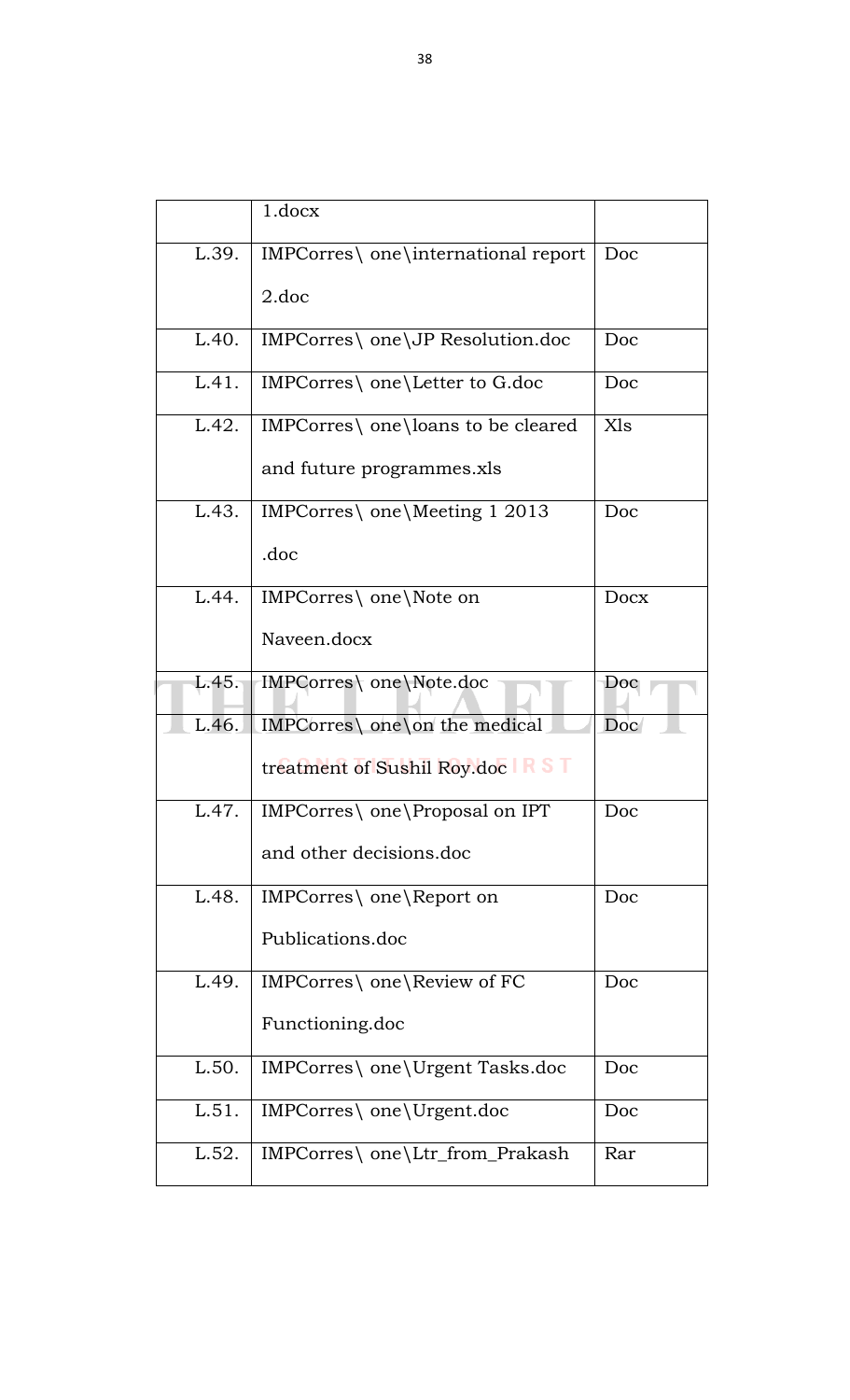- 44. As mentioned above, ten of the most incriminating documents, according to the Prosecution, have been analysed in the said report of Arsenal and some of the other documents are being examined and a report to that effect will available soon. That apart, RCM & ACM Book , CC Circular -1-3-2017\_Eng, ERB Report & Review Final \_ 2015, ERB Reso.PM, ERB-7 Resolution Janu 2014 to BJ SAC or PM, final\_Hindi\_23-2-2017\_For SC-SAC-SZCs, Inaugural Speech\_ERB Extended Meet \_2015\_Hindi-A4, Panda letter to GS.docx, Meeting.docx, Pol Pris Status report.doc, Report on Gautam Navlakha.doc, ERB 8 meet.final book, are also traceable in the same folder. However the same are not attached with the petition for sake of convenience, since the documents are voluminous, and therefore Petitioner craves leave of this Hon'ble Court to cite the same as and when called by this Hon'ble Court.
- 45. That the said Report also clarifies as to how some of the same documents were also found in the thumb drive/pen drive being CYP\_168\_18\_26 allegedly seized from the Petitioner in the same raid dated 17.04.2018. The attacker, used tool like that of WinSCP to synchronize files between C2 (command and control) Server of the attacker and files from the devices he attached to it. It is clear that he used windows volume on Petitioner's computer as a staging area to synchronise data with Computer and the external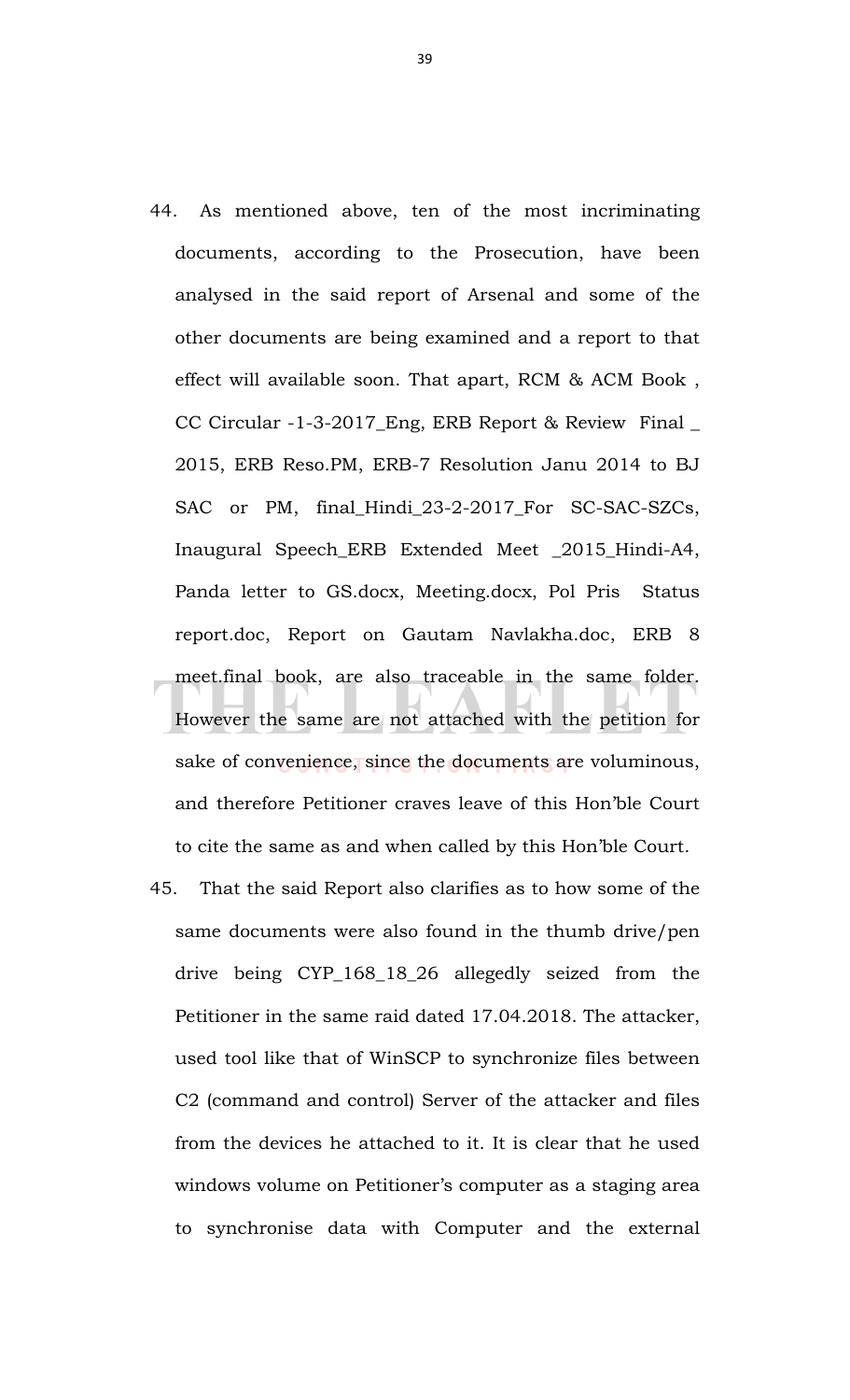memory equipment/pen drives and stored the same in System Volume Information folder of such memory. That though the pen drive/thumb drive are not kept connected to the computer, however as and when they are so connected, material gets synchronised due to the malware. The Report shows that the said pen drive (i.e. EXH 26) was last connected to laptop before 23.03.2018, whereas the document named letter\_to\_Anand\_E, was delivered subsequently, on the Computer (i.e. Exh-17\_1) and therefore it did not get synchronised in the pen drive (i.e. EXH 26), which explains as to why it contains only 9 of the ten documents.

46. The Report further demonstrates with all technical details that as many as 52 diverse files shown at Exhibit C of the report were delivered to the laptop of the Petitioner in a hidden folder. Of these, 6 were delivered in PDF format, whereas 35 were delivered in .rar format, with 10.exe and 1.zip format. The format i.e. .rar and .zip is product of compression of various files in one folder. It can contain numerous files in one single file, with added benefit of reduction in the size of the folder. Once a file or folder is compressed/zipped, it converts to zip file, with extension as ".rar" or ".zip" based on the compressor used. Once the folder or file is unzipped, the contents of it can be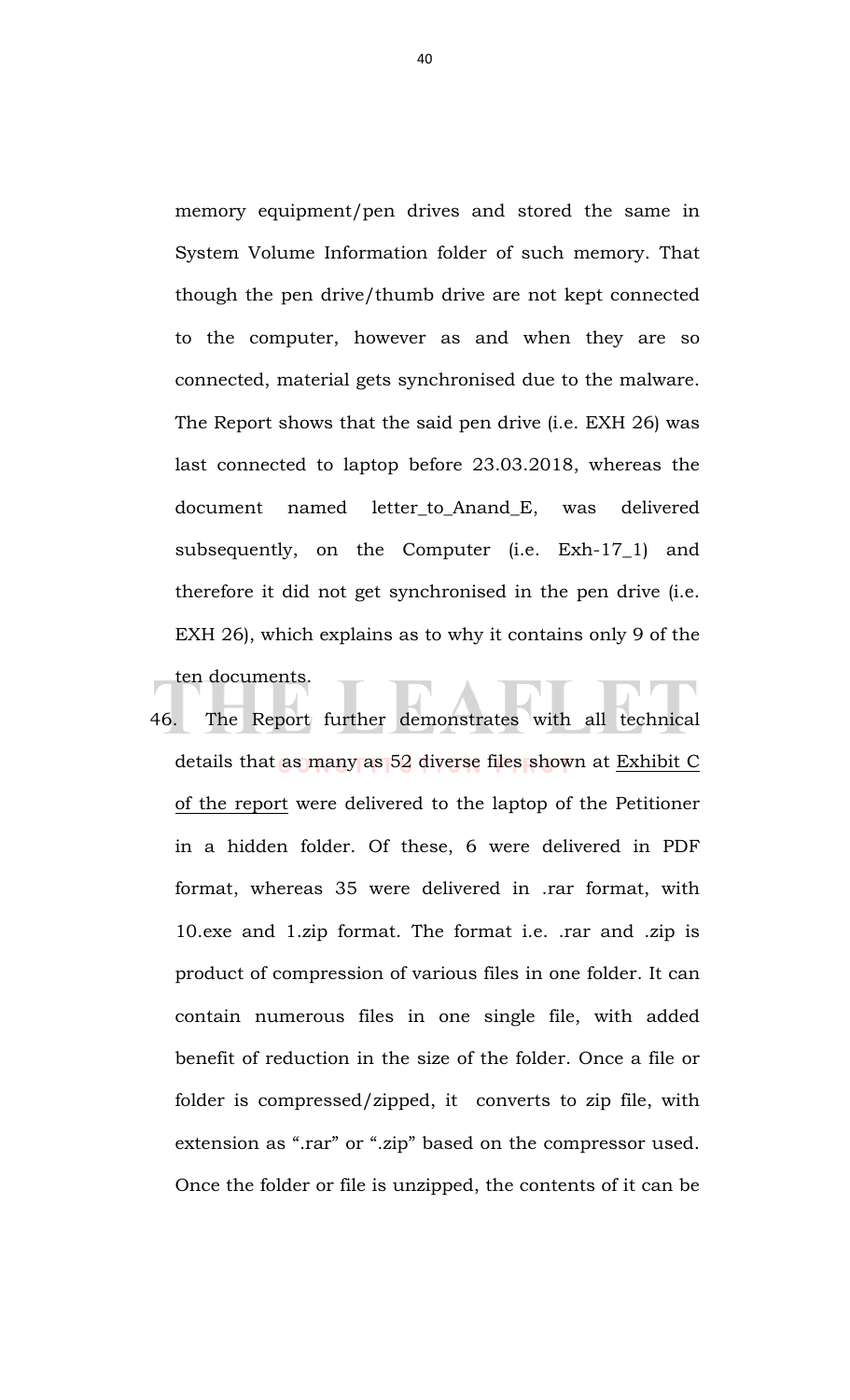extracted in its original format, and saved at desired location.

- 47. That the report further states that computer of Petitioner had V3.70 version of WinRAR. However the unzipping on the computer of the petitioner came to be done with higher and later version which is V4.20 WinRAR. This has been confirmed by the expert by examining size and hash value of the versions provided by the official information or executables made available by the service provider itself.
- 48. A perusal of the Exhibit D of the Report will bear out that of most of the 52 files so delivered were in .rar format accompanied with unzip executable. Further the file names of zipped folders match with the name given to the incriminating documents, from which it was unzipped and all the files that were present in the folder came to be saved on the computer of the Petitioner. The report further gives details of files deleted and not deleted by the attacker, which additionally shows that all the files that are now being claimed to have been found on the computer of the Petitioner and therefore authored by him, were planted using the deceitful methodology without Petitioner's involvement whatsoever in the same.
- 49. The report further bears out that the attacker had control over C2 server (Control and Command Server) used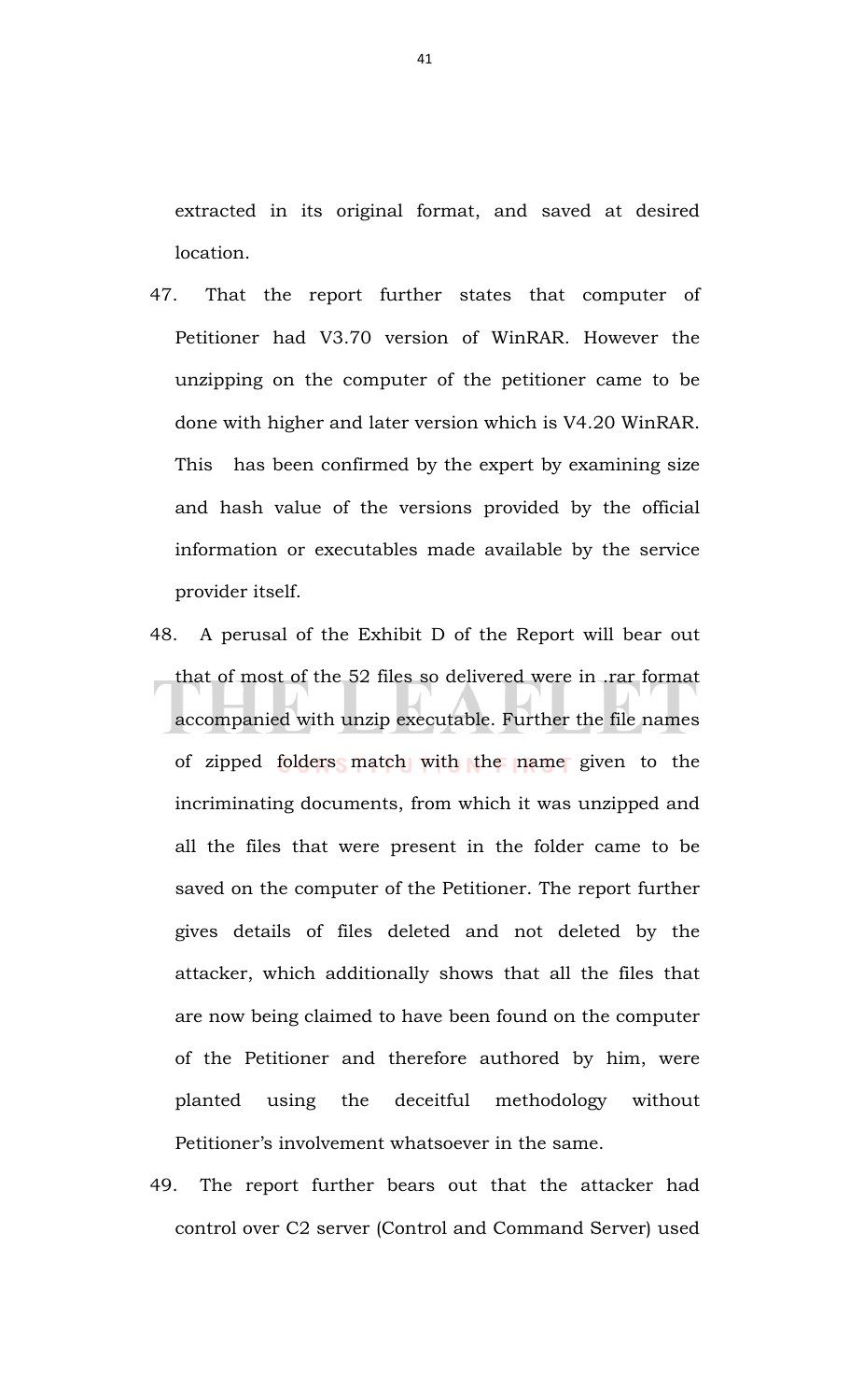proxy server or which are called Virtual Private Server (VPS). This makes it difficult to identify the exact Internet Protocol address, enabling the attacker to hide. Arsenal experts have identified that the IP addresses exploited by the attacker, were provided by one "*HostSailor*". The said Arsenal report states that without the cooperation of such service providers and others it is difficult to zero down on any particular person who has planted the said documents. It is just and necessary that the said person or persons be identified and be brought to justice before this Hon'ble Court. It is therefore submitted that this Hon'ble Court be pleased to direct an enquiry or investigation into the said framing by planting documents on the Petitioner's devices with the intention of getting a false conviction of an innocent person.

50. While above summarises the manner in which planting has been done, the turn of events prior to the raid, will make it even clearer that Petitioner was targeted with an ulterior motive. The case of Petitioner is not just dependent on the forensic analysis report provided by M/s Arsenal Consulting, but also following facts and circumstances which demonstrate that the subject matter case is an absolute creation of fabrication, *mala fide*, biased, grossly disturbing and by exceptional misuse of power. The Respondents wish to make an example of the Petitioner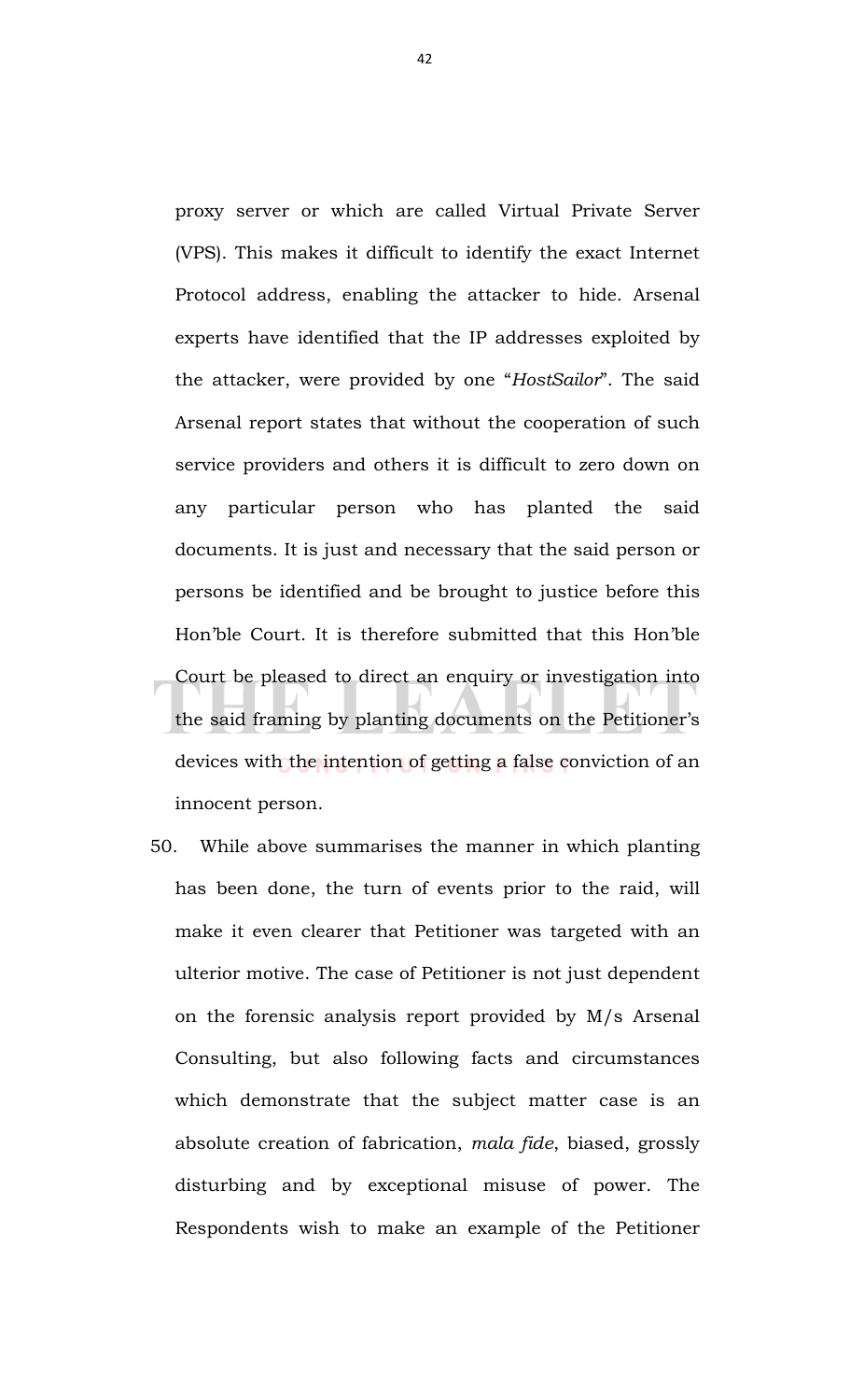and the accused to prevent them from raising a voice of dissent against any ruling establishment. It may be mentioned that no arms or ammunition has been recovered from any of the accused, including the Petitioner herein. Nor is it alleged that any deaths have taken place on account of the acts of the accused in the said charge sheet. Save and except for "finding" of the planted electronic documents, no other overt act of violence has been attributed to the Petitioner or co-accused, so as to be able to show his involvement in the alleged crime or otherwise or justify invocation of the stringent provisions of Unlawful Activities Prevention Act.

#### *Modus operandi adopted to frame the Petitioner*

- 51. A perusal of the charge sheet in totality will bear out that the case against Petitioner as also the co-accused, now numbering 16 in total, is based entirely on electronic evidence. Although the charge sheets run into more than 22,000 pages, there are not more than 50 odd documents which the Prosecution bases its case upon. A sizeable chunk of the alleged incriminating evidence is seized from the laptop of Petitioner, and also from the desktop computer of his co-accused Surendra Gadling, Advocate.
- 52. It is important to note that all these allegations are based on correspondence alleged to be found on the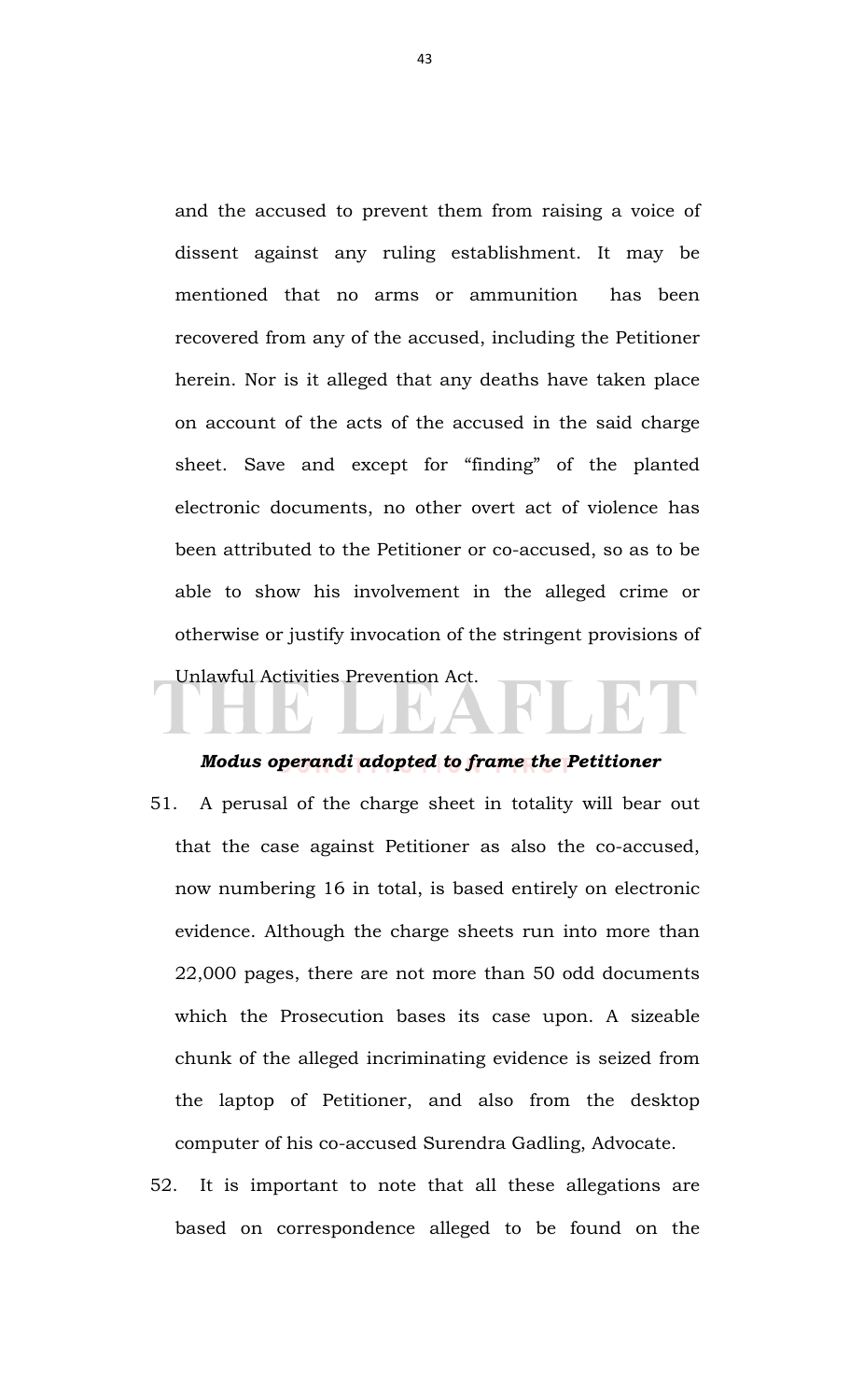computers of some of the accused persons. The Petitioner, from the moment he learnt of such documents, has denied that he had anything to do with the documents or that he had knowledge about them in his computer or entered into any such correspondence or that he had conspired as alleged or at all. That apart, the very content of the letters suffers from inherent improbabilities, factual errors, and lack any proof of the fact in issue. The Prosecution has through leaks to the media labelled the Petitioner and the co-accused as "*urban naxals*," and based on these documents, impugned sanction to prosecute has been granted by Respondent Nos. 1 and 3, vide orders dated 14.11.2018, 20.02.2019 & 08.10.2020 which is at Exhibit-

B, C & E respectively.  $TUTION$  FIRST

53. It has been the case of the Petitioner that he has been framed in the case, due to his active participation in the Committee for the release of Political Prisoners (CRPP) and his defence of political prisoners such as the late Prof SAR Gilani who was ultimately acquitted of charges of being involved with the Parliamentary Attack case and Prof G N Saibaba, presently a convict prisoner, whose conviction is pending in appeal. Forged and fabricated material is being used against the Petitioner to persecute him and keep him behind bars for a prolonged period. The Petitioner submits that he and the co-accused are being wrongfully and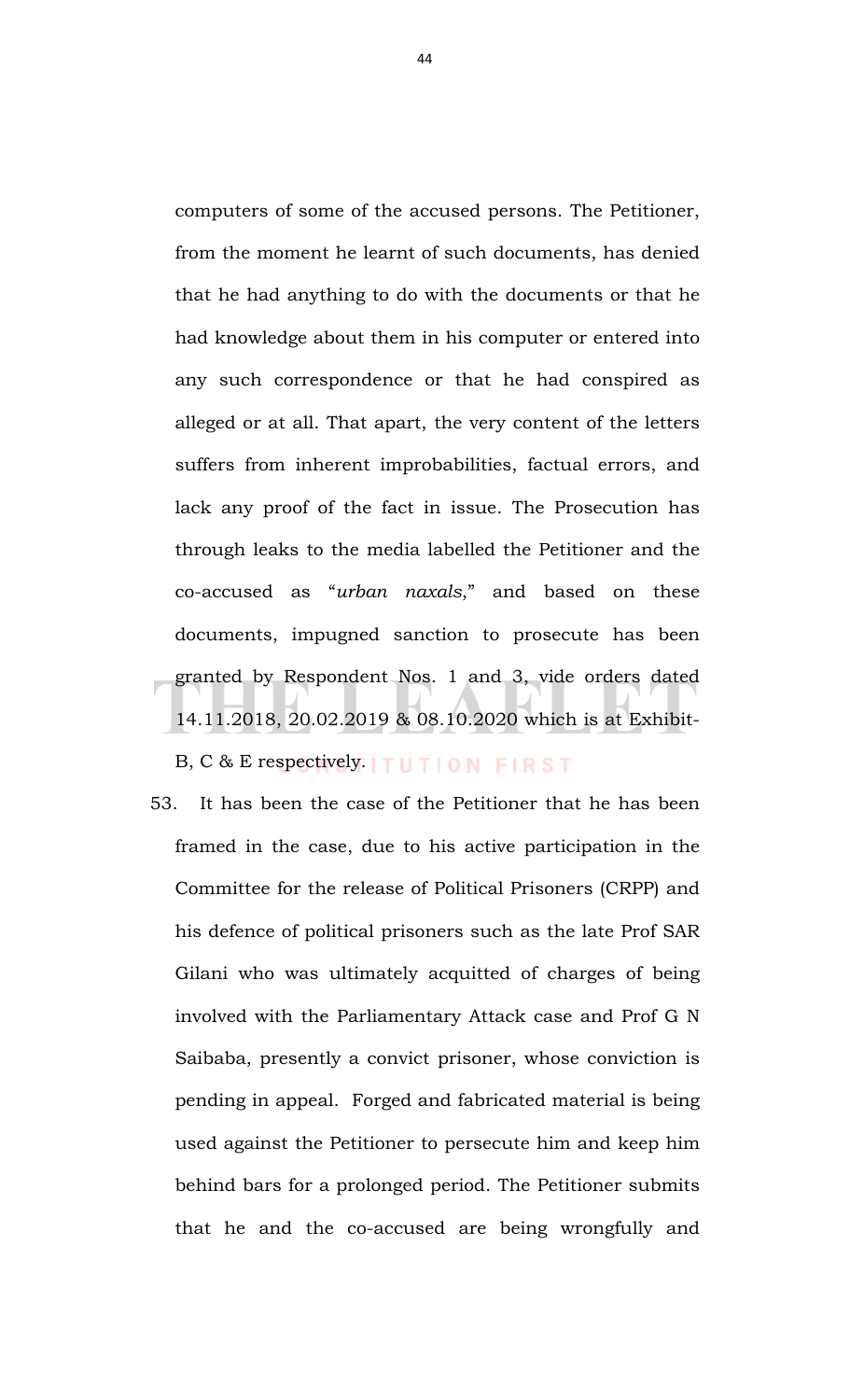unlawfully prosecuted in a manner unknown to law. It is submitted that the prosecution that is being carried out selectively is an abuse of the process of law and a denial of equality before law and equal protection of laws, thus violating Articles 14 and Article 21 of the Constitution of India. As will be demonstrated hereinbelow, the real culprits of the violence that took place on the 1.1.2018 are not the ones being prosecuted but others. Only a pretence of an investigation is being conducted. The Respondents are seeking to pin the violence of 1.1.2028 on the Petitioner and the co-accused as allegedly brought about by the speeches delivered by some of the accused (not the Petitioner himself who was not even present at the event on  $31/12/2017$  ) in a conspiracy to commit the offences mentioned in the charge sheet.

54. It is submitted that the discretion to prosecute or not to prosecute must be based arbitrary amounting to a violation of Articles 14 and 21 of the Constitution. It is submitted that the decision to prosecute is not based on *prima facie* evidence but is in disregard of prima facie evidence to indicate that there was nothing to show that the device of the Petitioner was not compromised. The decision to prosecute is based on no evidence, based on false and fabricated materials, which is liable to be set aside as bad in law and the consequential FIR and charge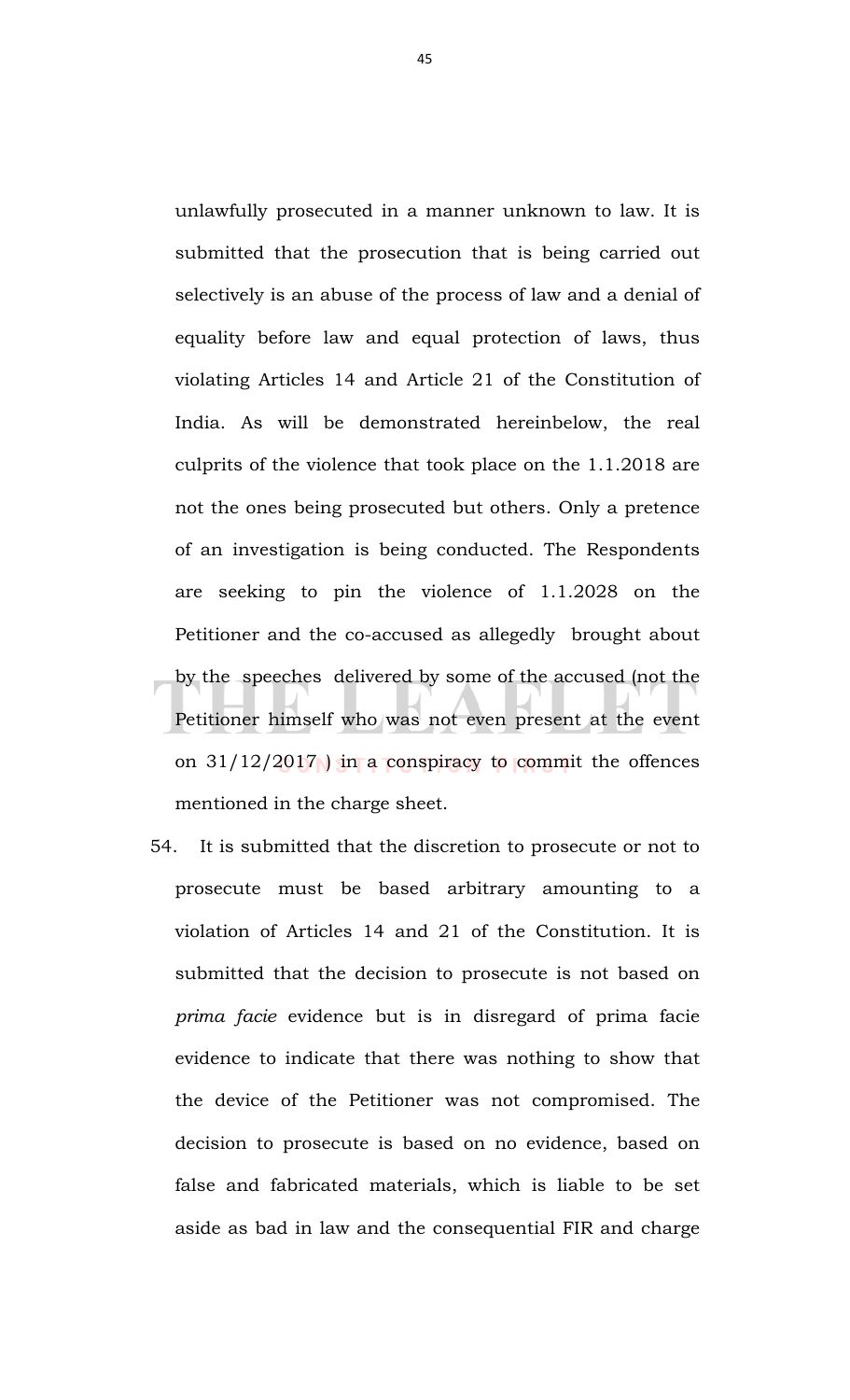sheets pending on the files of Special Court, Mumbai are also liable to be set aside. It is submitted that in the facts of this case, the said discretion has been exercised for extraneous purposes and must be quashed and set aside. It is submitted that having regard to the report of  $M/s$ Arsenal Consulting Ltd, at Exhibit H hereto, the Petitioner is being prosecuted on false and fabricated evidence amounting to false prosecution and is an abuse of process of law amounting to a denial of equal protection of laws.

55. The Petitioner has been a vocal critic of State repression of State regimes of whichever political hue, if their policies are against ordinary people and pro-corporate, usage of anti-terror laws to suppress dissent. Therefore, he has been framed in this case, that too by planting material on his computer, which becomes obvious given the following turn of events and the report of the forensic analysis**.**

# *A case of selective prosecution leading to the targeting of persons for political reasons*

56. As stated above, the Petitioner and the co-accused are being prosecuted allegedly for being an instigator to the state-wide violence that took place on 01.01.2018. It is the case of Prosecution that Petitioner along with the other coaccused, hatched a conspiracy at the behest of proscribed Maoist organisation to organise the programme Elgar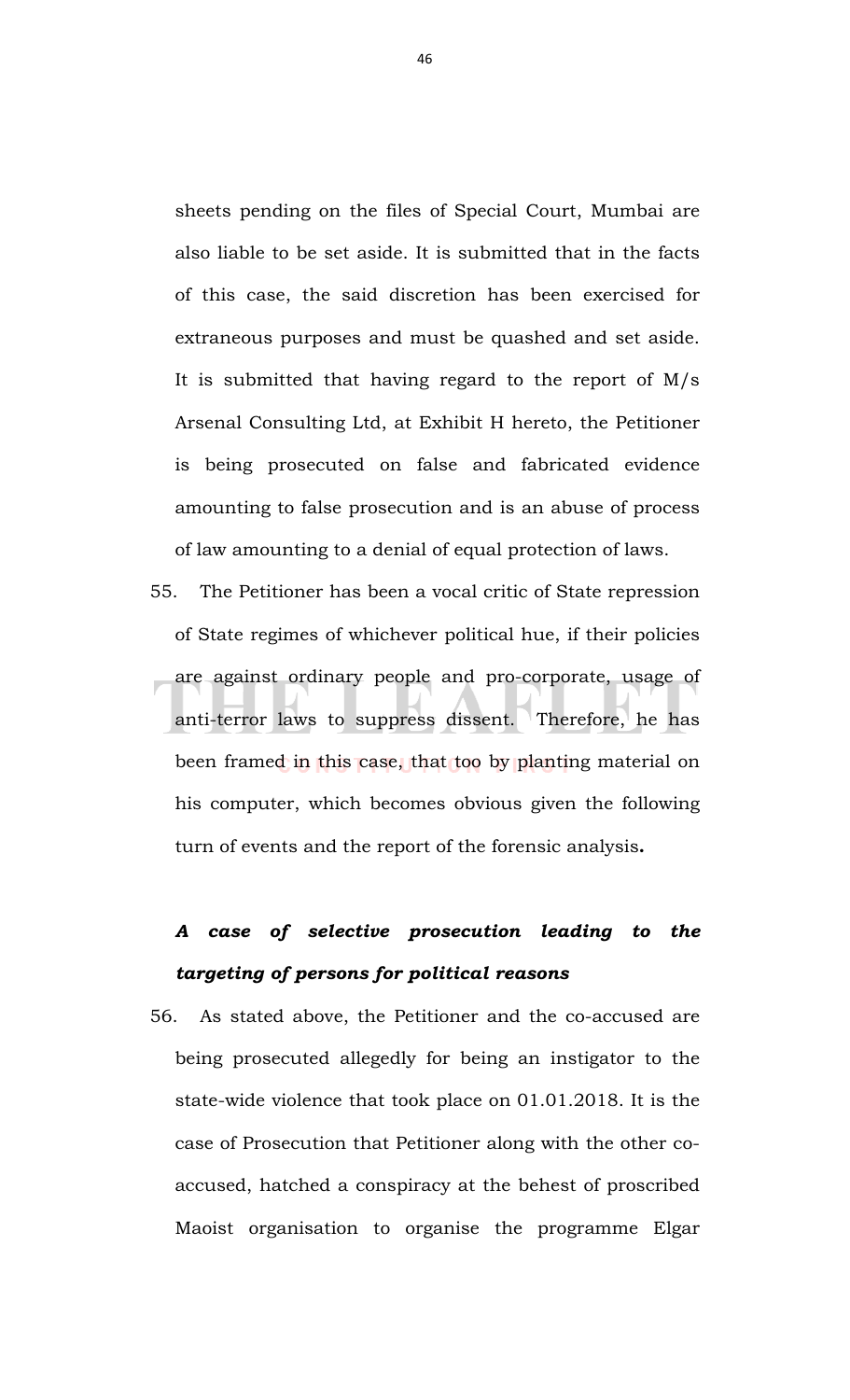Parishad on 31.12.2017 to propagate the ideology of the banned organisation. By organising the said programme, some of the accused persons delivered inflammatory speeches, which in turn instigated the violence of 01.01.2018 and resulted in loss of property and life.

- 57. It is a known fact that on 01.01.2018 a group of 1100- 1200 people with saffron flags had gathered at Vadu Budruk at the Sambhaji Maharaj memorial in the morning. The said gathering was unprecedented as on a daily basis hardly 10-50 people used to visit the place. On that particular day, with full knowledge of the fact that it was the 200th Anniversary of the battle which the Dalits were celebrating at Bhima Koragao, the said gathering, after paying their homage at the memorial, of Shanbiji Maharaj, formed a procession and moved towards Koregaon Bhima, carrying saffron flags, and shouting slogans. Initially the police stopped them. However, suddenly the Police allowed them to go further. It is this crowd that attacked the dalit visitors on the way to Bhima Koragao with pelted stones, and started arson. In the ensuing riot, numbers of people were injured and one person lost his life.
- 58. One such victim, namely Anita Sawale, who lodged a report with Pimpri Chinchwad police station being zero FIR which was later transferred to Shikrapur police station, and registered as FIR 9/2018 on 02.01.2018. The FIR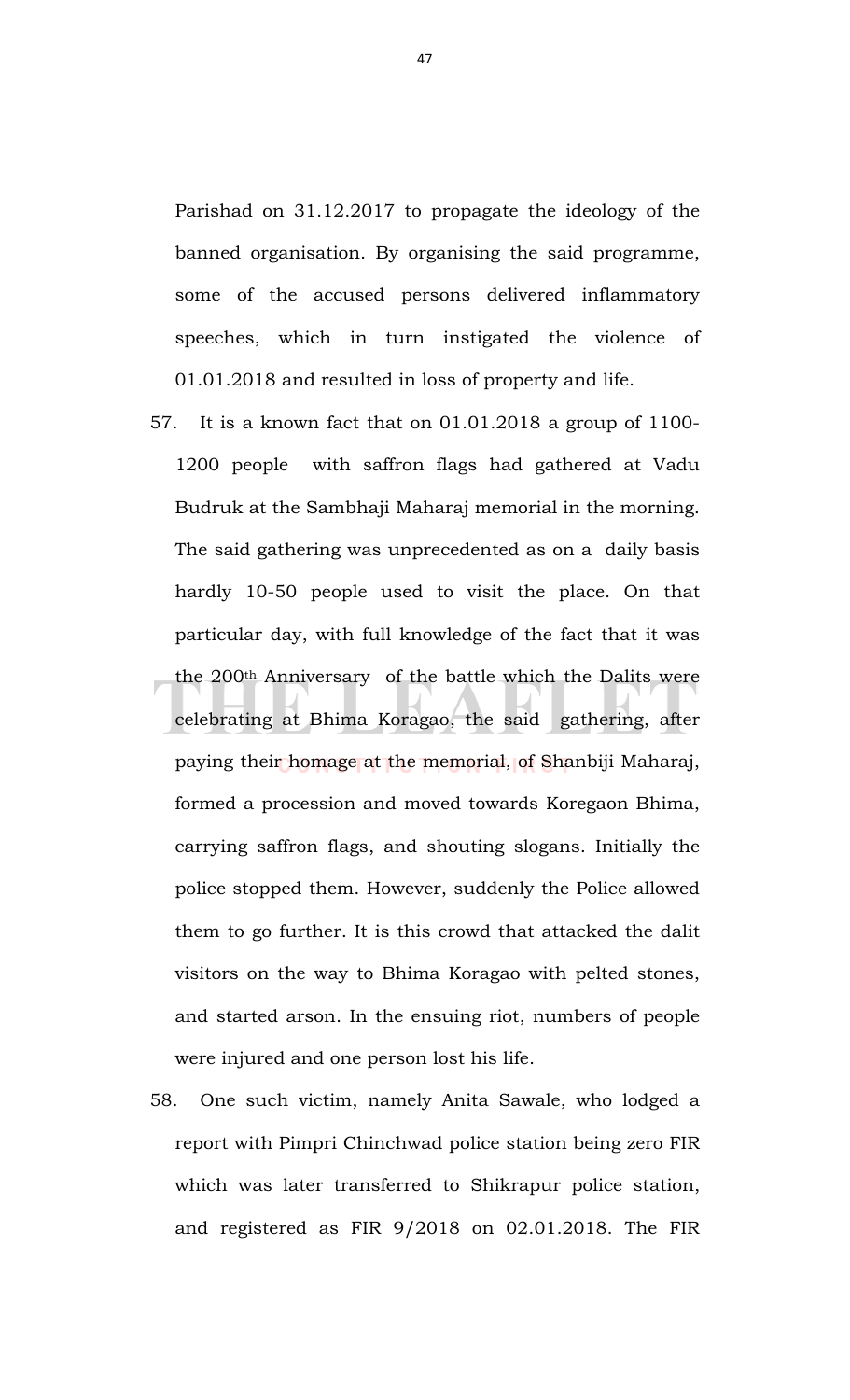particularly mentions the names of Sambhaji Bhide, and Milind Ekbote. On 03.01.2018, FIR No 2 of 2018, by one Akshay Bhikkad against Jignesh Mewani and Umar Khalid was registered at Vishrambgh police station, Pune who were the speakers at the Elgar Parishad which took place on 31st December 2017 at Shaniwar Wada. It was eight days after the Elgaar Parishad which took place on 31.12.2018, that on 08.01.2018 FIR No. 4/2018 came to be registered at Vishrambagh Police Station against the some of the co-accused in this case, which is at Exhibit A. The two earlier FIRs dated 02.01.2018 and 03.01.2018 are annexed herewith and marked as **Exhibit-N** and **Exhibit-O** respectively.

- 59. In pursuance of the FIR Nos. 9/2018 dated 2/1/2018, Milind Ekbote sought anticipatory bail from the sessions court, Pune, which was rejected. His appeal before this Hon'ble Court also met with the same fate. He challenged these orders and sought bail by filing SLP in the Apex Court. It is in this matter that the Assistant Commissioner of Police, Shikrapur Police Station filed affidavit an affidavit dated 13.02.2018 in the proceedings in the Supreme Court detailing his investigation in the case. A copy of the said affidavit is annexed hereto and marked as **Exhibit-P.**
- 60. It is stated in the said affidavit that Milind Ekbote had played a pivotal and active role in violence of 01.01.2018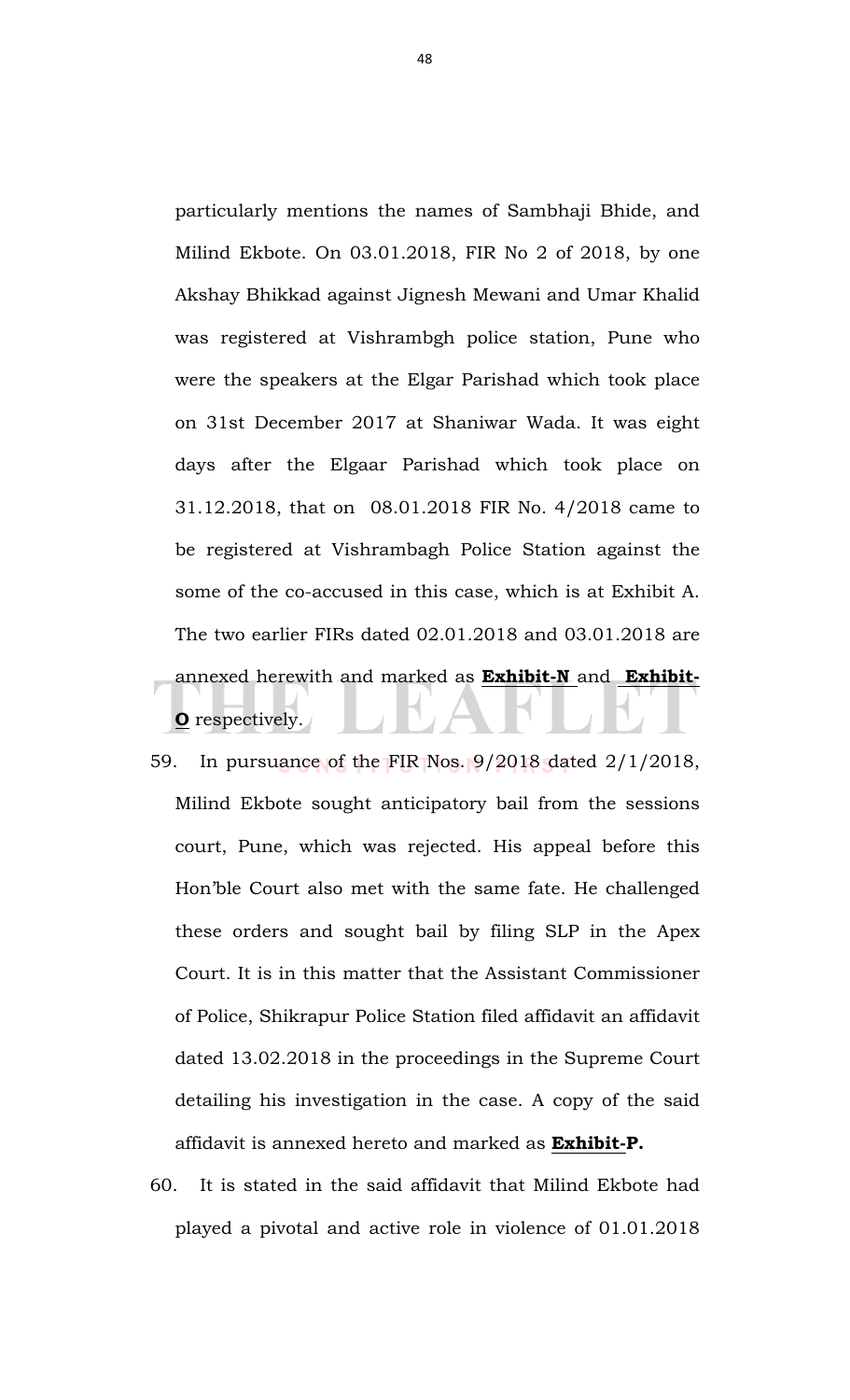which had a State-wide impact. It also stated, on the basis of evidence collected, that Milind Ekbote was present in the vicinity at the relevant time. The Police had recovered a pamphlet, which has objectionable contents, which triggered the said violence *inter se* between the two communities and its aftermath, which put the social fabric as well as law and order in peril. Importantly, the affidavit supports most of the findings given in reports of various fact finding committees that investigated the cause and effect of the violence. Vide this affidavit, Rural Police, Pune also expressed its apprehension of involvement of extremist Hindu organisations in carrying out the said attacks and therefore had stated that it needs to investigate from said point of view. The Supreme Court rejected the application for anticipatory bail.

61. That apart, the then Hon'ble Chief Minister, who was holding the portfolio of Home Minister as well, addressed the Maharashtra Legislative Assembly twice on the issue, firstly on 13.03.2018 and later on 27.03.2018 and gave a detailed sequence of events. In the said statements, the Hon'ble Chief Minister admitted that there was an unprecedented gathering at the memorial of Sambhaji Maharaj comprising of 1100-1200 young people, which took the form of processions and started to proceed towards Koregaon Bhima. He stated that since the people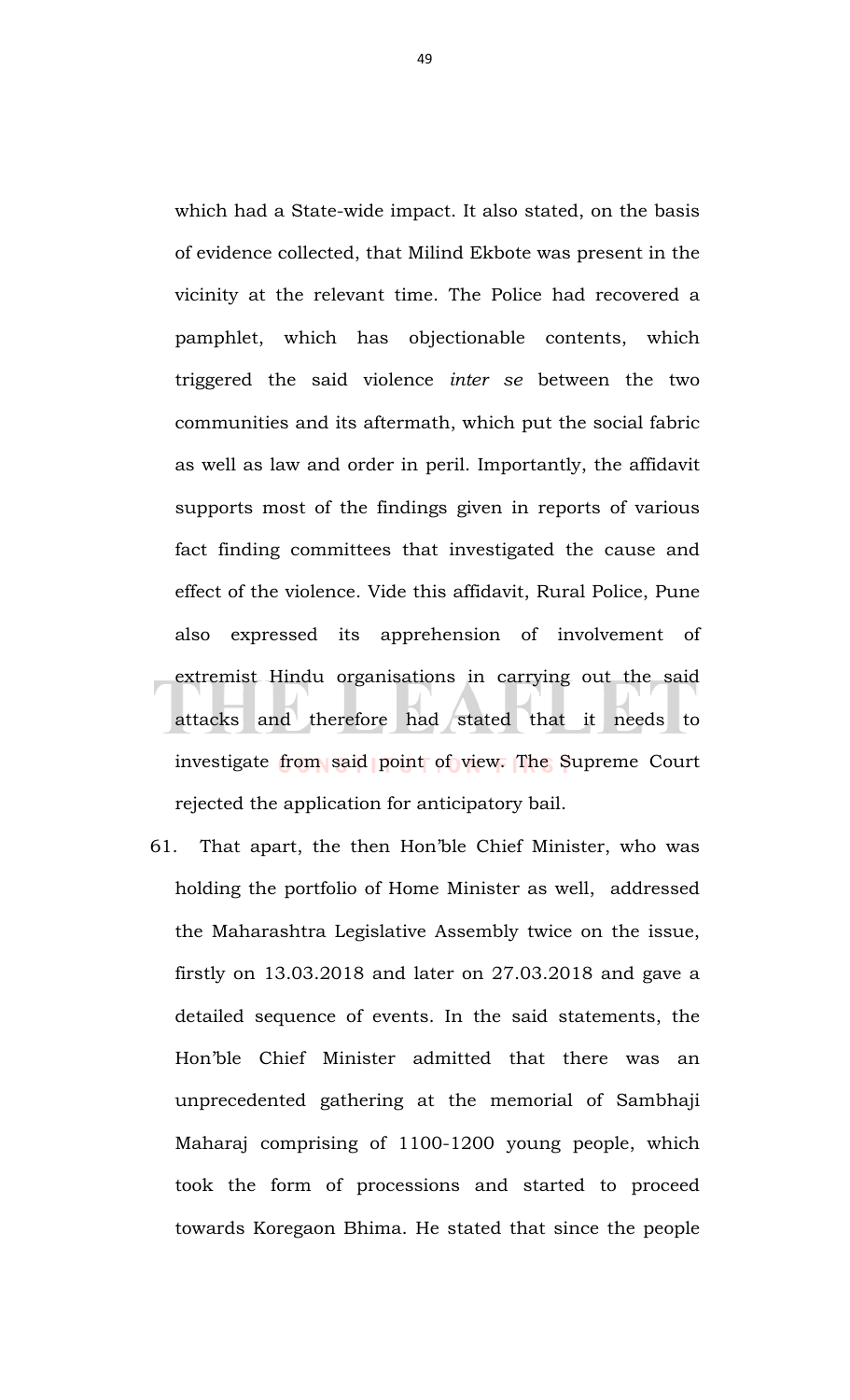claimed to be residents of the Koregaon they could not be stopped and had to be given passage. However, instead of proceeding to village Koregaon Bhima, they took a roundabout route, came on the road near the obelisk and started shouting slogans. In response, the dalit visitors, who had come to pay homage at the war memorial, also started sloganeering, which was followed by stone pelting. Thereafter, the police chased away the people. They went towards another village and *en route* vandalised vehicles parked in the temporary parking zones, wherein vehicles of the visitors were parked. They also set ablaze vehicles. Apart from that they also started to target passing vehicles. Attached hereto and marked is the unofficial English translation extract from the Assembly proceedings of the statement of the Chief Minister, dated 13.03.2018 as **Exhibit-Q**.

62. Again, when on 27.03.2018 the Hon'ble Chief Minister addressed the house on the issue of over-all law and order situation in state of Maharashtra, he reiterated the same official version of the incident on the 1.1.2018. He stated that the police had surrounded the mob of 1100-1200 people which had gathered in Vadu Budruk and they were not allowed to go initially, but after ascertaining that they were actual residents of village Koregaon Bhima, they were allowed to go towards Koregaon and police officers had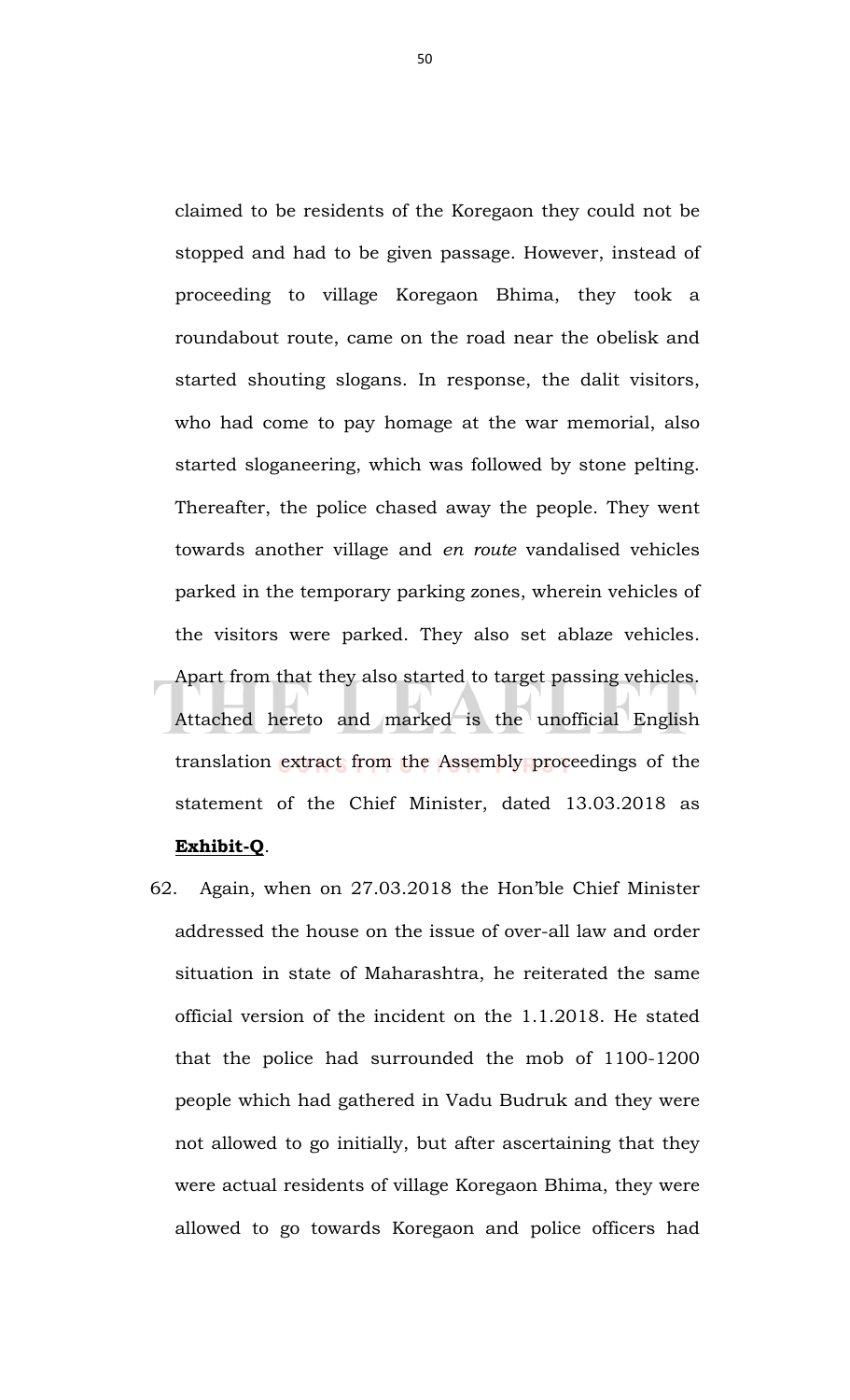escorted them. He further stated that though there was a complaint registered against Sambhaji Bhide under the Scheduled Castes & Scheduled Tribes (Prevention of Atrocities) Act, 1989 for instigating the violence against Dalits by one Anita Sawle, the complainant lady herself did not see Sambhaji Bhide at the spot and therefore more evidence needed to be scrutinized to ascertain his role. Attached hereto and marked as **Exhibit-R** is a copy of the statement of the Hon'ble Chief Minister made in the Maharashtra Legislative Assembly on 27.03.2018.

63. It is reiterated that the FIR registered against Sambhaji Bhide and Milind Ekbote, is still pending investigation but till date no charge sheet has been filed. Despite a lapse of three years since incident and there being clear evidence disclosing the nature of the violence, no action whatsoever has been taken by Respondent No.1 against any of the perpetrators of the violence, in which one person has lost his life. No action has been taken against Sambhaji Bhide, despite his name having been mentioned in the FIR. Surprisingly, he has not even called for recording statement by the concerned police station. Even other FIRs that were registered by Shikrapur Police Station on the day of attacks on the processionists, on 01.01.2018 are still under investigation but no charge sheet has been filed and may have been dropped altogether.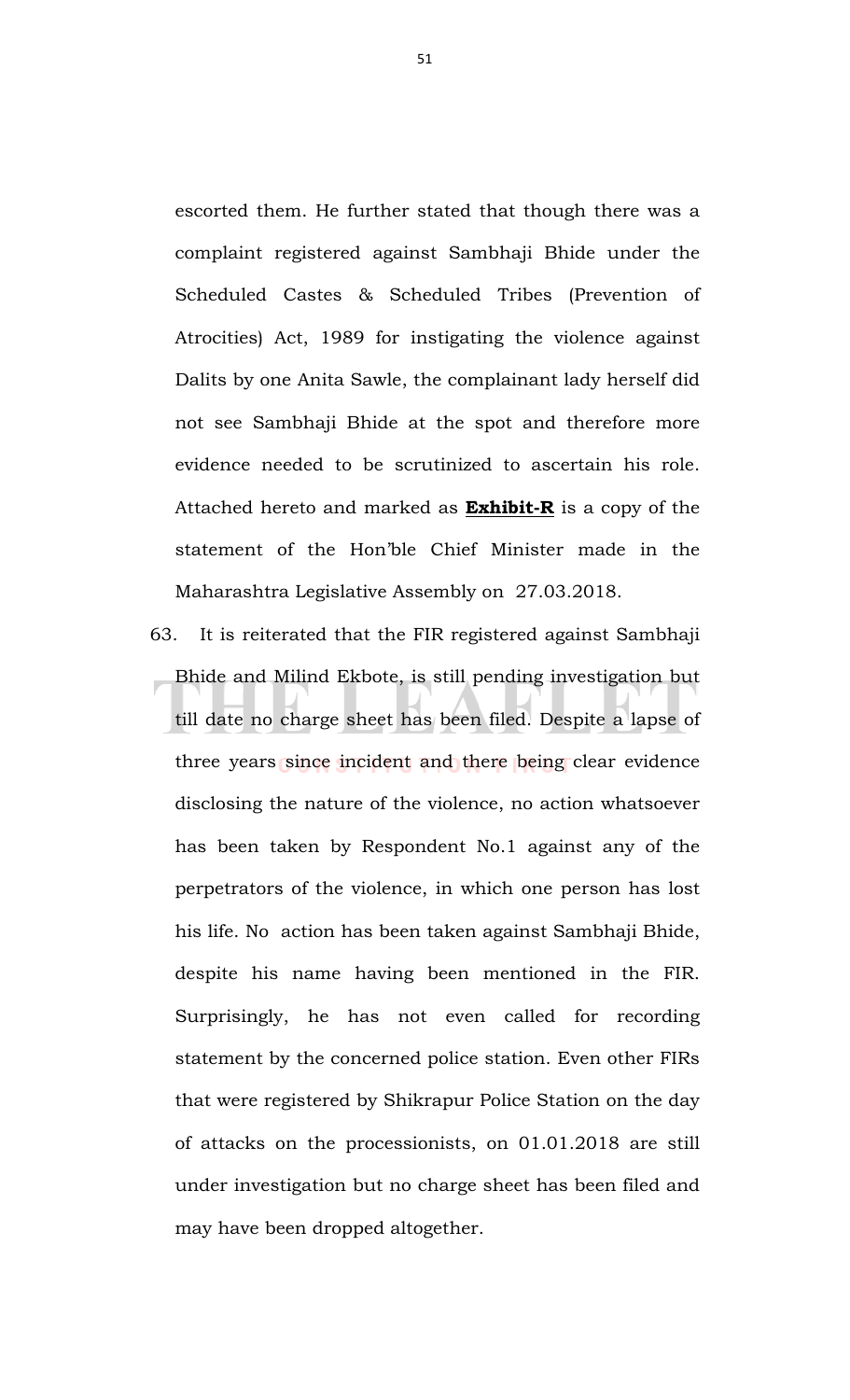64. The material above demonstrates that the perpetrators of the crime against whom clinching evidences was available have neither been investigated nor prosecuted. On the contrary to shield them and create a smoke screen, the Respondents allege that the said riot was instigated by the speeches delivered in Elgar Parishad on 31.12.2017, which was organised allegedly by Maoists. It is submitted that it is a publicly known and admitted fact that the said Elgar Parsihad was organised by Retired Supreme Court Judge, Justice Hon'ble P B Sawant and Retried High Court Judge, Justice Hon'ble Kolse-Patil who have taken responsibility for their leadership role along with more than 250 grass roots organizations. Yet, the Respondents have maintained on the basis of the alleged documents that it were Petitioner and his co-accused who organised the Elgar Parishad.

# *How the law treats electronic evidence*

65. It is necessary to state herein that the Section 65B of Indian Evidence Act, 1872 deals with the manner in which an electronic record can be admitted as document in the trial. It has created various bars, the important of which is to show that the computer in question was in the lawful control of the person using it, and that it did not suffer from any defect so as to materially affect the contents of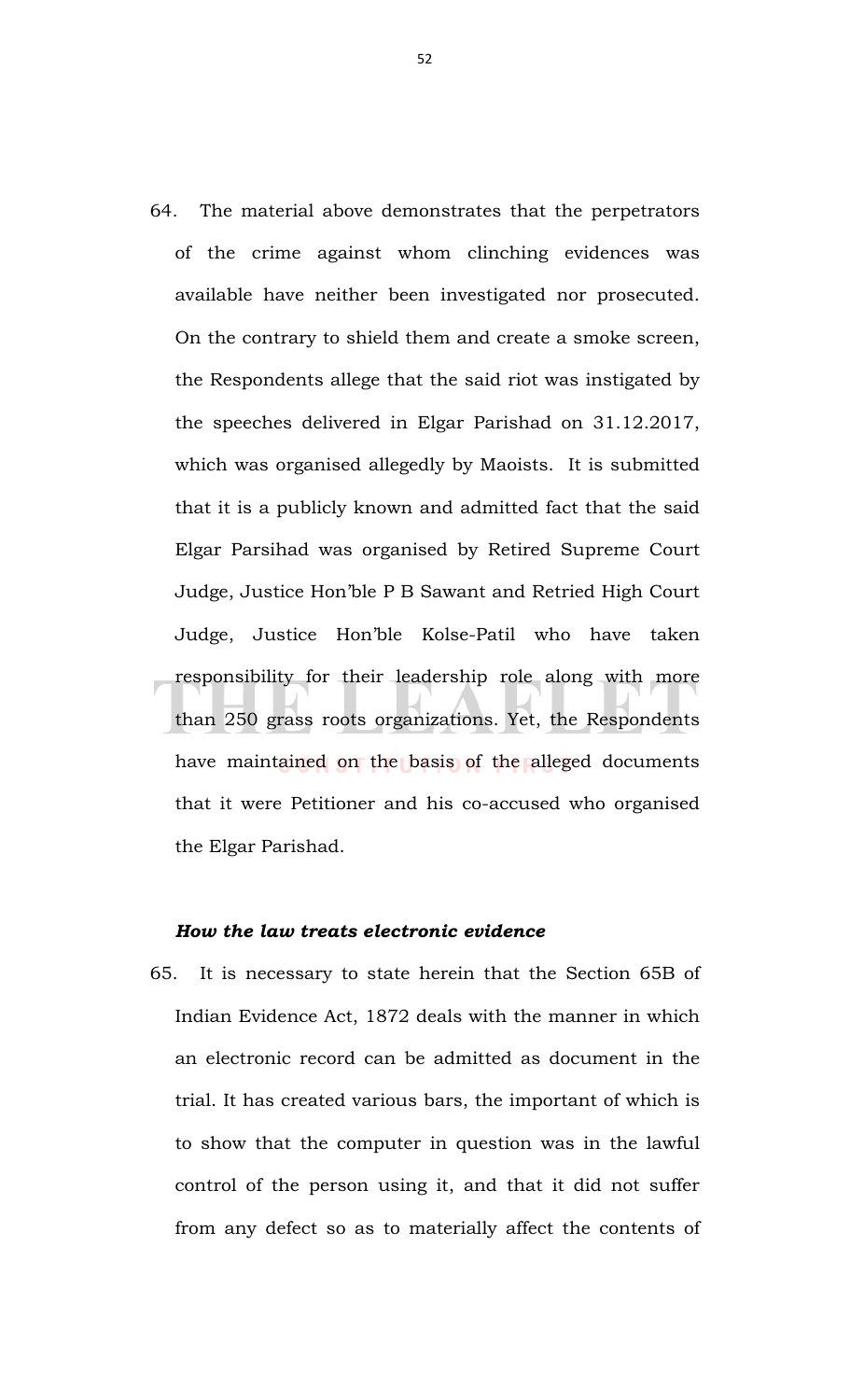the computer. At the same time Section 85B deals with the "secured electronic evidence" and the presumption arises that secured electronic record has not been altered since the specific point of time to which the secured status relates.

66. That the Information Technology (IT) Act, 2000 requires certain process to be followed to authenticate the electronic records to raise a presumption about their genuineness.

Section 3 provides as under

*"3. Authentication of electronic records.–(1) Subject to the provisions of this section any subscriber may authenticate an electronic record by affixing his digital signature.* 

> *(2) The authentication of the electronic record shall be effected by the use of asymmetric crypto system and hash function which envelop and transform the initial electronic record into another electronic record.*

> *Explanation.–For the purposes of this sub-section, hash function‖ means an algorithm mapping or translation of one sequence of bits into another, generally smaller, set known as hash result‖ such that an electronic record yields the same hash result every time the algorithm is executed with the same electronic record as its input making it*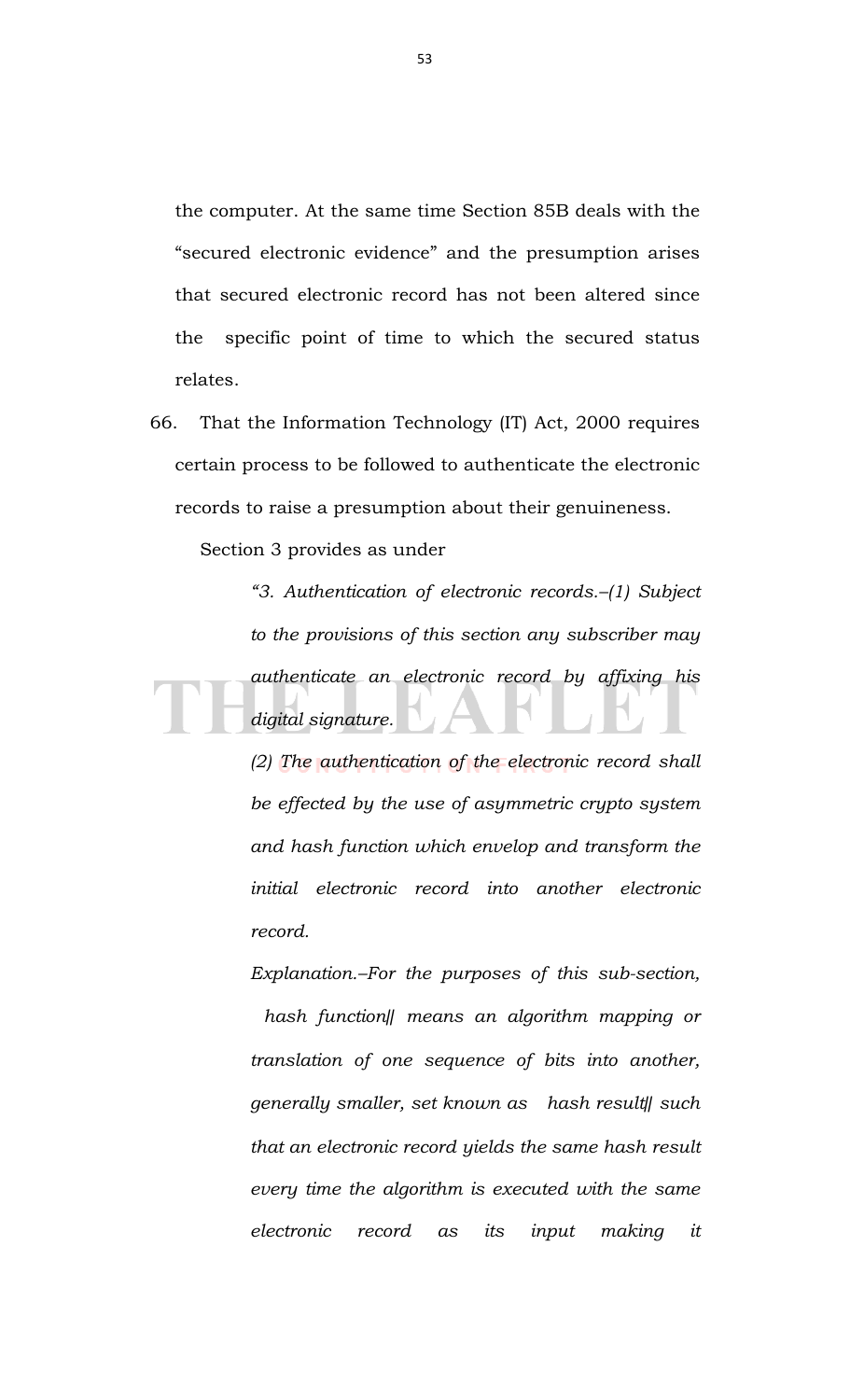*computationally infeasible– (a) to derive or reconstruct the original electronic record from the hash result produced by the algorithm; (b) that two electronic records can produce the same hash result using the algorithm.* 

*(3) Any person by the use of a public key of the subscriber can verify the electronic record.* 

*(4) The private key and the public key are unique to the subscriber and constitute a functioning key pair"*

This clearly has not been followed by the investigating agencies, despite being assisted by the cyber forensic experts from the time of preparation for raid itself.

- 67. Under Section-14 "*Secured Electronic Record*" is defined in the Information Technology Act 2000 to mean that any record shall be a deemed to be a secured electronic record, to which prescribed security procedure has been applied.
- 68. The Central Government in exercise of its powers under section 16 of the Act, 2000, framed the rules, the Information Technology (Security Procedure) (IT) Rules, 2004, wherein it has laid down that the electronic record shall be deemed to be secured electronic records, if it has been authenticated by means of "*Secure Digital Signature*" as per rule 3 of the IT Rules, 2004.
- 69. That the IT Rules, 2004 further bear out as to what will constitute A secure digital signature. A perusal of Rule 4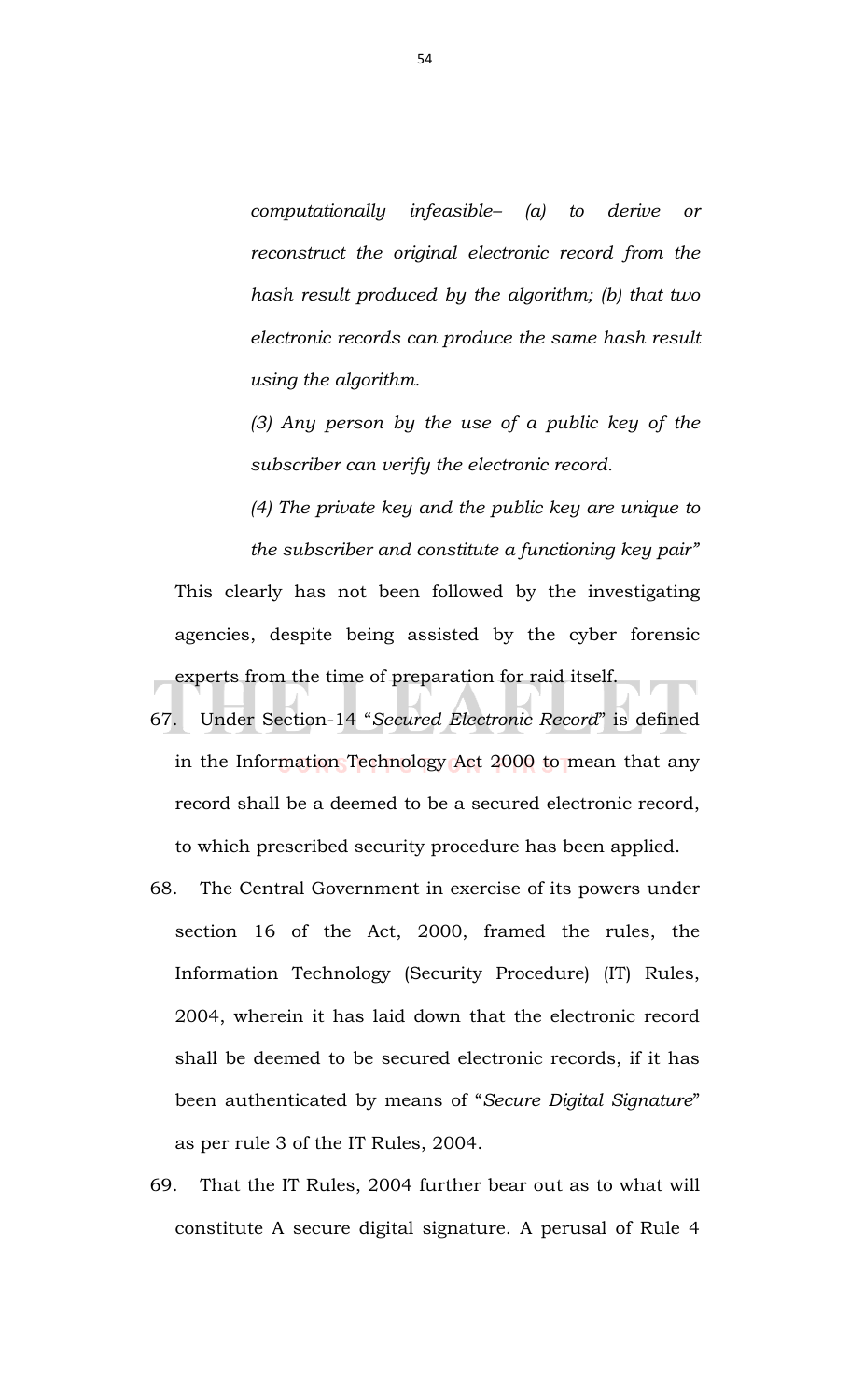will show that taking the "hash" of the content, through hardware or smart card having inbuilt private key for signing the hash which can be verified by the public key, and in events the electronic record if is altered the signature would be invalidated.

- 70. That therefore the requirement of obtaining hash result popularly known as hash value is fundamental and mandatory for securing the electronic records, and it is only after the process of applying such procedure that the record becomes" secure "within the meaning of the IT Act. However in the present case, none of the electronic record has been secured in the manner known to the law.
- 71. Since there was no "*hash result*" taken of the said device at the time of the seizure or given to the Petitioner at any point of time, the said record is neither an "*authenticated*" nor a "*secured electronic record*" and this is *ex facie* obvious from the FSL report. Therefore, they carry no authenticity of any nature and are not reliable in any manner.
- 72. In the case of Petitioner or any other co accused, no effort has been made to satisfy the requirements of the Section 65B, namely to show that there was no malware or unauthorised control over the system of the petitioner, moreover no *hash result* was taken to secure the electronic evidence as per the rules prescribed for the same. Importantly there is no 65B certificate or any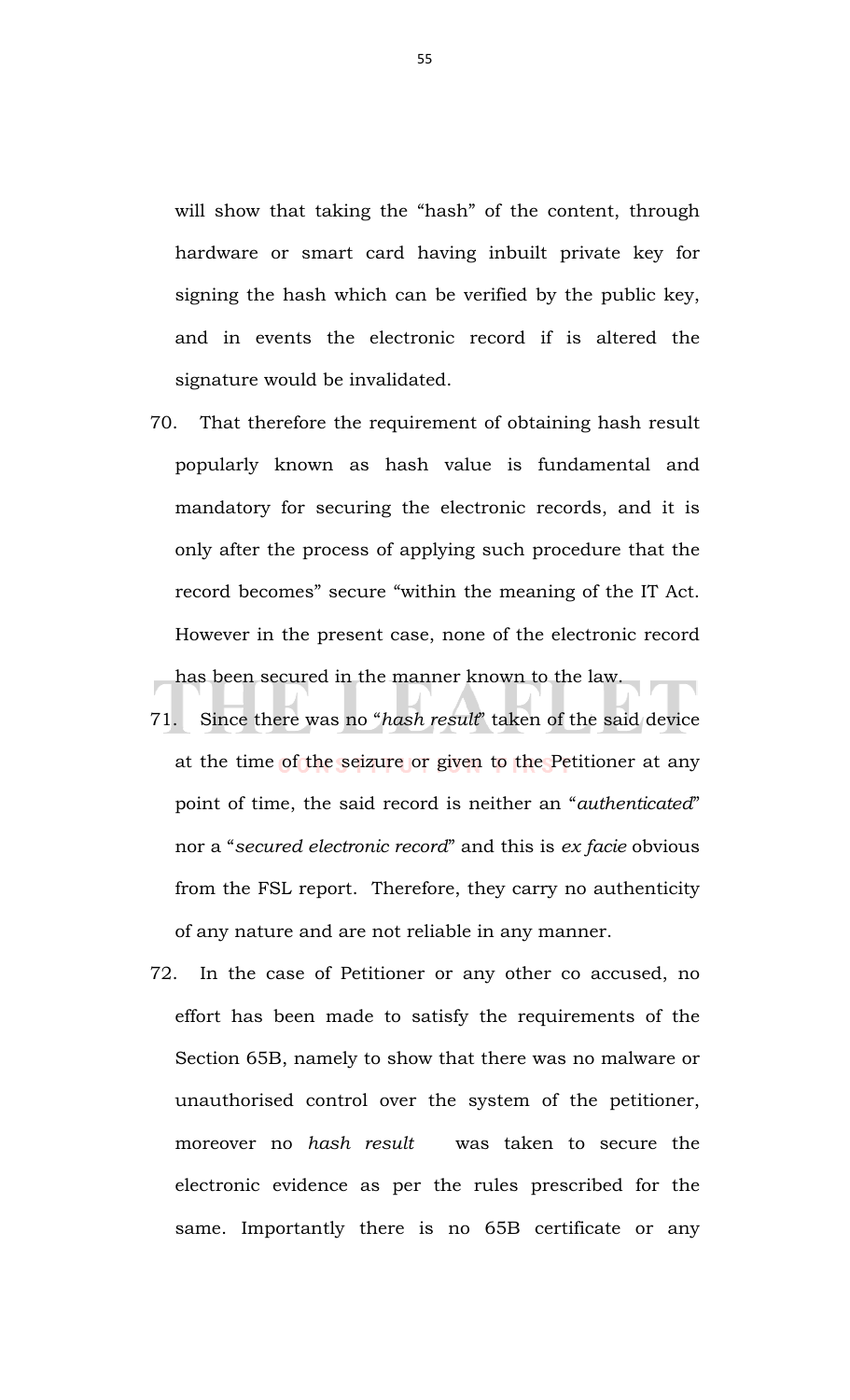document indicating that the requirements mentioned in 65B (2) are taken satisfied, and it is, therefore, safe to rely on the contents of the electronic records.

- 73. It is evident from the records itself that no hash result of the seized electronic material was drawn at the time of raid, and provided to the petitioner. That the FSL report clearly bears out that the laptop of the petitioner was operated during the raid, and there is clear indication that material allegedly seized had been accessed much after its seizure. At the same time the records will bear out that the Investigating Officer had asked FSL in his questionnaire whether the hard disc is tampered with, to which FSL never replied. Hereto annexed and marked **Exhibit S** is a copy of the said letter/Questionnaire. Therefore the authority granting sanction ought to have been circumspect and given due consideration to these factors and refused to grant sanction.
- 74. It is submitted that sanction under Section 45 of the UAPA was granted on 14.11.2018 by one, Sunil Porwal and on 20.02.2019 by one Sanjay Kumar Additional Chief Secretary, no *prima facie* case for the grant of sanction could be made out. By that time the FSL report was ready and available to the sanctioning authority. A cursory look at the FSL Report coupled with the questionnaire of the IO asking whether the disc was tempered with was not replied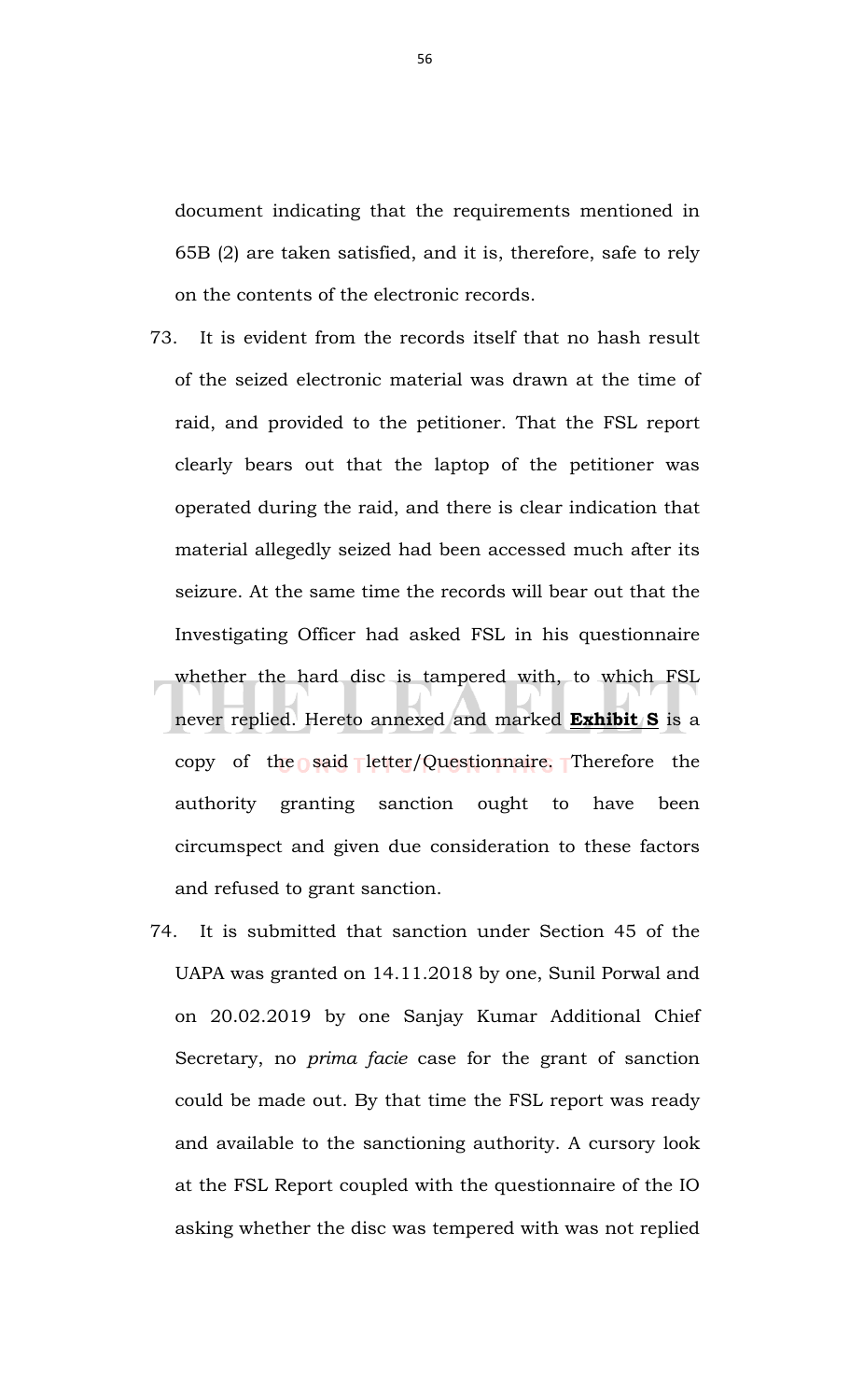to would have led to the conclusion that minimum mandatory rules have not complied with. Therefore the electronic documents relied upon by the Prosecution are not authentic or nor reliable. Thus the said sanction has been granted on false and fabricated documents

75. The said sanction letter also notes "that the above unlawful activity led to aggravation for riots at Bhima Koragaon on 1st January 2018 between two groups namely schedules castes and non scheduled castes". It is submitted that on the said date, the said Additional Secretary was well aware that the then Chief Minister of the State had made a solemn statement on the floor of the Legislative Assembly on 13th march 2018 and 27th march 2018 to the effect that the 1100 to 1200 youngsters riding bikes and carrying saffron flags initiated the attack on the processionists in Bhima Koregaon near the obelisk. He had stated in his statement that it is this very mob, which had surprisingly gathered at memorial of Sambahji Maharaj at Vadhu Budruk and insisted upon going towards Bhima Koregaon and initiated the attack. Hence the attributing of the violence to the Petitioner herein and the co accused, was contrary to the case of the Respondent State at that time. He would have known or ought to have known this at the time of giving sanction .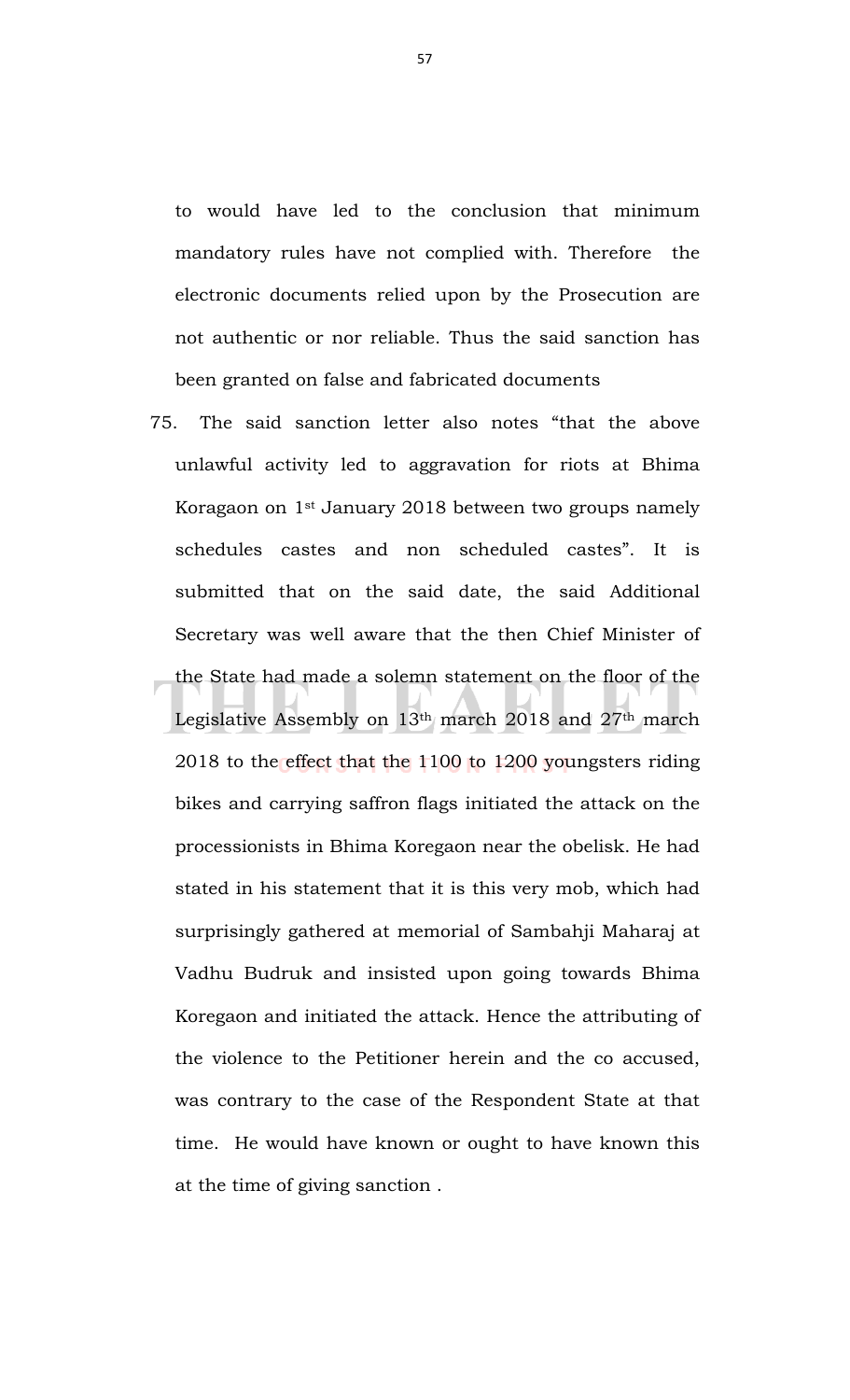- 76. That the sanctioning authority knew or ought to have known that on February 2018, the State of Maharashtra had filed an affidavit dated 13th February 2018 in the Supreme Court of India to the effect that Milind Ekbote was the main conspirator for the violence that occurred on 1<sup>st</sup> January 2018. Hence the reference to the violence of 1.1.2018 being attributed to the Petitioner herein and his co accused was *ex facie* false.
- 77. That the Sanctioning authority, also knew or ought to have known that in case of *Romila Thapar vs Union of India*, one of the judges of the Supreme Court had raised serious doubts over the authenticity of the documents. He also knew that in the same judgment, the hon'ble judge after appreciating the facts and evidences, the Learned Judge held, *"…Circumstances have been drawn to our notice to cast a cloud on whether the Maharashtra police has in the present case acted as fair and impartial investigating agency. Sufficient material has been placed before the Court bearing on the need to have an independent investigation…".* Yet he has not taken any effort to rule out such apprehension, knowing that the allegations against the Petitioner and co-accused, could be false.
- 78. Moreover as later events show, there has been no serious attempt to investigate the role of Milind Ekbote or Shambaji Bhide. Hence the Prosecution against the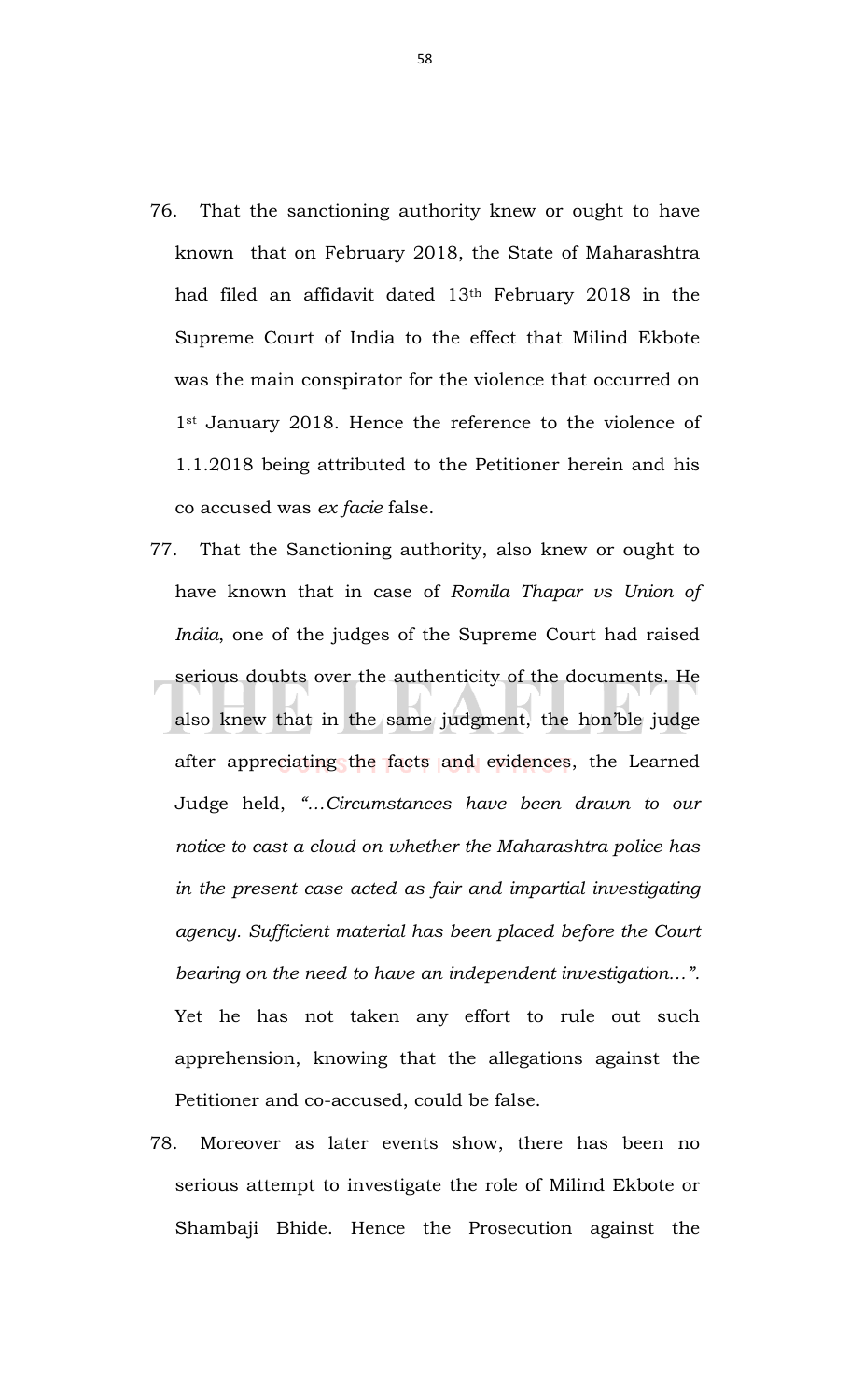Petitioner and co accused based on the said sanction dated 14/11/2018, 20/02/2019 is selective, bad in law and violative of Article 14 of the Constitution of India.

- 79. The second supplementary charge sheet of the Respondent No. 4 NIA, came to be filed in the Sessions/NIA Court Bombay on 09.10.2020. In this case the sanction report is not even a reasoned order which would throw any light on the material or that was perused by the Respondent No.3 in passing the said order bearing such serious implications. Thus, for the reasons elicited above this sanction order also suffers from all the defects and the additional defect of lack of reasons.
- 80. That being aggrieved by the acts of omissions and commissions and further by the acts of vengeful prosecution, by acts of fabricating and planting evidences, and by act of abuse of process of court, in violation of the fundamental right guaranteed under Asrticle 14, 21 and 22 of the Constitution of India, the Petitioner approaches this Hon'ble Court for the reliefs prayed for herein on the following, amongst other grounds, which are without prejudice to each other.

#### **GROUNDS**

## *ARSENAL REPORT*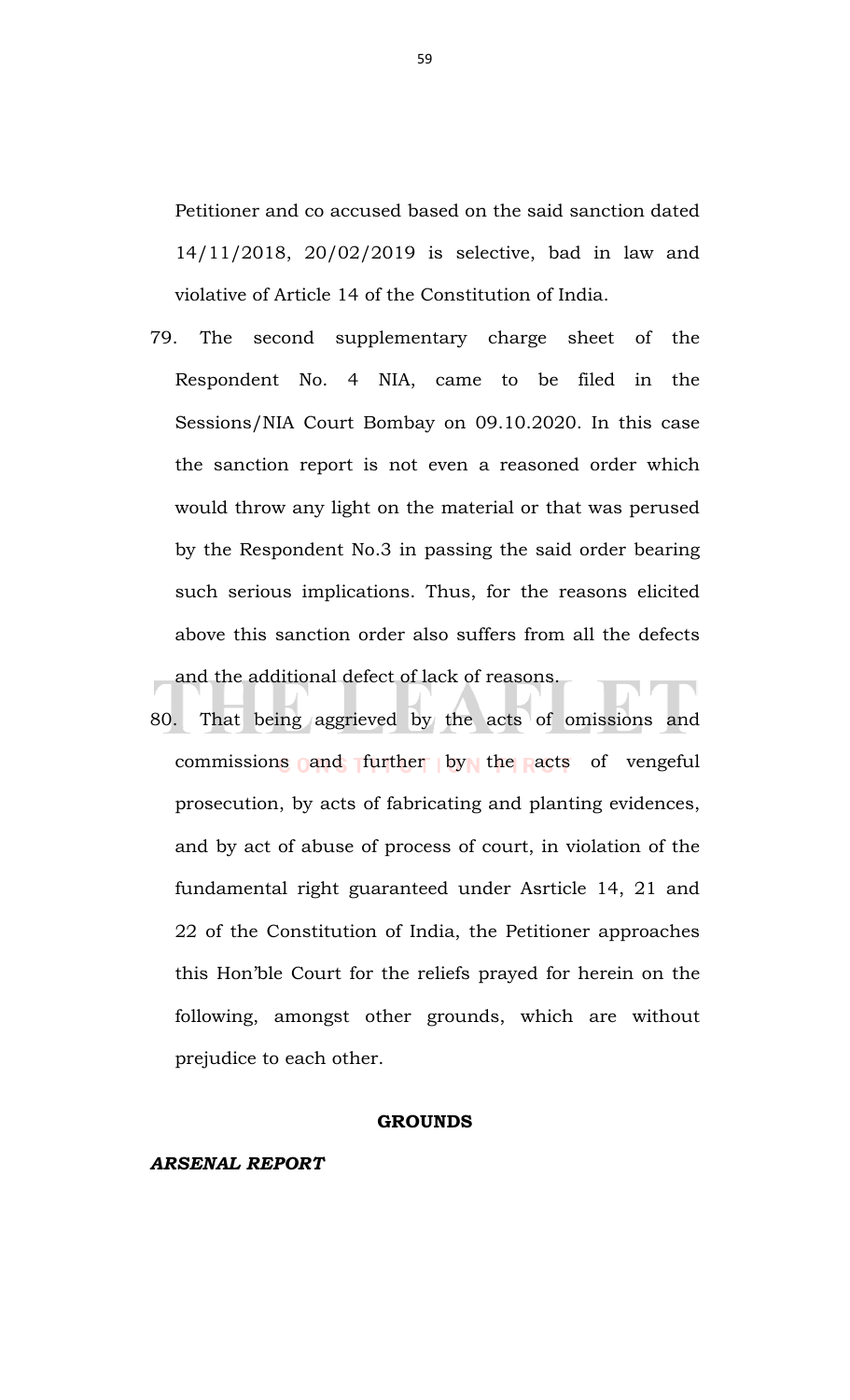- i. For that the report submitted by the Arsenal scientifically demonstrates that the computer of the Petitioner, was infected with malware, namely NetWire, by planting the same through an email. It also shows that the attacker, initially carried out surveillance on the Petitioner and later on started delivering incriminating material and kept them in hidden folder namely Rbackup, which shows that the computer of Petitioner was not in his lawful control during the material time when this data came to be delivered and therefore it cannot be treated as evidence in any manner.
- ii. For that the report of the Arsenal demonstrates that malware that was planted on Petitioner's computer, allowed its handler complete remote control through its C2 (control and command) server, which enabled the attacker to make any desired changes in the computer without any hurdle and through such access. The attacker planted the incriminating material without knowledge of the Petitioner.
- iii. For that the report of Arsenal demonstrates that the attacker after having taken remote control of the computer of Petitioner has delivered 52 files in various formats over period of time. It has also shown that the folder in which most of the incriminating material has been allegedly found was neither opened by the Petitioner nor that it was ever opened on his computer legitimately.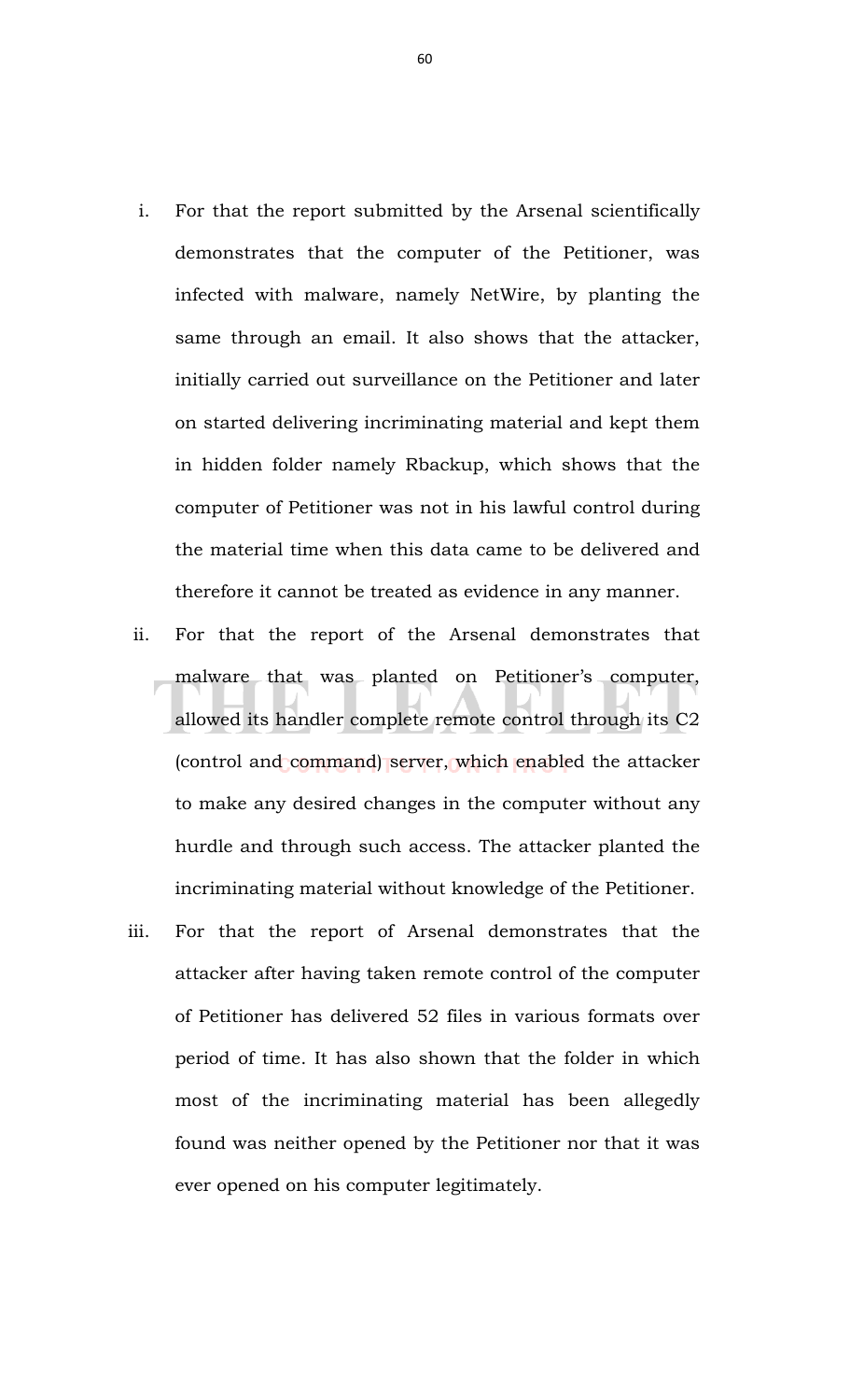- iv. For that the Arsenal report demonstrates that the attacker retained the control over the computer of Petitioner for over 22 months starting 13.06.2016; thus such a period cannot be counted as period in which Petitioner had lawful control over the system and thus the material found on his computer cannot be attributed to him at all.
- v. For, that the report submitted by the Arsenal demonstrates that the attackers used another technique to synchronise certain data in the computer of the Petitioner, with removable memory devices, with which he could hide the material in the system volume information of the pen drives, meaning thereby that any device like memory card, pen drive, hard drive etc that was connected to his computer would automatically sync the incriminating material in that device.
- vi. For the Arsenal report demonstrates that the document namely *"letter\_2\_\_anand.pdf"* was delivered on the computer of Petitioner only in month of April 2018, whereas the Exhibit 26 pen drive was last connected prior to said delivery, and hence the document that was delivered subsequently did not synchronise and get planted in the seized pen drive.
- vii. For the Arsenal report demonstrates that some of the files found in the computer were "saved" by Microsoft word 2010 or 2013 versions, whereas Petitioner's computer had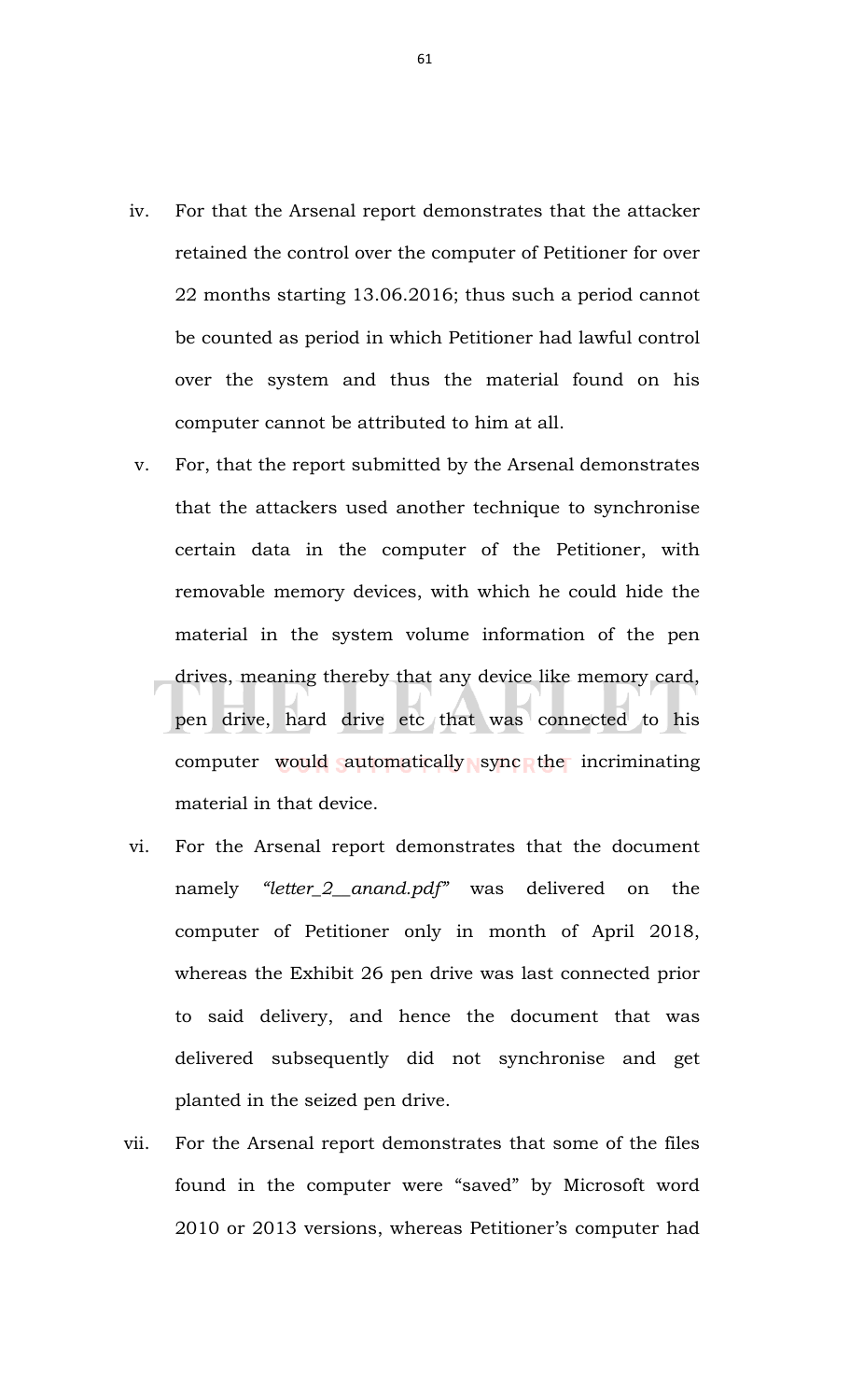no other version than Microsoft Word 2007. It is important to state here that the functioning of saving a document directly to the pdf format became available only in later versions, and for creating a pdf file in the version that was found in the Petitioner' computer, additional software was necessary, which was not in the Petitioner's computer.

- viii. For, that the report of Arsenal also demonstrates that, attacker used higher version of winrar i.e. v4.2 whereas Petitioner had winrar v3.0 in his computer to unzip the .rar files. For the said purpose attacker delivered executable files, used the same and deleted them subsequently. The Arsenal report gives particular details as to at what time which activity was performed, to demonstrate the above. TUTION FIRST
	- ix. For that the Arsenal report states that the attacker used virtual private Network Servers provided by "*HostSailor*", which enabled the attacker to disguise and make it difficult to trace him. That the Arsenal report also gives some of the internet protocol addresses which were procured from "*Hostsailor*" for carrying out the activity of planting the documents.
	- x. For that the report submitted by Arsenal positively shows that the operation of the computer in question was so affected that it caused changes in the contents, and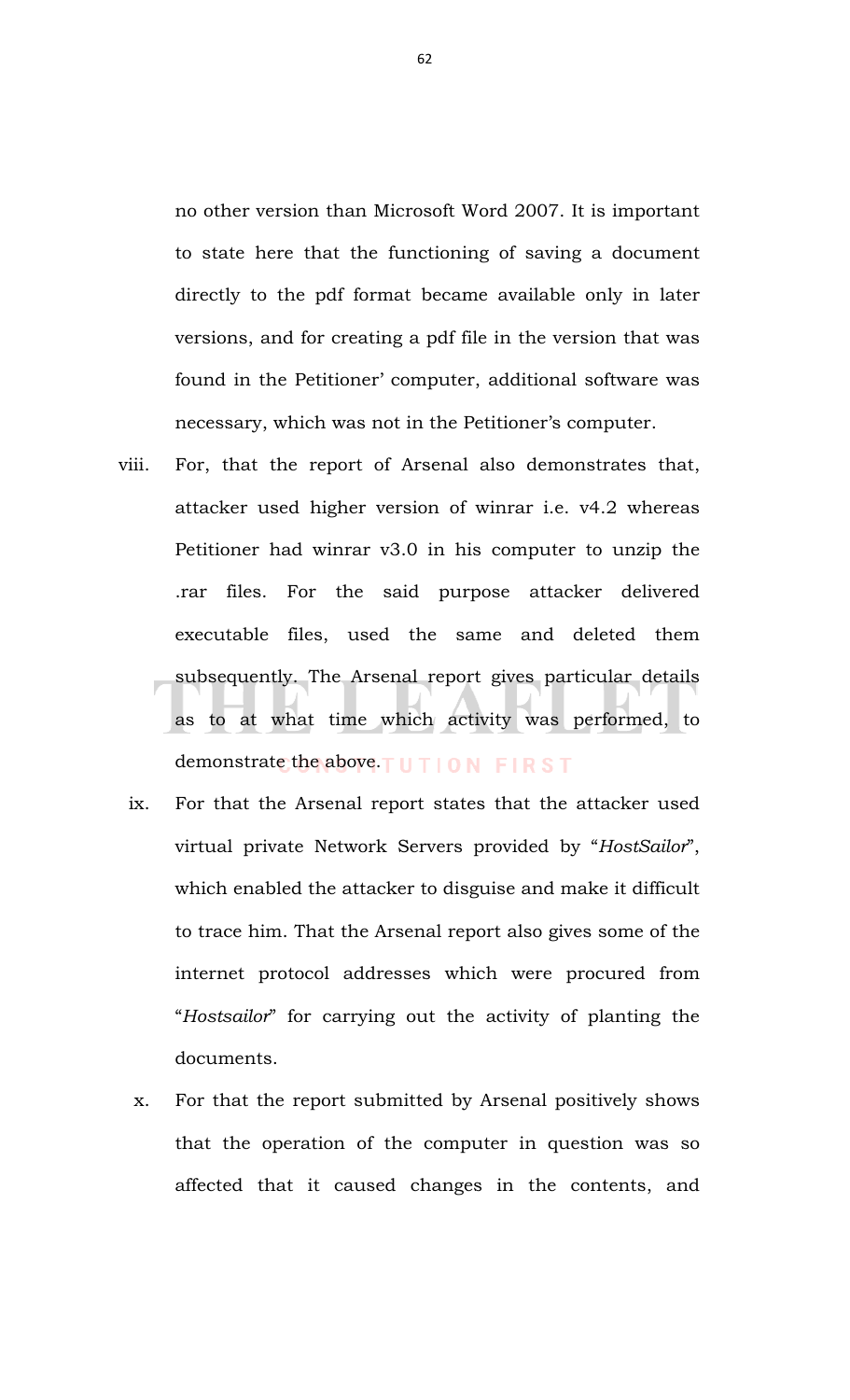therefore also the electronic material sought to be relied upon by the prosecution has no value whatsoever.

- xi. The Arsenal Report is clear evidence to establish that the device of the Petitioner has been compromised and incriminating documents have been planted on his device for 22 months through malware;
- xii. The Petitioner submits that while he is filing the present Petition based on the report of Arsenal which shows that incriminatory documents were planted on the computer prior to the seizure, this by no means should amount to his giving up the grounds concerning illegal seizure and possibility of subsequent insertion of fabricated documents and this Petition is filed without prejudice to that contention. CONSTITUTION FIRST

# *Selective nature of the Prosecution: Framing the Petitioner*

- xiii. For that having regard to the "framing" of the Petitioner and the co accused, the Prosecution is an abuse of the process of law;
- xiv. For that having regard to the "framing", the said prosecution is a wrongful and unconstitutional prosecution violating the fundamental rights of the Petitioner under Article 14 and Article 21 and the said prosecution is required to be quashed;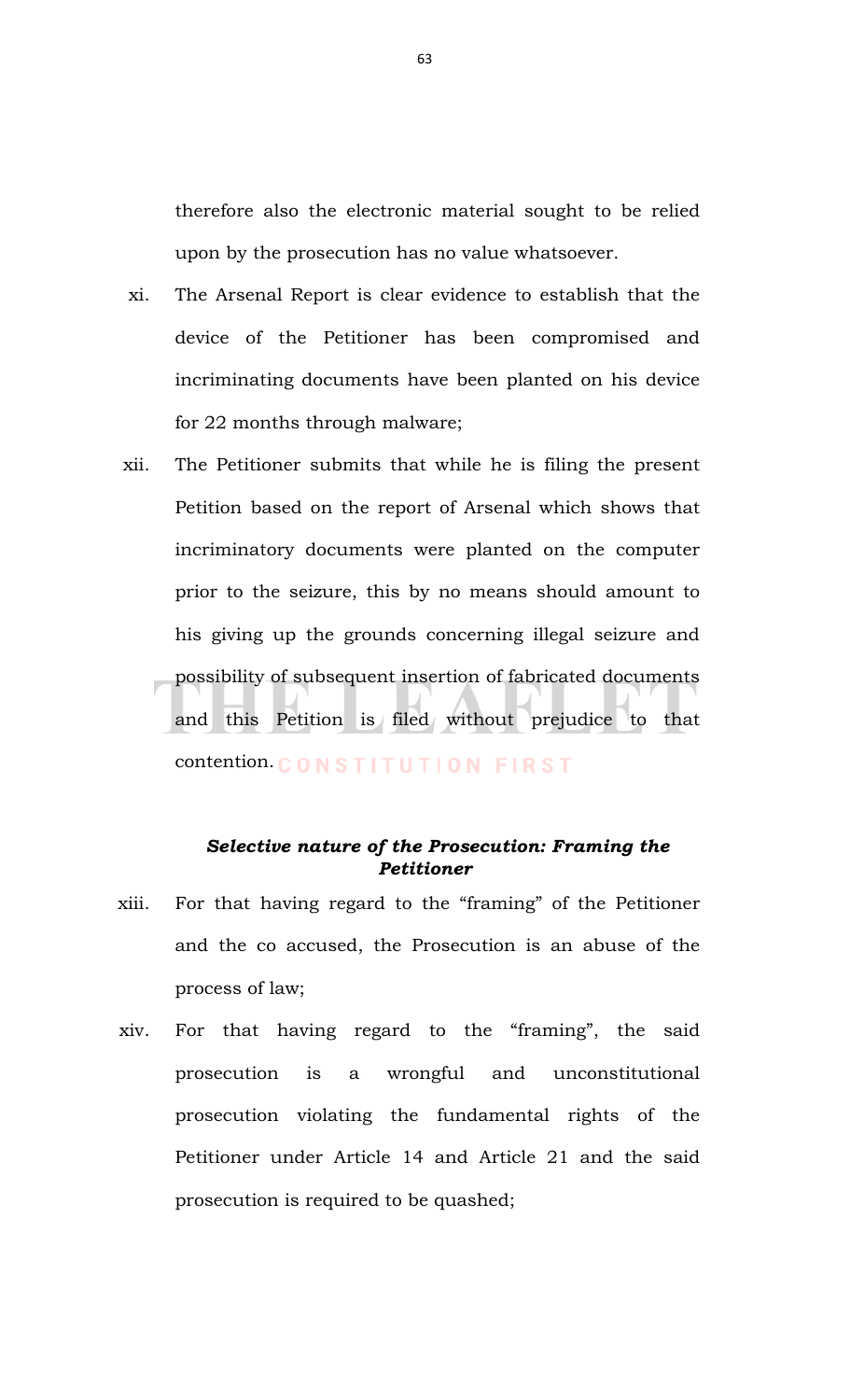- xv. For that the Petitioner and the co accused are entitled in law to be dealt with fairly and with non-discrimination before the law and the failure to do so is a violation of his fundamental rights;
- xvi. For that the Petitioner has an independent and separate Constitutional cause of action on the issue of "framing" decided as a threshold issue so that the right to life and liberty of the Petitioner is protected rather than wait for a trial which has not even begun after more than three years after the FIR was lodged and is not likely to start in the foreseeable future;
- xvii. For that it has been held in *Arnab Goswami* (2020 SCC Online SC 462) that this Hon'ble Court must come to the *prima facie* conclusion at the stage of admission whether the Petitioner has a case for quashing and if so, consider the grant of bail to the Petitioner;
- xviii. For that the Petitioner has made out a *prima facie* case for quashing of the impugned sanctions and consequential charge sheets and the Petitioner is entitled to bail at this stage of the proceedings without waiting for the trial
	- xix. That the process is the punishment and hence the issue of "framing" and of "selective punishment" needs also to be decided as a threshold issue;
	- xx. That having regard to the said framing, the Petitioner and the co accused are being targeted for their actively raising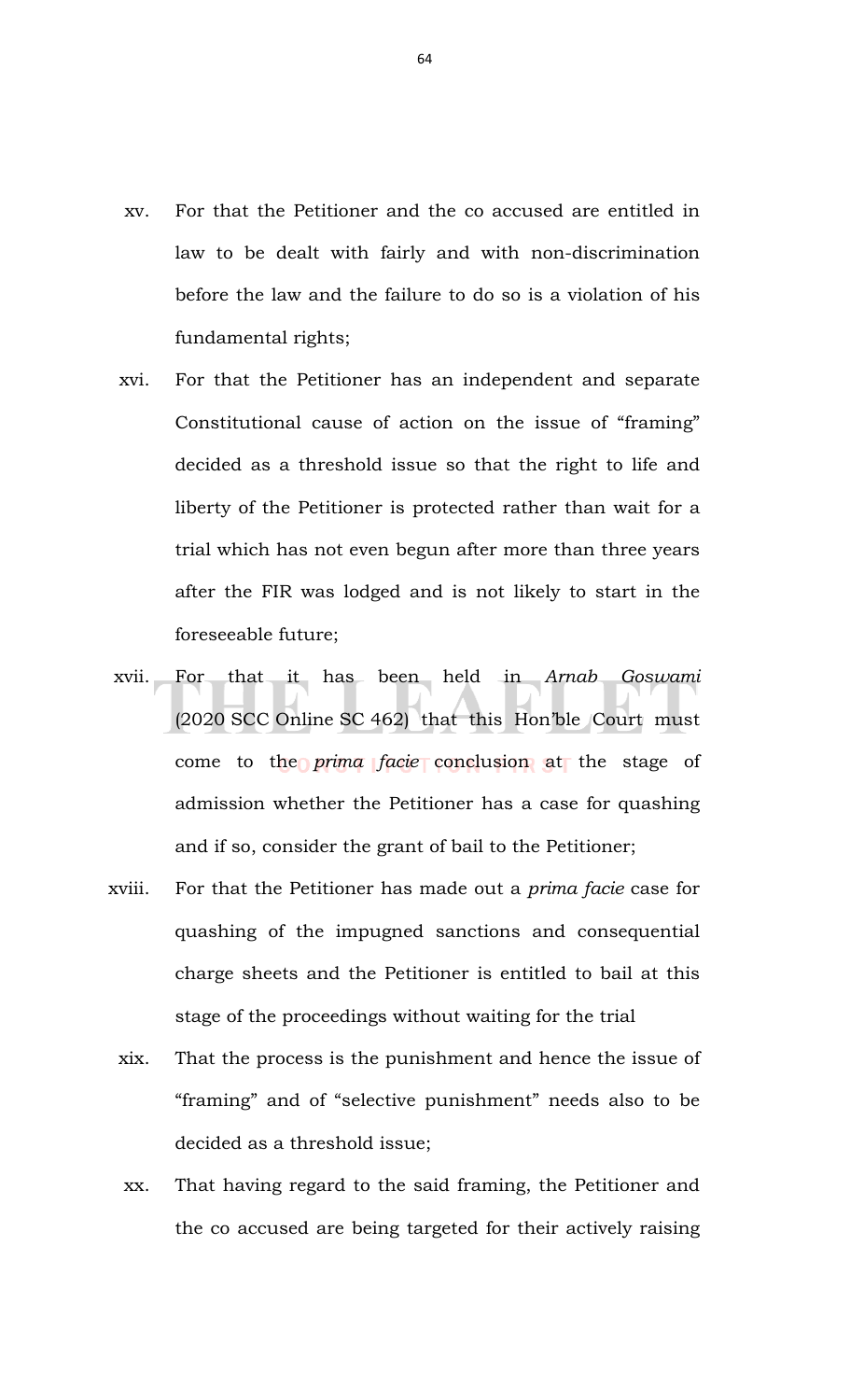their voices against injustice and oppression, and the said prosecution is required to be quashed for violation for Article 14, 19 and 21 of the Constitution of India;

- xxi. That the criminal proceedings launched against the Petitioner and the co-accused are manifestly attended with *mala fides* and are maliciously instituted with an ulterior motive for wreaking vengeance on the accused out of political vendetta (*State of Bihar and Anr. v. J.A.C. Saldanha and Ors*., [1980] 1 SCC 554);
- xxii. That the Respondents have transgressed the circumscribed limits and improperly and illegally exercised investigatory powers causing serious prejudice to the personal liberty and dignity of the Petitioner, values dear to our Constitution (*Bhajan Lal* AIR 1992 (SC) 604);
- xxiii. For that the Supreme Court held in *Arnab Goswami* that the issues of targeting is a threshold issue and is required to be examined by the Court and bail was granted at the outset in the interest of liberty;
- xxiv. That having regard to the fact that there has been no serious attempt to arrest or investigate the FIR against Ekbote and Bhide, and others involved in the riots of 01.01.2018, it is clear that the Petitioner and his coaccused are being selectively prosecuted, in an attempt to divert attention from the real culprits, which is unconstitutional and bad in law;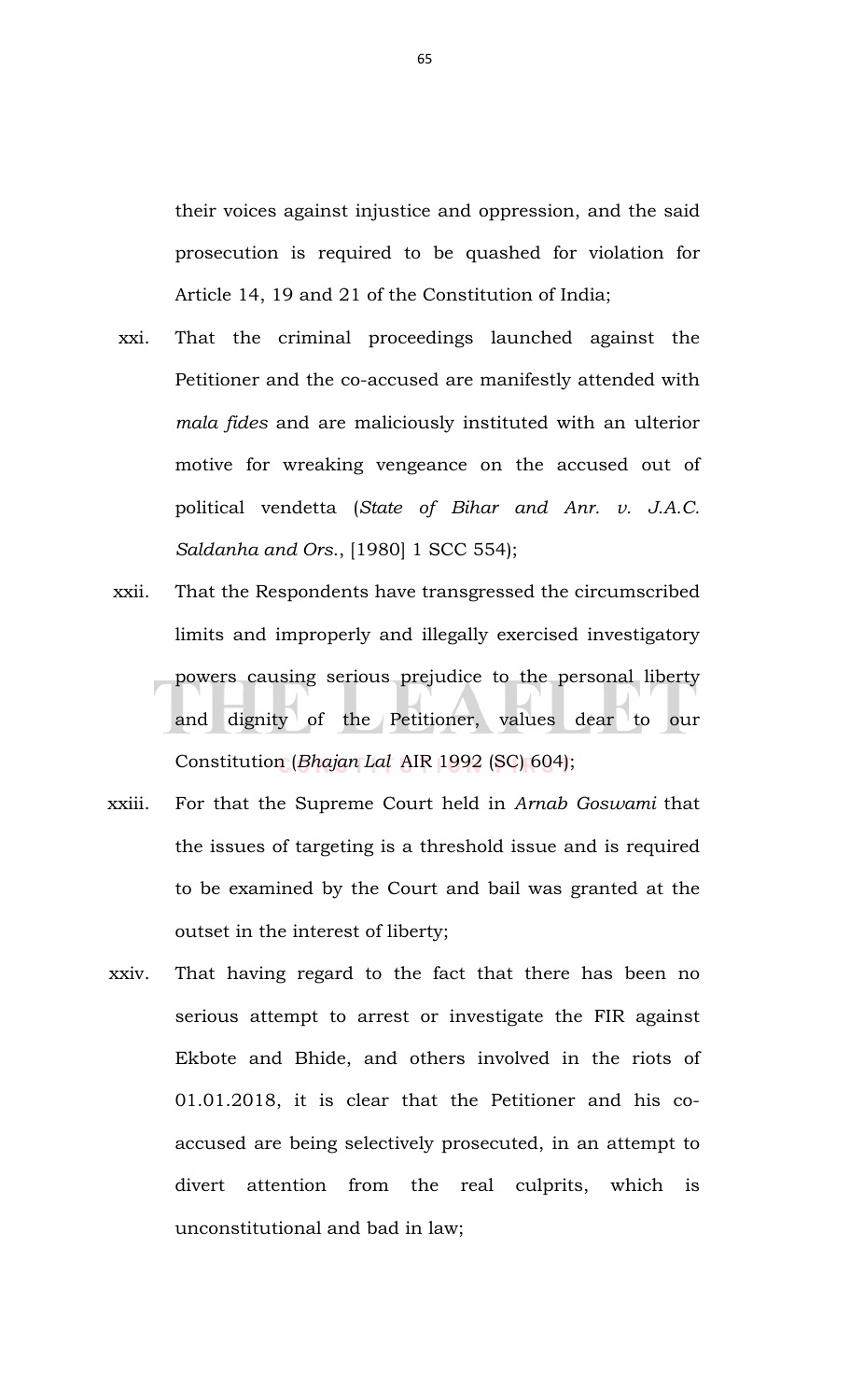- xxv. That the said planting of fake evidence is intended to frame the Petitioner and the co accused in a false prosecution and has resulted in the deprivation of his liberty without authority of law and hence violative of Articles 14 and 21 of the Constitution of India.
- xxvi. That given the above, the Petitioner and the co accused are being targeted to divert attention from the role of the said real perpetrators of the violence that took place on 01.01.2018. Ekbote and Bhide who remain free, while the selective prosecution against the Petitioner and the co accused continues, and thus are denied equal protection of the laws and equality before law;
- xxvii. The act of Respondents in not prosecuting or bringing Sambhaji Bhide and Milind Ekbote in accordance with law, despite there being overwhelming evidence and fabricating planting evidences to book persons like Petitioner is also violation of the principles enshrined in Article 14,and 21 for it is giving unequal protection of law and amounts to selective prosecution;
- xxviii. That the said discretion to selectively prosecute the Petitioner and the co accused is an abuse of the process of law, unequal, denies equal protection of laws and renders the prosecution mala fide in law and in fact, manifestly arbitrary and unconstitutional;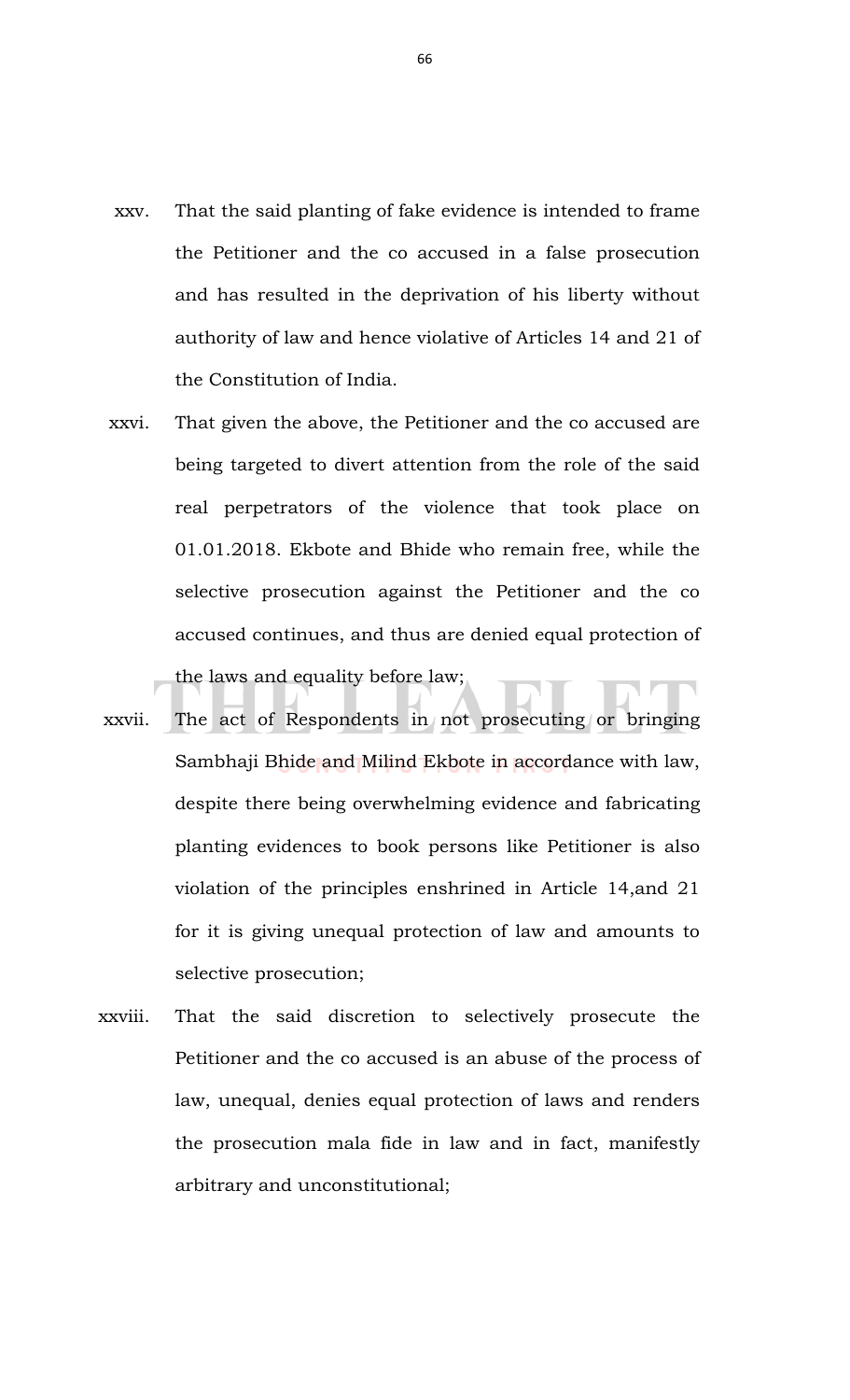- xxix. In view of the fact that there were repeated statements of the Chief Minister cum Home Minister stating the roles of completely different persons, in the violence that occurred, prosecuting Petitioner is absolutely arbitrary, clearly aimed at protecting the perpetrators for political reasons.
- xxx. The Respondents resorted to selective-prosecution in violation of ordinary equal protection standards and the prosecution of the Petitioner and his co-accused in the present case shows that this policy has "had a discriminatory effect and that it was motivated by a discriminatory purpose." [*United States v. Armstrong* -517 U.S. 456 (1996)];
- xxxi. That it is apparent that the law is being implemented with "an evil eye, and unequal hand" (*Yick Wo Vs. Hopkins* 118 U.S. 356 (1886) 6 S. Ct.1064) which makes the entire prosecution against the Petitioner and co-accused, unconstitutional*,* illegal and unjust;
- xxxii. For that Article 14 requires that all actions of the State be non-arbitrary and non-discriminatory to ensure equality before law and equal protection of laws;
- xxxiii. For the discretion to prosecute the Petitioner and the co accused has been taken on discriminatory grounds and only for the reason that they have been taking up the cause of the rights of the marginalised have-nots against their oppression by the wealthy haves;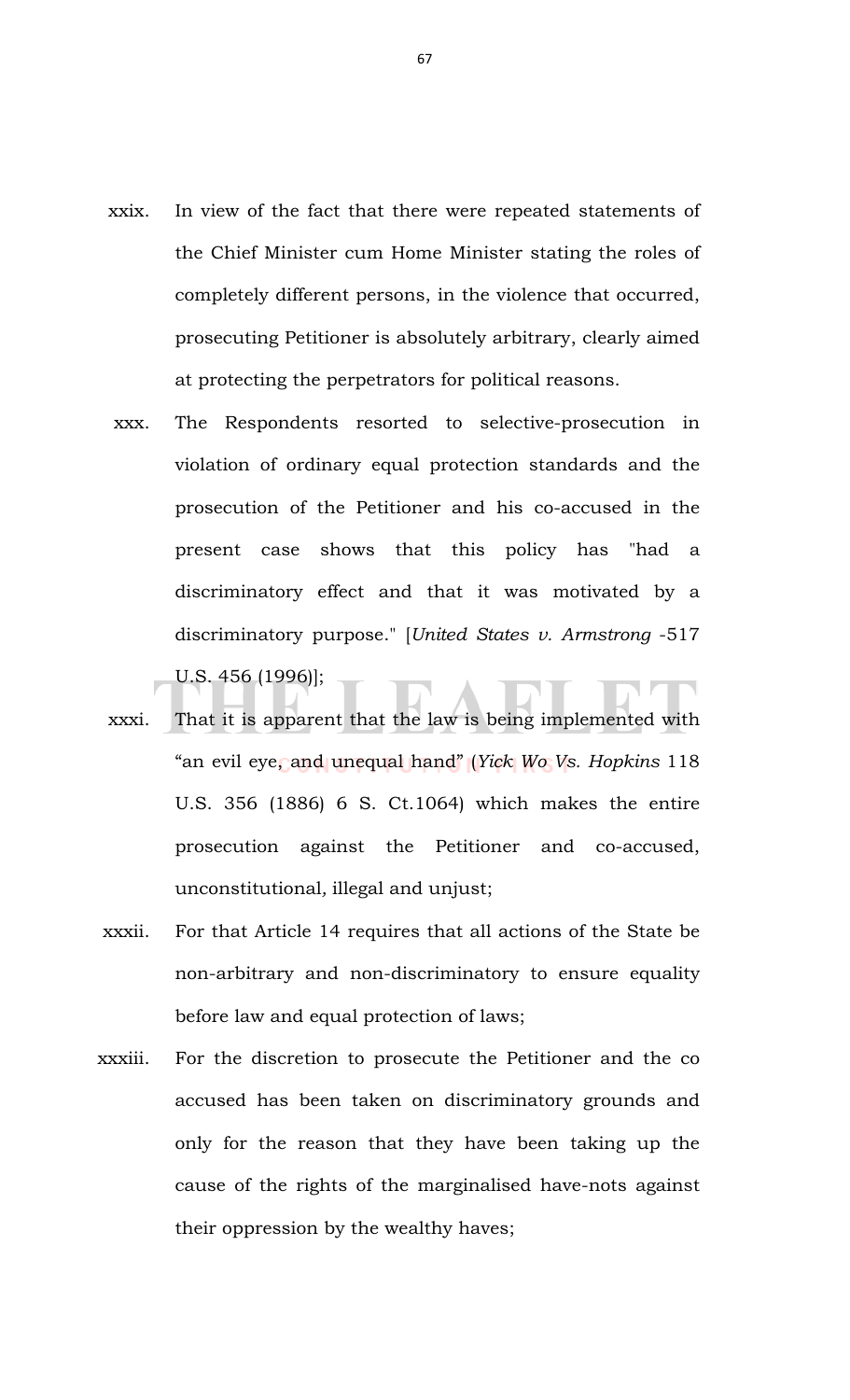## *Offences against Public justice*

- xxxiv. The said act of planting amounts committing offences against public justice for which the persons responsible are required to be prosecuted;
- xxxv. That that the issue of offences against Public Justice under Chapter XI established by *prima facie* evidence are required to be determined as a threshold issue at this stage calling for a quashing of the prosecution;
- xxxvi. That the act of creating, planting or fabricating evidences is an act made punishable by law, being an offence against public justice under Chapter XI of the Indian Penal Code, has resulted in incalculable loss to life, liberty, reputation and many enumerable aspects of life which cannot be compensated in any manner, and therefore it is necessary that petitioner and his co-accused are set liberty forthwith;
- xxxvii. The Respondents have shown scant regards to the procedure established by the law or constitutional provisions. Petitioner was being subject to surveillance with ulterior motives without bothering to adhere to procedure established by the law, and then over period plan was expanded to implicate him and other such dissenters by delivering documents in the computer of the Petitioner;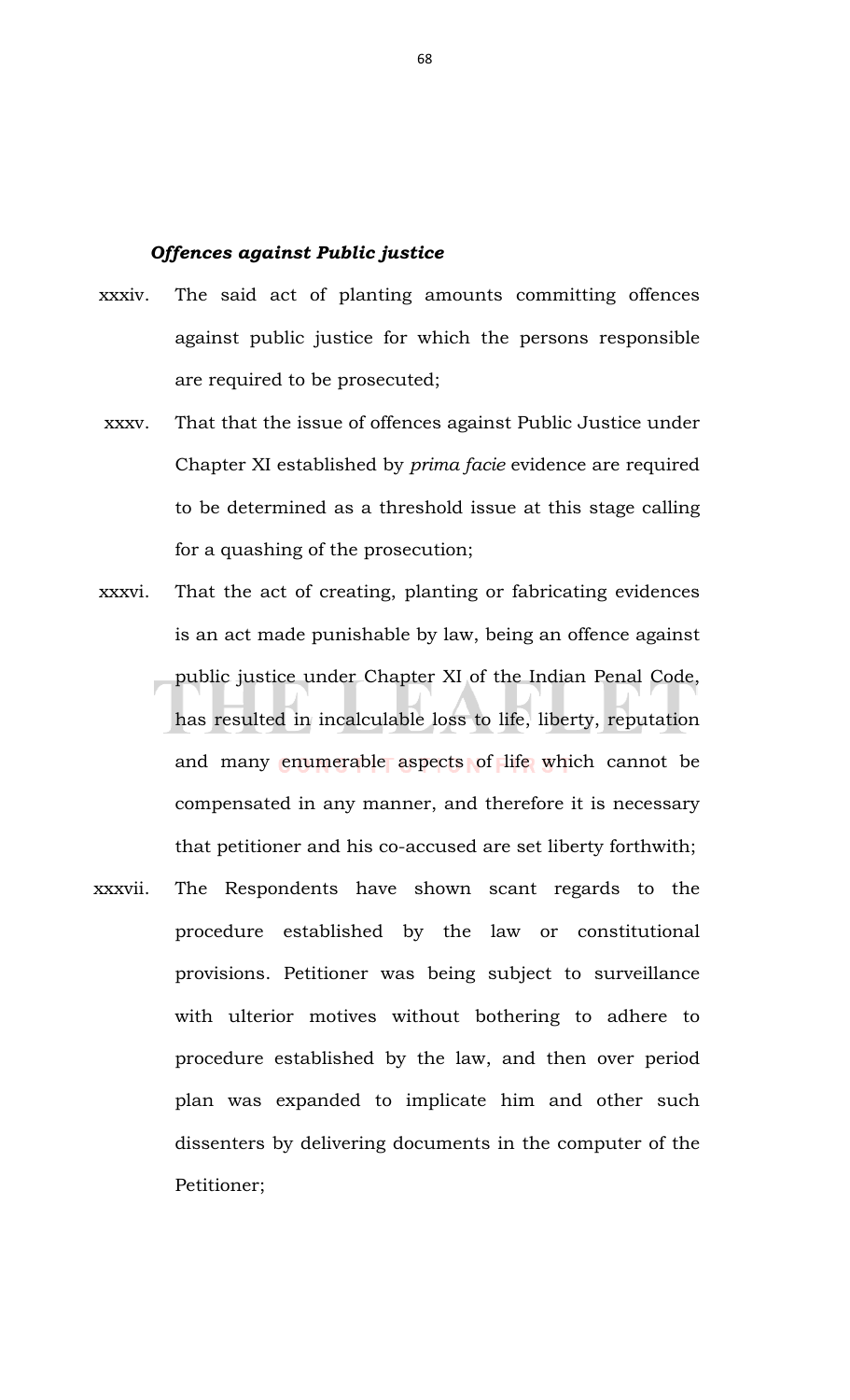- xxxviii. That the Prosecution has fabricated false evidence and done so with intent to procure conviction with a serious sentence of life imprisonment against the Petitioner and the co-accused as defined under Sections 192 and 195 of the IPC;
	- xxxix. The acts being a pre-planned conspiracy to implicate, persecute, defame and detain Petitioner by exploiting the process of law and process of court. The act being completely illegal, without any legal sanctity, by no stretch of imagination can fall within the ambit of "procedure established by the law" to curtail life, liberty or otherwise any harassment by exercising powers which are vested under anti-terror laws;
		- xl. That the Respondents time and again have misused the powers vested with them in order to achieve objectives which are not permissible in law. That the very act on part of the Respondents in snatching the investigation from State, after change in the government and on first hint of independent investigation to be likely, itself shows that there has been strong effort to ensure that the deed of the perpetrators in implicating petitioner and his co-accused is not exposed;
		- xli. For that once it is established that Article 14 and 21 are violated, the intention of the Respondents is irrelevant and the For that once it is established that Article 14 and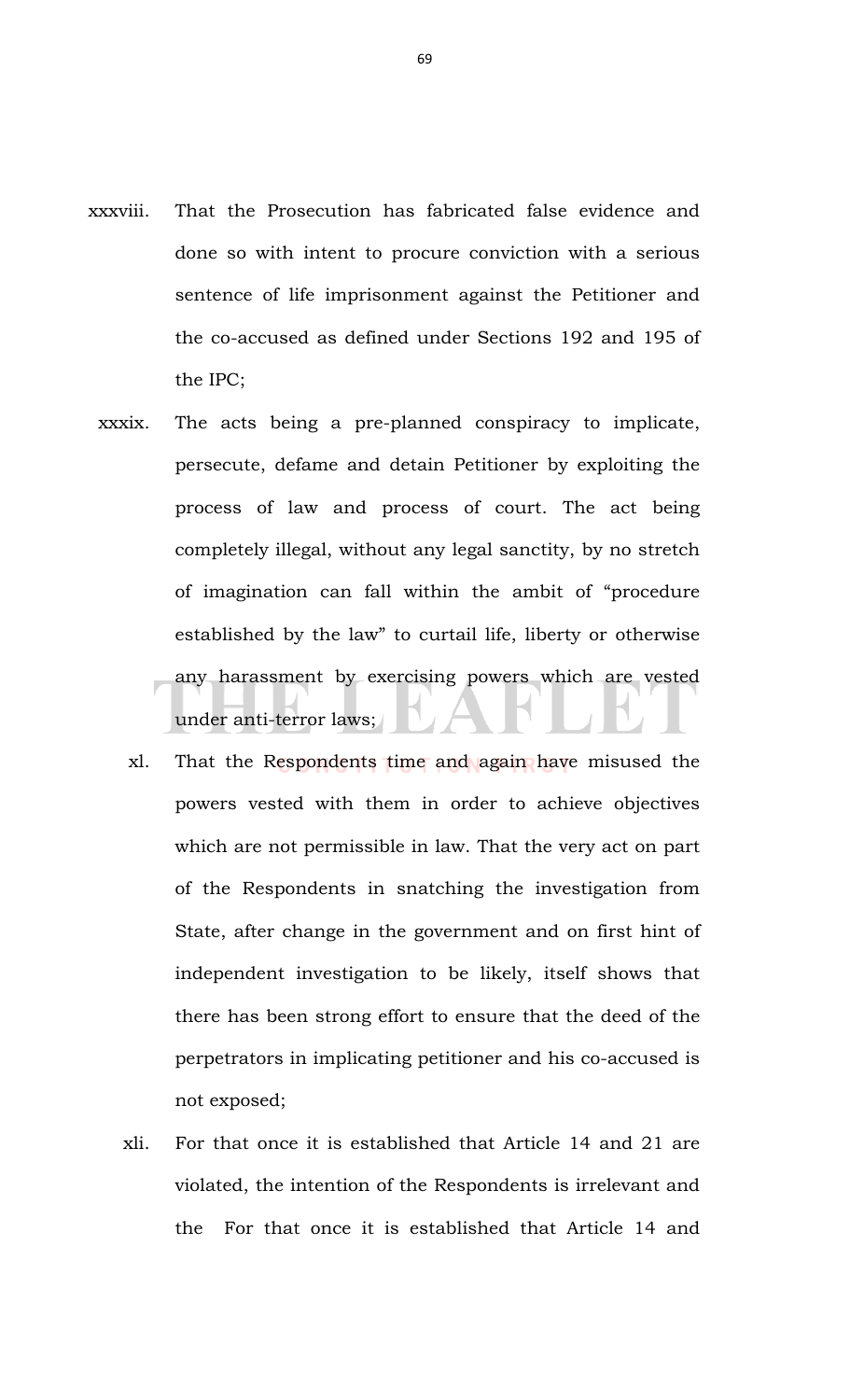Article 21 are violated, the intention of the Respondents is not relevant and the said sanction ought to be quashed and set aside.

## *Need for an independent SIT*

- xlii. For that the offences against public justice need to be investigated by an independent Special Investigation Team (SIT) monitored by this Hon'ble court having regard to the nature of the allegations made herein namely targeting for political reason and unconstitutional and selective targeting by the State through its law enforcement agencies;
- xliii. For that in public interest and in order to maintain the integrity of the criminal justice system and the integrity of the judicial process itself and to prevent an abuse of process of law, it is just and necessary that the said "framing" be forthwith enquired into and the persons responsible for the framing be brought to justice;
- xliv. That the act of planting fabricated, false, imaginary yet incriminating documents in the computer of the petitioner, then admitting in the applications made for search warrant that the secrete correspondence is there in the electronic gadgets of the petitioner, followed by raid aimed at seizing electronic material even when search warrant is denied, and thereafter showing that the material about which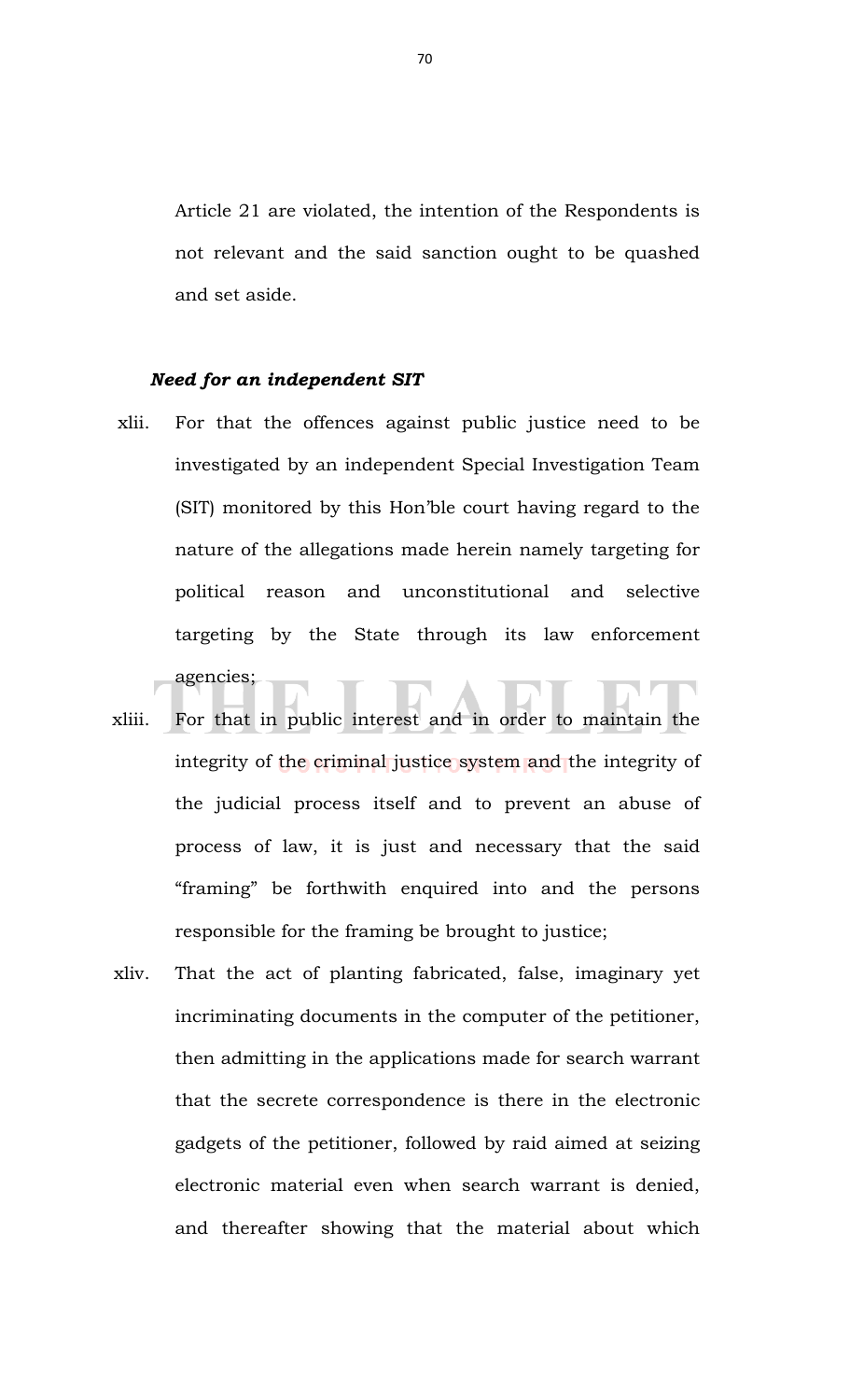"secret confidential informer" has been found on the computer; this sequence of events in itself bears out that it was a well-planned targeted act, in which first material came to be planted and then created a farce of having seized it from the electronic devices of the petitioner.

- xlv. For that the role of the investigating agencies has been questionable, and the conduct demonstrates that they have shown no inclination to ascertain the truth or authenticity of the records, and have shown extreme zest in arresting and prosecuting petitioner and co accused, and therefore it is necessary to ascertain whether the investigating agency was complicit in the act or negligent, and therefore also there is need to constitute a special investigation team to conduct probe in the issue of planting of the documents, and persons who are involved in such an act so as to bring them to books.
- xlvi. That there is necessity to have independent cyber forensic experts to be involved in the investigation, who without fear or favour will be able to investigate the source or attacker who infected the computer of petitioner and also planted such documents.

## *Infirmities in the electronic evidence*

xlvii. Apart from the report of Arsenal which clearly shows that the "incriminating documents" relied upon by the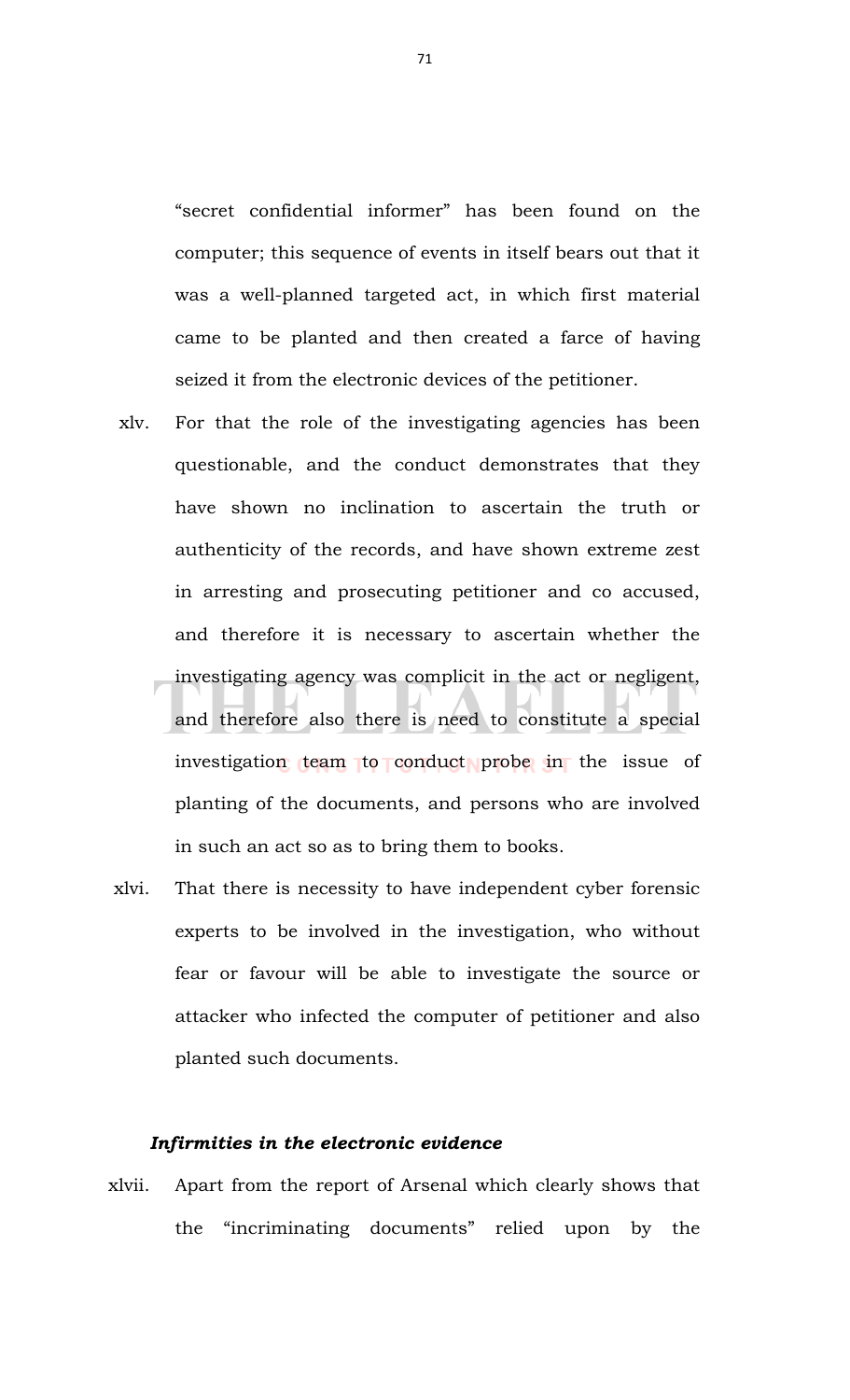Prosecution are planted and are fabricated documents, there are other gross infirmities in the electronic evidence relied upon by them.

- xlviii. For that the Petitioner was not given the *hash value* of his device at the time of seizure and there is no knowing when the documents were planted on his device as there is no evidence of the contents of his devise at the time of seizure;
	- xlix. For that the failure to provide the *hash report* also leads to the conclusion that the decision to prosecute is not based on lawful considerations but is actuated with *mala fides* and bad in law;
		- l. That legally binding standard for the Authentication of Electronic records as laid down in Section 3(2) of the Information Technology Act 2000 is the recording *hash report* of the device. *Hash report* is an Unique Identifiable Sequence of alpha numeric characters which is generated by using an algorithm (hash function), when worked on a specific set of *bits* (electronic record) that would generate a different value. The generating and recording of *Hash Report* by a hash function (MD5, SHA-2, etc.) has become an important security procedure the world over to maintain integrity against contamination and unauthenticated duplication. Hash value helps identify if there has been any change in the contents of the system. As on date it is the only method with which gives sanctity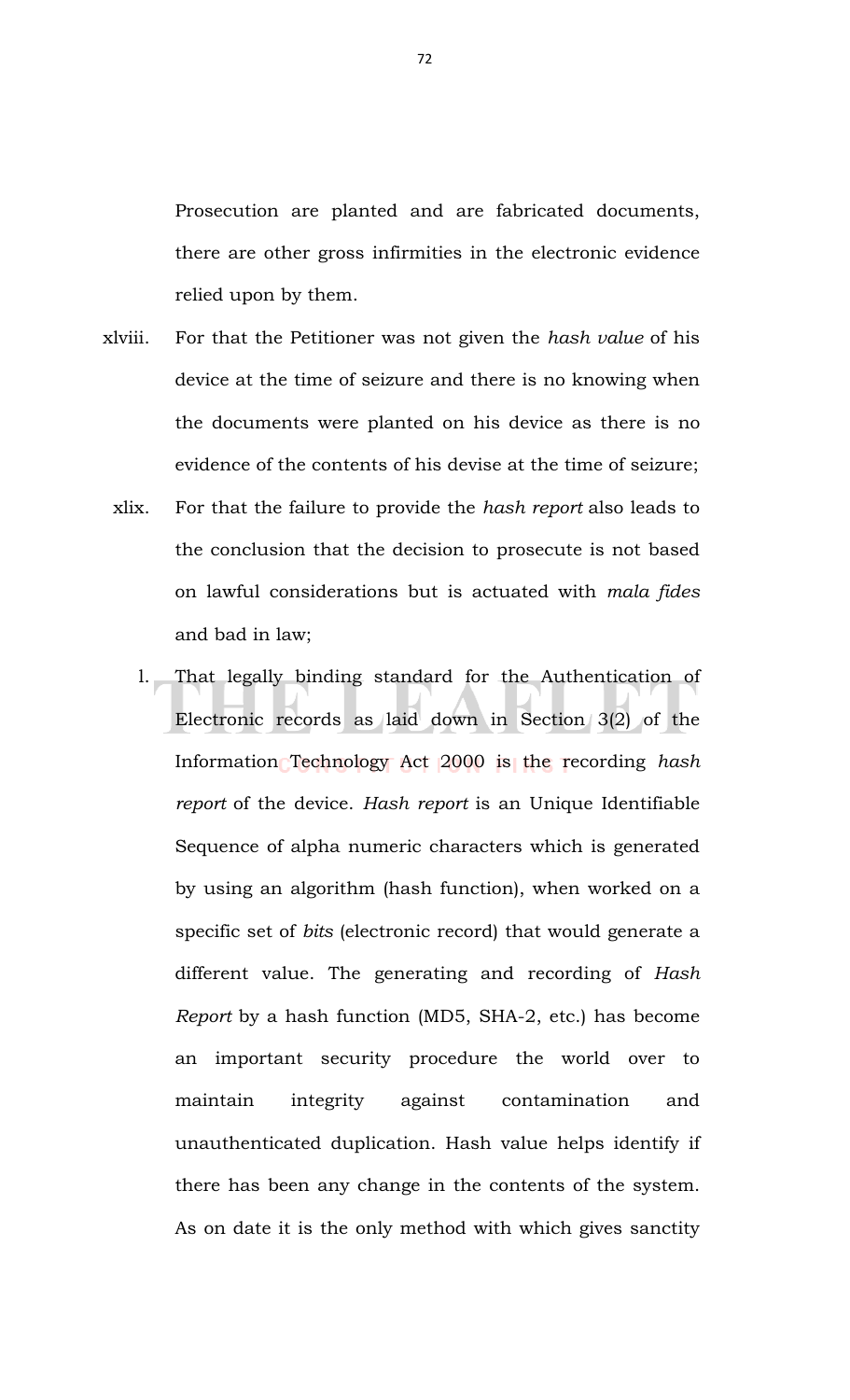to the electronic material and on that basis, post seizure manipulation can ascertained, although manipulating the same (hash report) is also not impossible task. The process is neither time consuming nor expensive, and is routinely available and supplied by various agencies in India as well. Given that the police team that reached the Petitioner's house on 17.04.2018 had two cyber experts at the time of raid, there was no impediment in drawing the hash value of the gadgets and to supply the same to the Petitioner. However, it was intentionally not so supplied for the purpose that any manipulation is not detected;

- li. For that the electronic evidences sought to be relied upon by the prosecution have to meet the requirement of Section 65B even to consider the whether the electronic documents are *prima facie* authentic and reliable*,* which is not met in this case.
- lii. For that it was duty of the Prosecution to satisfy that the computer in question does not suffer from any incurable infirmity which will affect its operation or that it will affect the electronic records, or that that it will affect the authenticity of the documents or the accuracy of the contents. There not being any certificate dealing with this aspect or showing that any such issue was taken care of during the examination of the computer of the Petitioner,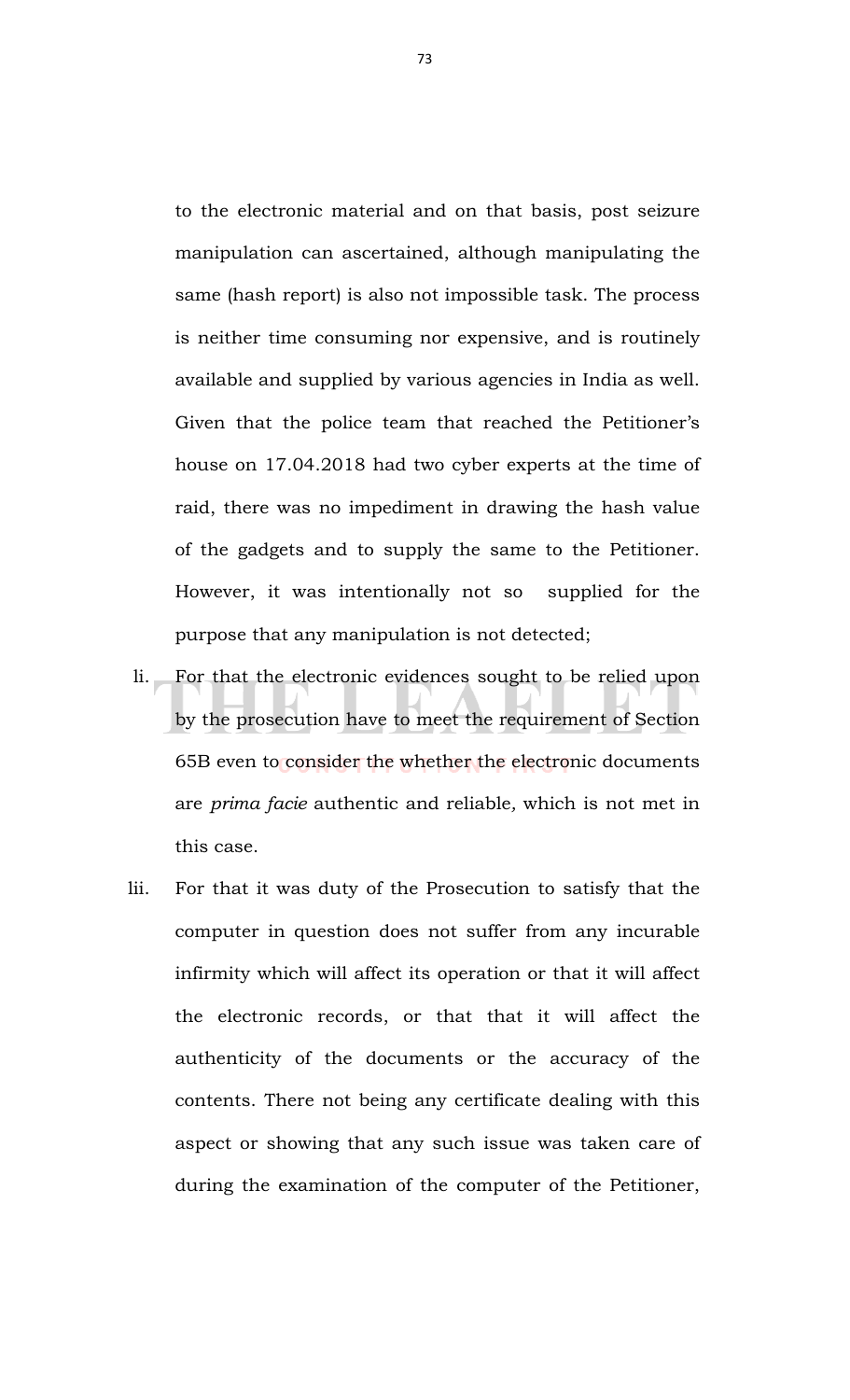makes the all of the electronic evidence unreliable, inadmissible and importantly of no *prima facie* value.

- liii. That the Respondent No. 2Investigating Officer, while sending the electronic material to FSL, had specifically asked the FSL to see if any the hard disc had been tampered with. However, there was no response whatsoever to that question and in absence of that the Respondents could not have proceeded to prosecute Petitioner. This by itself is sufficient to cast doubts on the *bona fides* of the investigating agency and others.
- liv. This assumes greater significance in view of the fact that its report indicates post and during seizure access to the laptop and other material, and despite that it has preferred not to answer the question in so many words, raising serious doubts over the reliability and authenticity of the material.
- lv. That the electronic device of the Petitioner seized from his possession do not constitute " secured electronic records" within the meaning of Section 3 of the Information Technology (IT) Act and hence not entitled to the presumption mentioned in Section 85B of the Indian Evidence Act and therefore do not constitute *prima facie* evidence on which sanction could be given to prosecute the Petitioner as it sought to be done;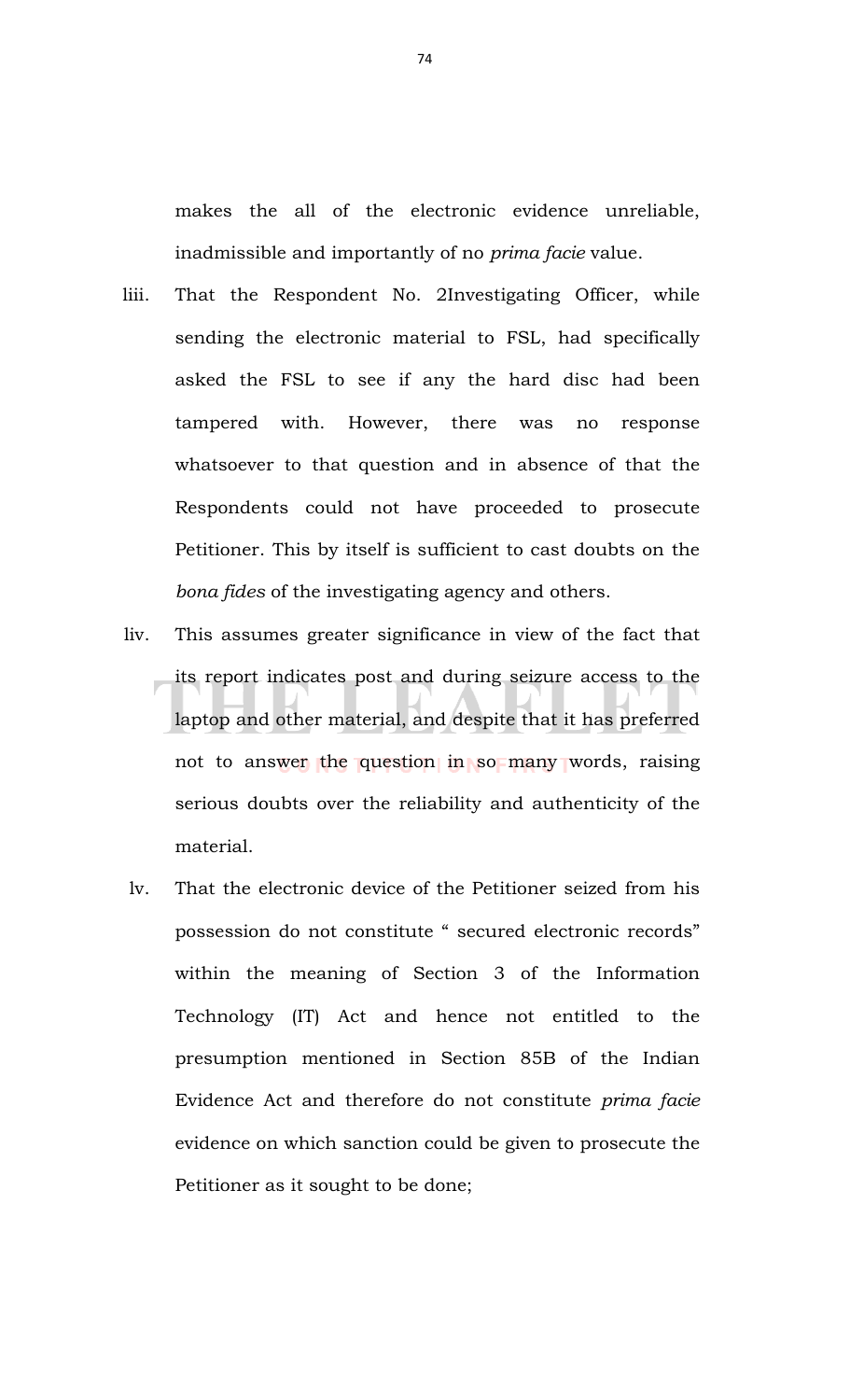- lvi. For that the Prosecution has not submitted any certificate or report showing that the electronic material seized from the computer of the petitioner was fed in the computer in the "ordinary course" of the activity, and therefore also the electronic material sought to be relied upon has no value, be it *prima facie or ex facie.*
- lvii. That in the absence of any security procedures adopted by the investigation agency at the point of time of seizure as laid down in Section 16 of the Information Technology (Security Procedure) Rules, 2004; the electronic records seized therein and in particularly the electronic records seized from the Petitioner and his co-accused cannot be deemed to be secure electronic records as defined by the Indian Evidence Act r/w Section 14 of the IT Act. Hence the presumption of its authenticity and integrity under section 85 B (2)(b) of the IT Act is not available is questionable. Hence these electronic documents cannot even be treated as evidence in eyes of law and cannot be relied upon by the Prosecution to prosecute;
- lviii. That with extreme advancement in the technology which can practically make any changes or take any actions without the knowledge, consent, informed choice of the owner, such type of evidence cannot be and must not be allowed to be considered as evidence at all, till its authenticity is proved beyond reasonable t doubt. The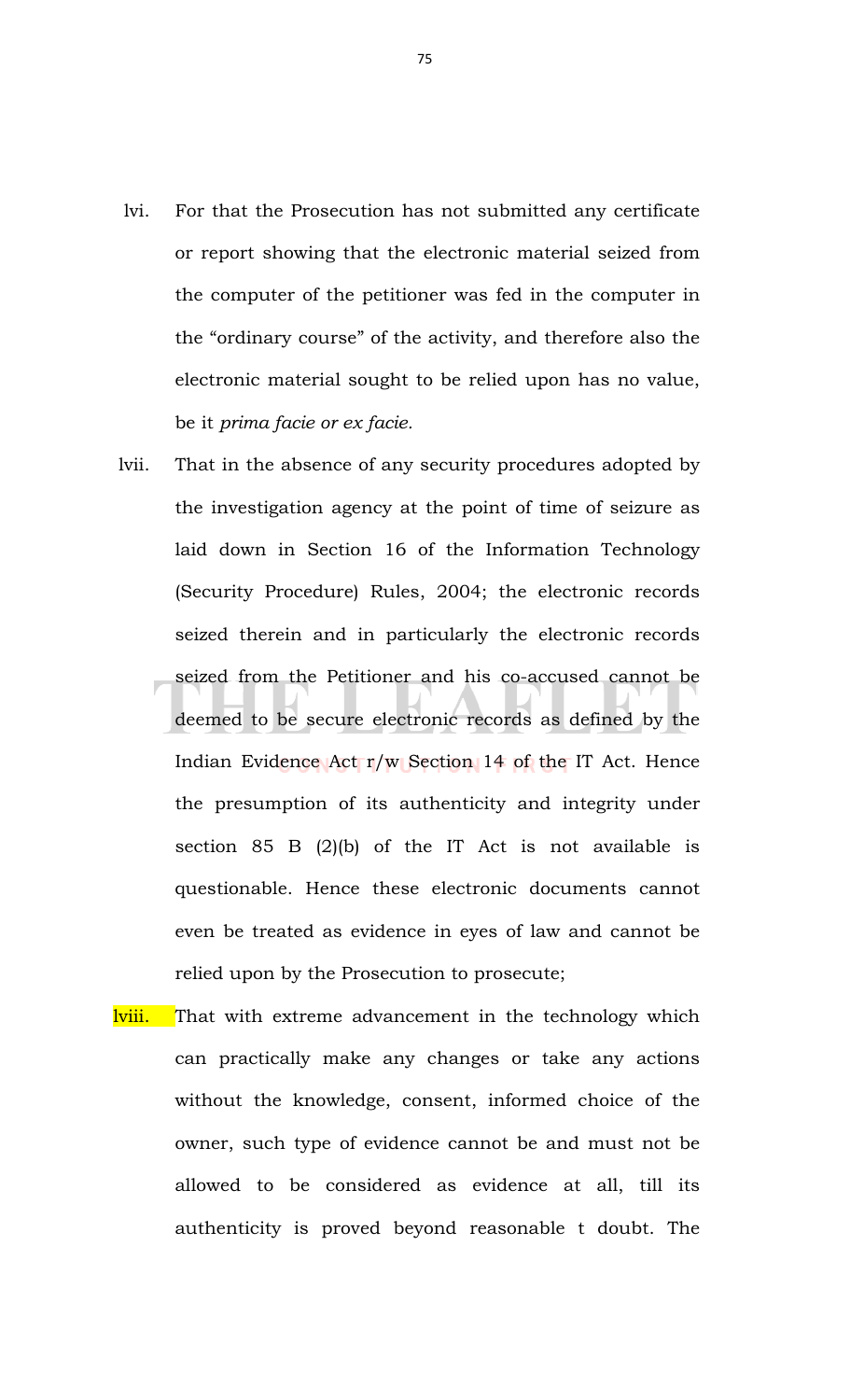extent to which electronic evidence is susceptible to be tampered with, is qualitatively different from the manner in which physical documents can be forged. Hence the Arsenal Report at Exhibit H hereto is to be given full at this stage requiring an investigation to avoid a failure of justice which is irreparabe;

- lix. That the Respondents have knowingly and consciously avoided to comply with the mandate of the Section 65B with respect to the electronic evidence in question. Even though it is a mandate of the provision that it must be explicitly shown that the computer in question was not malfunctioning or was not so impaired that it will affect the functioning of the contents in it, the same was avoided. There is not a word used in the report that the computer of the Petitioner was functioning properly and it was not infected with any malware or not interfered with. The act on the part of the authorities is not just a lapse but is purposeful so as to make the Petitioner and the coaccused suffer long incarceration. The FSL report filed by the Respondents does not even qualify the test laid down under section 65B of the Evidence Act;
- lx. That the use of the HP Laptop allegedly seized from the Petitioner after seizure by the Respondent No. 2 Investigation Officer himself was verified by a Police cyber expert and showed by the Last Logon – Shutdown

76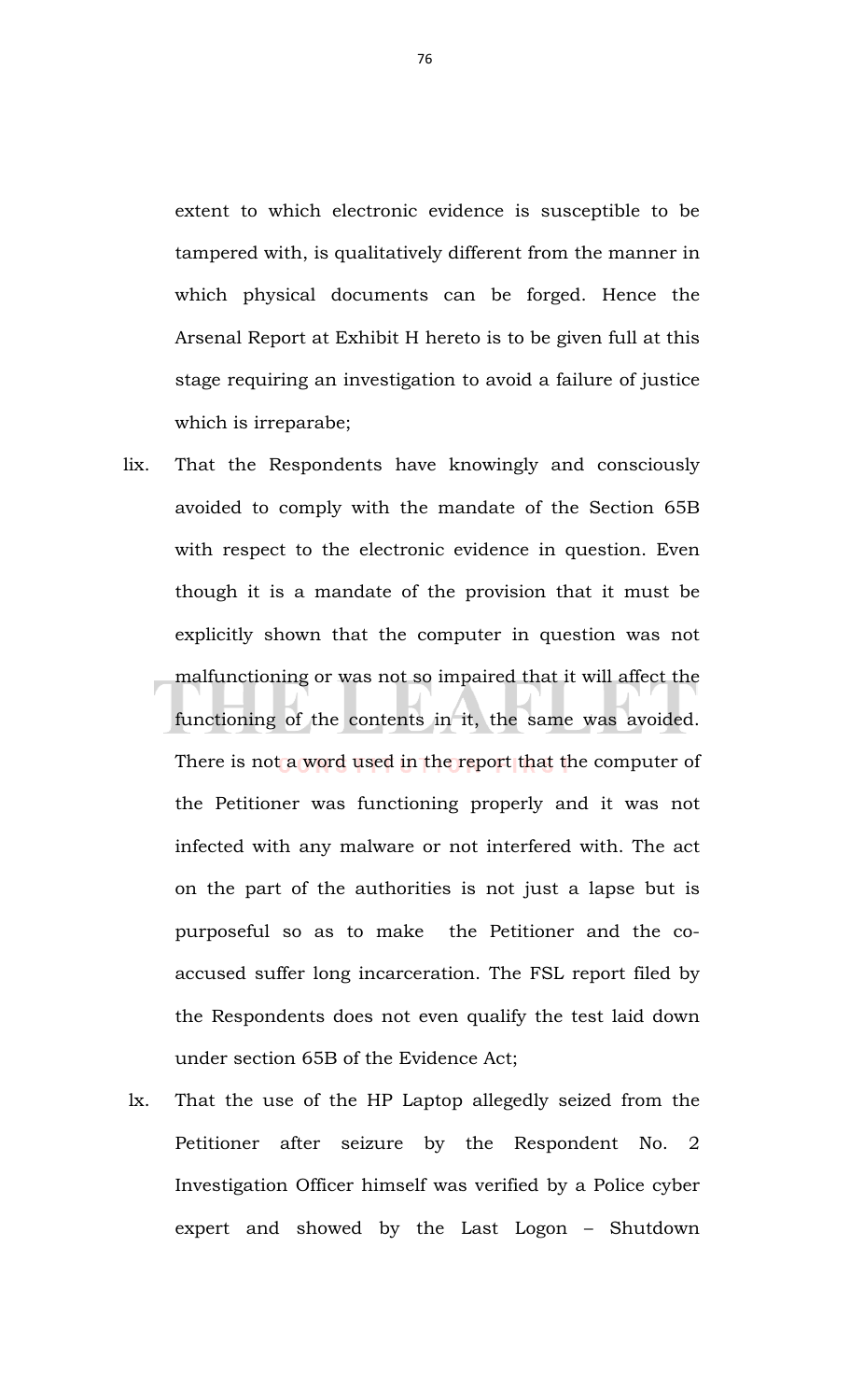Date/time clearly indicating that the data integrity of the said Laptop had been compromised and also suggested contamination before, at or after the search and seizure and hence there exists no reason to believe that the files/documents allegedly found on the Hard Disk of the said HP Laptop including the files/documents containing the name of the Petitioner were planted;

## *The Respondents knew of the planting of the documents*

- lxi. That it is clear that the Respondent No. 2 knew about the documents having been planted. Twice he made applications for search warrants to the Ld. Magistrate which were rejected. He could not have done that without knowing about the same.
- lxii. That justifying the searches on the basis of and terming it is as "secret information" is only to disguise his complicity.
- lxiii. Once the Respondent No. 2 had knowledge of planting the documents, it is inconceivable that the other Respondents did not know of the same.

## *Sanction orders liable need to be set aside*

lxiv. That, as pointed out above, the only evidence relied upon by the Prosecution against the Petitioner and that existed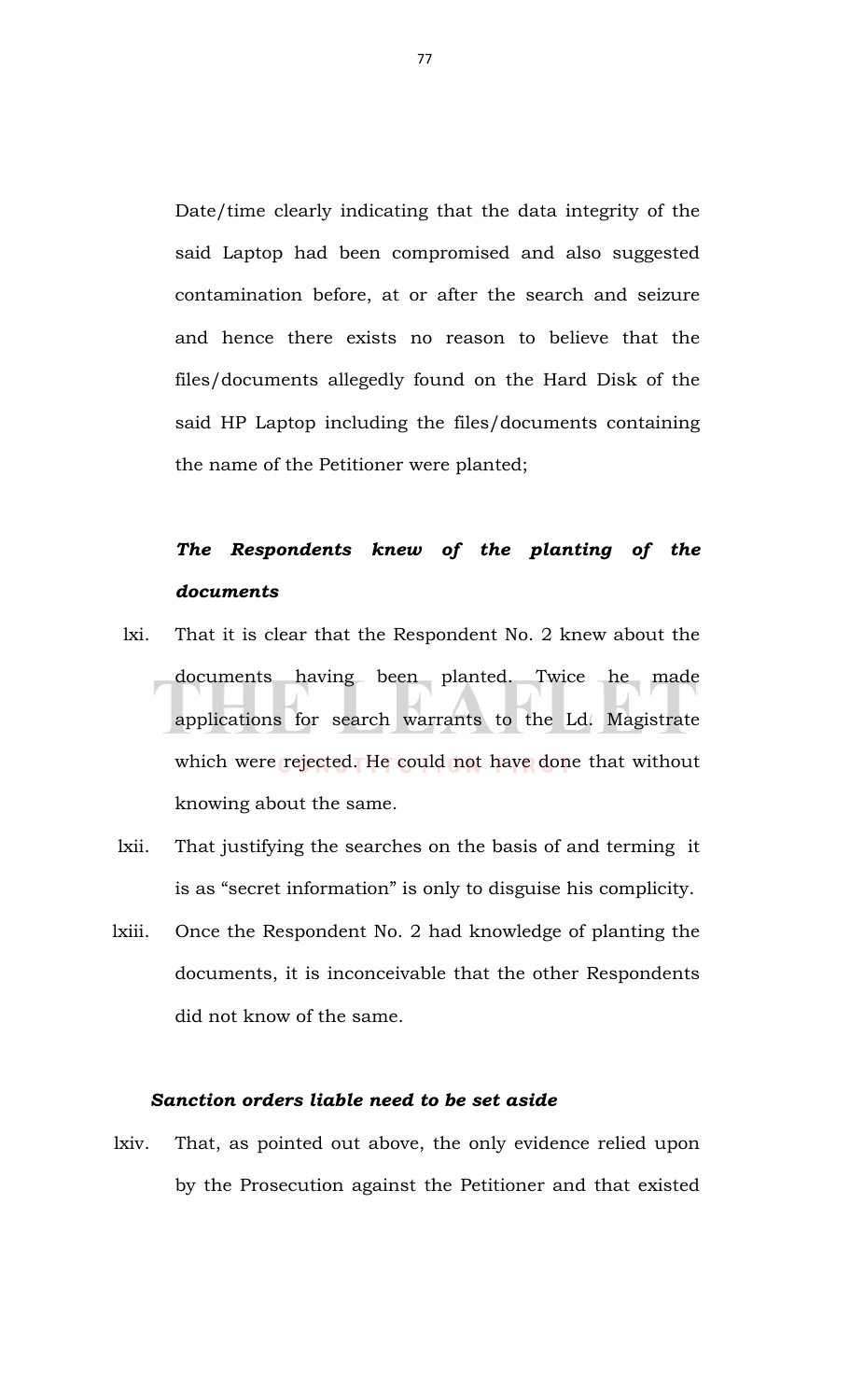at the time of sanction is the electronic evidence which is shown hereinabove to be planted and fake.

- lxv. That the sanction orders impugned herein suffer from incurable defects and could not have been given for the very reason that it fails to appreciate that the hash value of the electronic evidence was not recorded, and therefore the electronic material placed before him had no authenticity and was not secured. However, this vital aspect has not been considered while granting the sanction orders.
- lxvi. That the sanction orders granted by the Respondents have been granted without appreciating the FSL report submitted by the prosecution which clearly shows that the concerned laptop, was operated during the raid. Further the video recording of the same shows that it was operated by none other than the cyber expert who accompanied Pune Police from Pune itself. The sanctioning authority ought to have considered this factor, more so since the material placed before him was allegedly derived from the same laptop, and thus he ought to have given due consideration to rule out any tampering before according such sanction.
- lxvii. That the sanctioning authority was well aware or ought to have been aware of the fact that Supreme Court of India, in case of *Romila Thapar vs Union of India* had considered prosecution case, on the basis of some of these very

78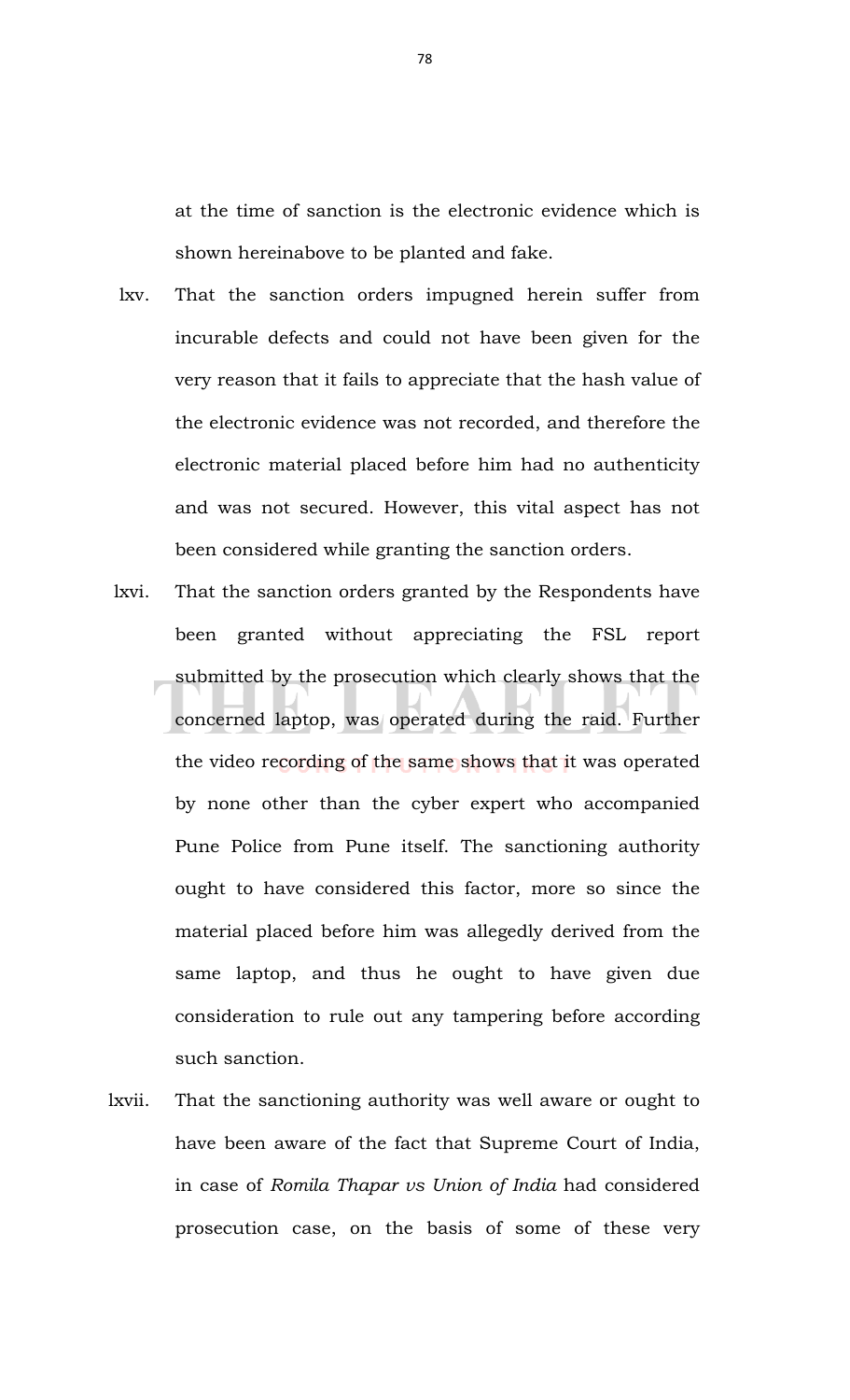documents, in the dissenting opinion delivered it, which on this issue is not contested by the majority, and therefore has weightage, found serious infirmities with respect to the authenticity of these documents.

- lxviii. That said judgment also raised serious doubts over the impartial nature of the investigation based on the fact that the *panchas* for arrest were imported from Pune to arrest persons in Delhi.
	- lxix. It was very much aware or ought to have been aware of the affidavit filed by the State Government in case of *Milind Ekbote vs State of Maharashtra* in the Supreme Court of India wherein it had stated that the Milind Ekbote is the person responsible for the acts of riots, and disturbing the social fabric. ONSTITUTION FIRST
	- lxx. That the sanctioning authority ought to have given highest value to the fact that the electronic evidence being highly susceptible to tampering, must conform to the requirement of section 65B, which includes ruling out presence of malware, that not having done and having shown any satisfaction on the aspect the sanctioning authority has failed to perform its duty which the has vested in him.
	- lxxi. In such circumstances, *a fortiori*, it was necessary that the sanctioning authority act with higher degree of circumspection, consider and rule out all such possibilities of misuse of law. Having failed to do that the sanction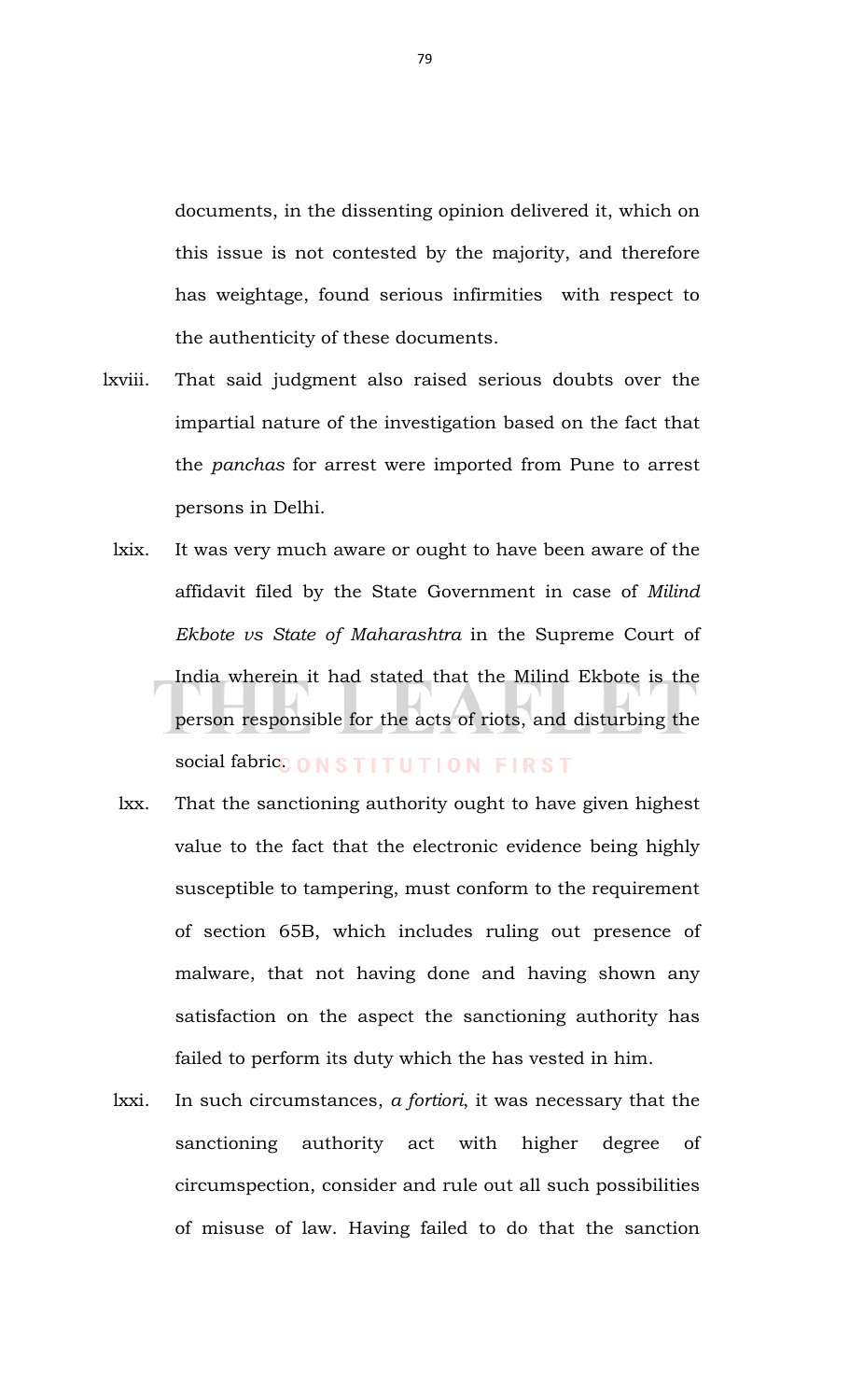order is flawed, is without application of mind, is not in exercise of independent analysis.

- lxxii. That the sanctioning authority has not given any consideration to the fact that there is a dearth of compliance with any of the requirements under section 65B of Indian Evidence Act, 1872. Though it appears to have had the opportunity to look into the forensic analysis report, it completely ignored the requisites of the law which are meant to ensure that the electronic evidence is reliable and not a fabrication.
- lxxiii. That it has failed to appreciate that the Report submitted to it of the forensic analysis has not even made a whisper if it contained any malware or not, on the contrary it shows that the tools used are only for the purposes of drawing the clones, recovering the deleted files and none for the purposes of finding malware have been used.
- lxxiv. That even otherwise, the reports submitted by the Prosecution of the forensic analysis, do not show even a semblance of compliance with the provisions of section 65B, without which the material in question, is *non est* as secondary evidence, and therefore cannot be considered as a document in law and has no evidentiary value whatsoever. That merely putting a cryptic footnote in the report does not suffice to cross the bar imposed under the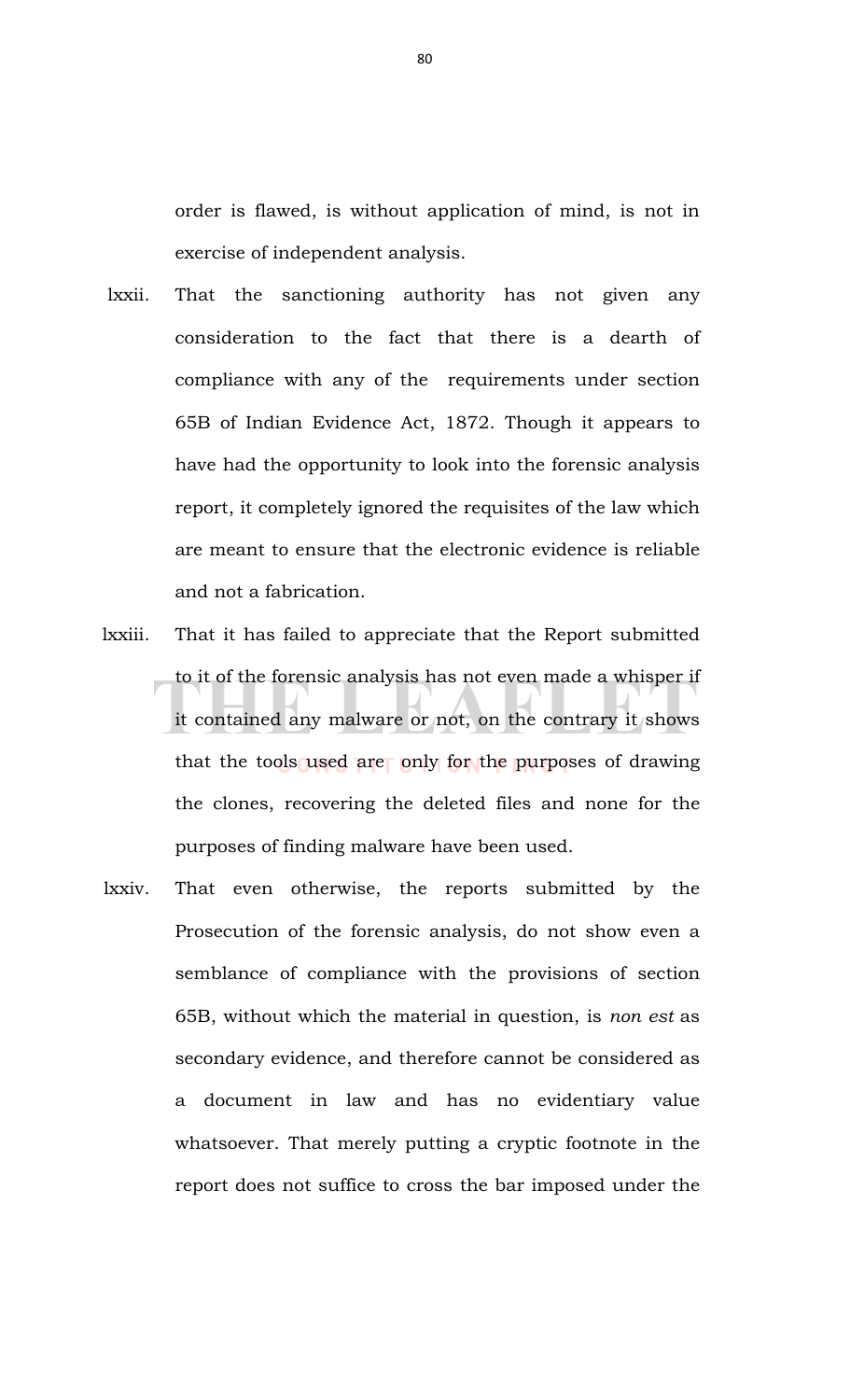65B. That being so it is a case of no evidence in eyes of law, and therefore also the whole prosecution *non est* and.

- lxxv. That the requirement of 65B in the criminal prosecution cannot be complied at with at a later stage and the conditions requisite ought to have been satisfied at the time of examination of the material itself.
- lxxvi. That the law requires that in order to make any electronic material admissible as an evidence, it must be shown by the prosecution that accused was in lawful control of the system, and also that it did not suffer from any defect so as to cause ill-effect on the content of the computer, and further that the information so derived from the computer was fed into the computer in "ordinary course". Thus the onus having been placed on the shoulders of prosecution. It having chosen not to follow the procedure the electronic evidence in question does not have any sanctity, or existence in the eyes of law. It is neither admissible nor considerable, and therefore there is no evidence against the Petitioner or his co accused in the matter.
- lxxvii. The sanctions have been granted without considering relevant material;
- lxxviii. The sanctions have been granted on the basis of the record which indicates that tampering cannot be ruled out;
- lxxix. The documents *ex facie* indicate, that they could be false and fabricated;

81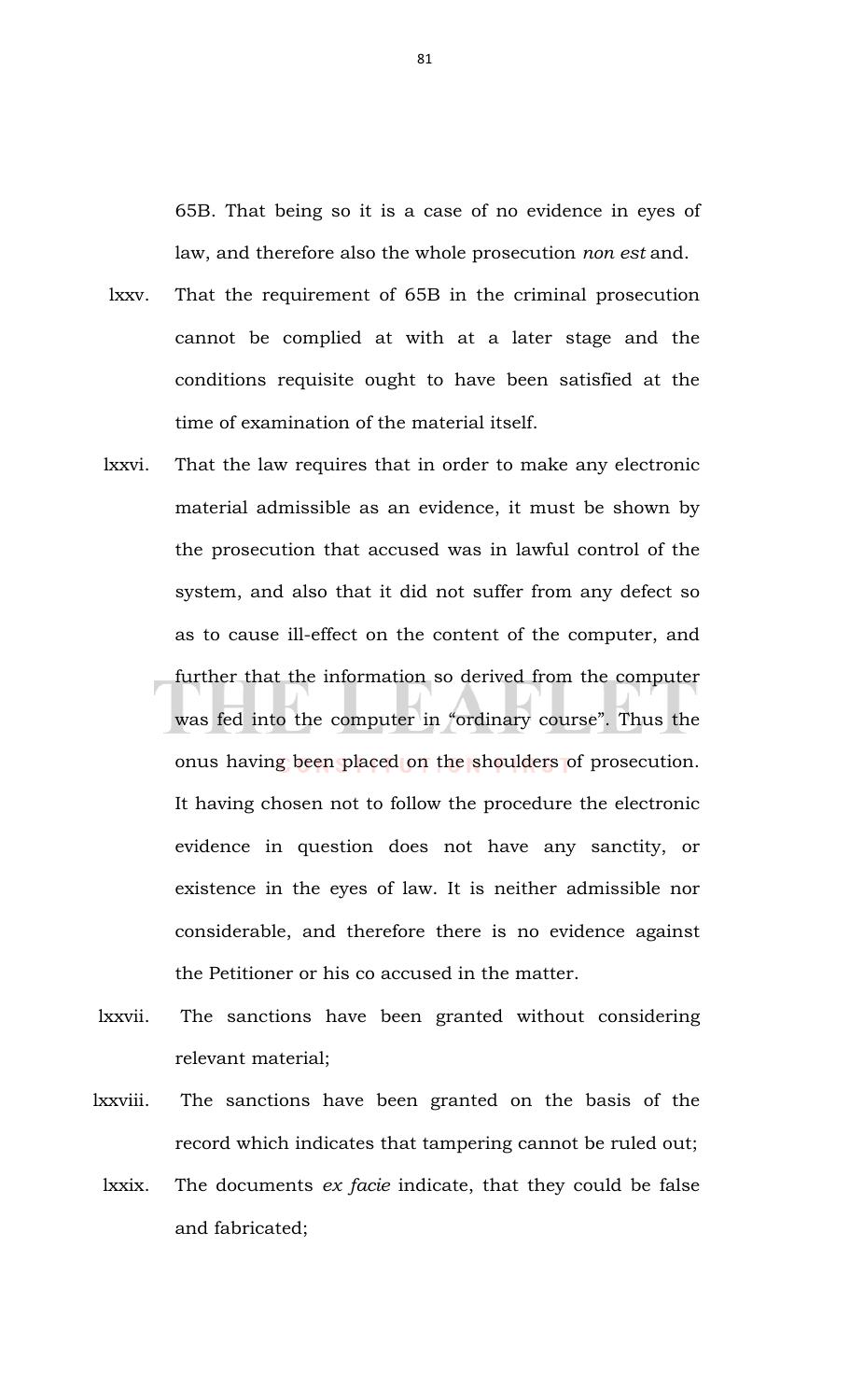- lxxx. The sanctioning authority failed to consider was bound to ascertain that the electronic evidence so presented was intact, not compromised with and does not suffer from inherent defects, more since same the Supreme Court of India in *Romila Thapar vs Union of India*, had cast a doubt on \the documents, demonstrating reasons for not considering them genuine.
- lxxxi. That the authority granting sanction ought to have examined the material with utmost care and circumspection. It could not have acted in mechanical manner and ought to have conducted his own examination of the evidences to arrive at prima facie conclusion, that being lacking in all the impugned sanction orders deserves to be quashed and set aside.
- lxxxii. That, in fact, as confirmed by the Arsenal Report, the sanction orders impugned herein have been granted based on false, fabricated and planted documents;
- lxxxiii. That the authority granting sanction must note the reasons and grounds which satisfied him to arrive at such a conclusion.
- lxxxiv. That the third sanctioning order granted by the Respondent No.3 dated 8th October 2020 Exhibit C hereto suffers from the lack of any reasons given to arrive at satisfaction or forming opinion. It has neither recorded nor demonstrated as to which material was relied upon by him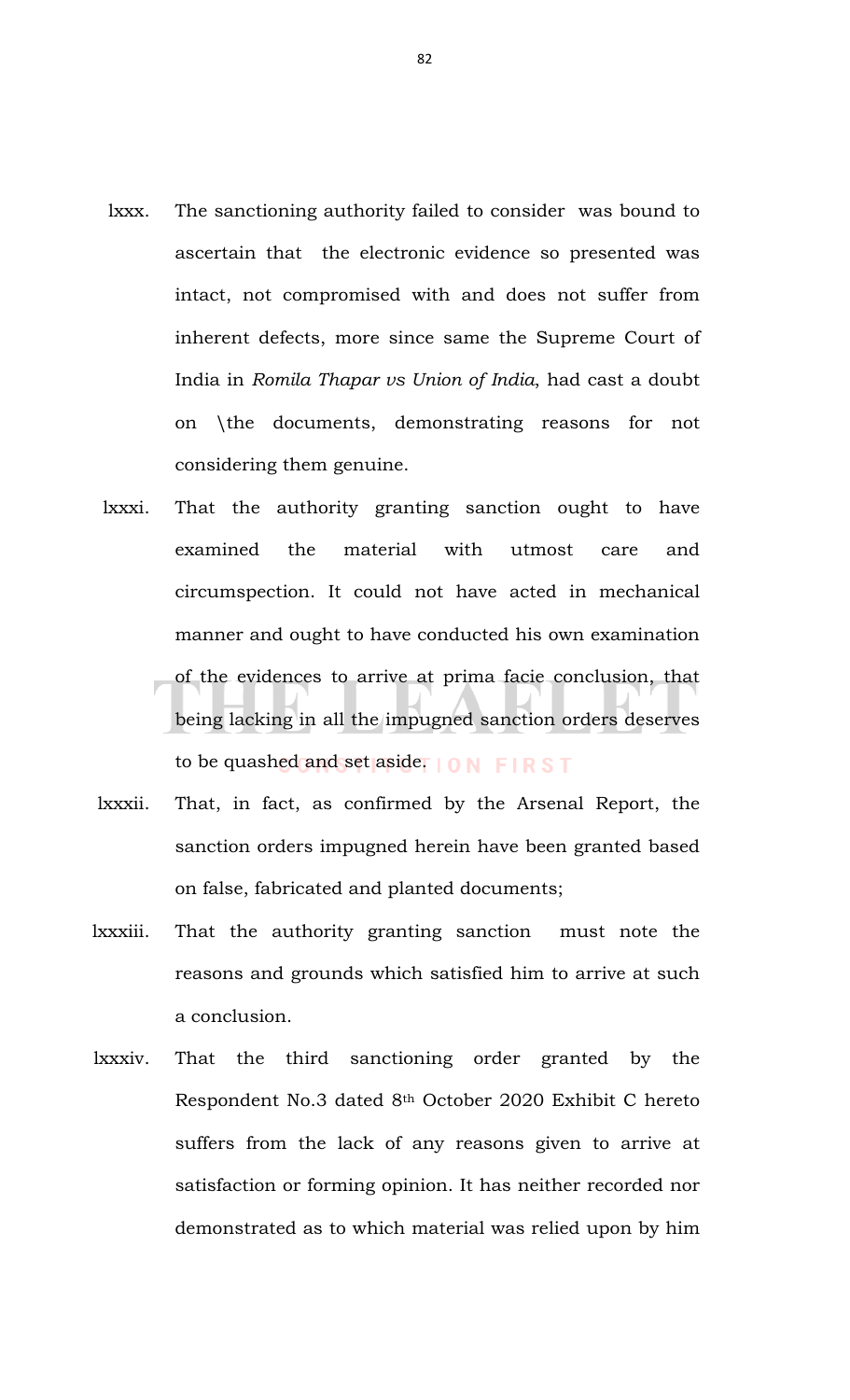to give sanction, and therefore also the sanction order impugned herein deserves to quashed and set aside.

## *Delay in the trial*

- lxxxv. For that the prosecution has ensured that the trial delays on one or other reasons. It purposefully avoided to supply clones of the hard disc, and when the court ordered it to supply the same, they used all dilatory tactics, including using of slowest of the machines for preparing clone copies. Till date it has not supplied all the clone copies, and retains some of the crucial ones.
- lxxxvi. For that the delay in the trial is itself a form of cruel and inhuman treatment while keeping the Petitioner in continued detention on fake and trumped up charges violating the Fundamental Right of the Petitioner to a fair trial
- lxxxvii. Therefore the continuance of incarceration of the petitioner on the strength of such evidences, which are planted, are fabricated is illegal and therefore the whole process deserves to be quashed with consequential compensatory remedy
- lxxxviii. That the Petitioner has not filed any such or similar petition earlier before this Hon'ble High Court or Hon'ble Supreme Court of India. The present Petition is filed under Article 226, 227 of the Constitution of India and Section 482 of the Criminal Procedure Code.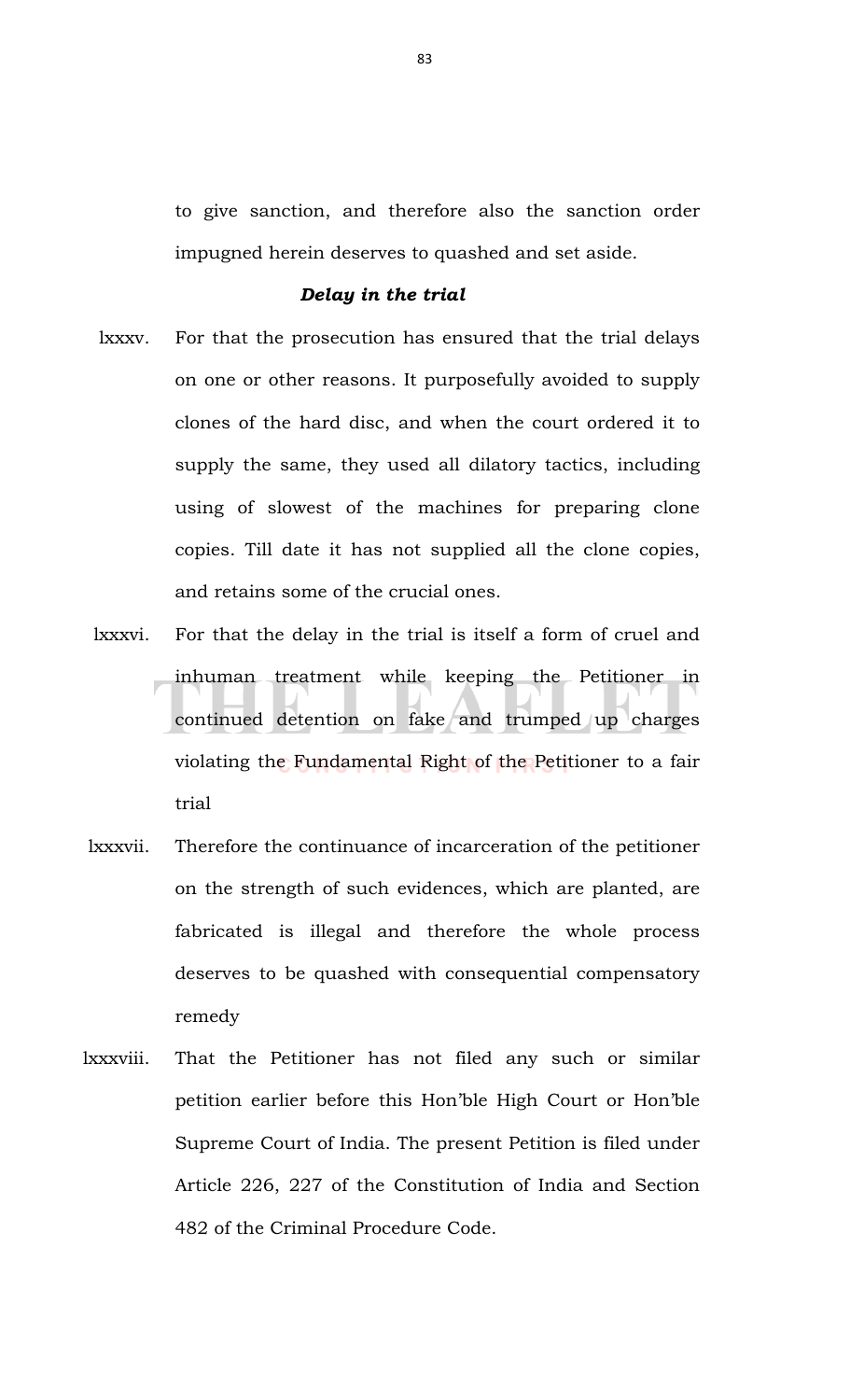80. The Writ Petition is filed within time and there is no delay or

laches in filing the petition.

- 81. That the petitioner has made out excellent case for grant of relief as prayed for including grant of ad interim relief.
- 82. The Petitioner states that the Respondent have their offices in the set of the set of the set of the set of the set of the set of the set of the set of the set of the set of the set of the set of the set of the set of the set of the set of the set of the set of the set of th Maharshtra, therefore, the cause of action has arisen within the Criminal Appellate Side jurisdiction of this Hon'ble Court; hence, it can admit the petition and hear it.
- 83. The Petitioner states that he has no other alternative efficacious remedy but to approach this Hon'ble Court and the reliefs prayed for herein, if granted, shall be complete.
- 84. The Petitioners will rely on documents a list whereof is annexed hereto. Petitioner also craves leave of this court to refer and rely on all such documents as would be helpful in successful adjudication of this petition.
- 85. That petitioner craves leave of this court to add, alter, amend or delete any portion of this petition if found necessary.
- 86. The Petitioner is in jail and hence is exempted from paying court fee and verification may also be dispensed with.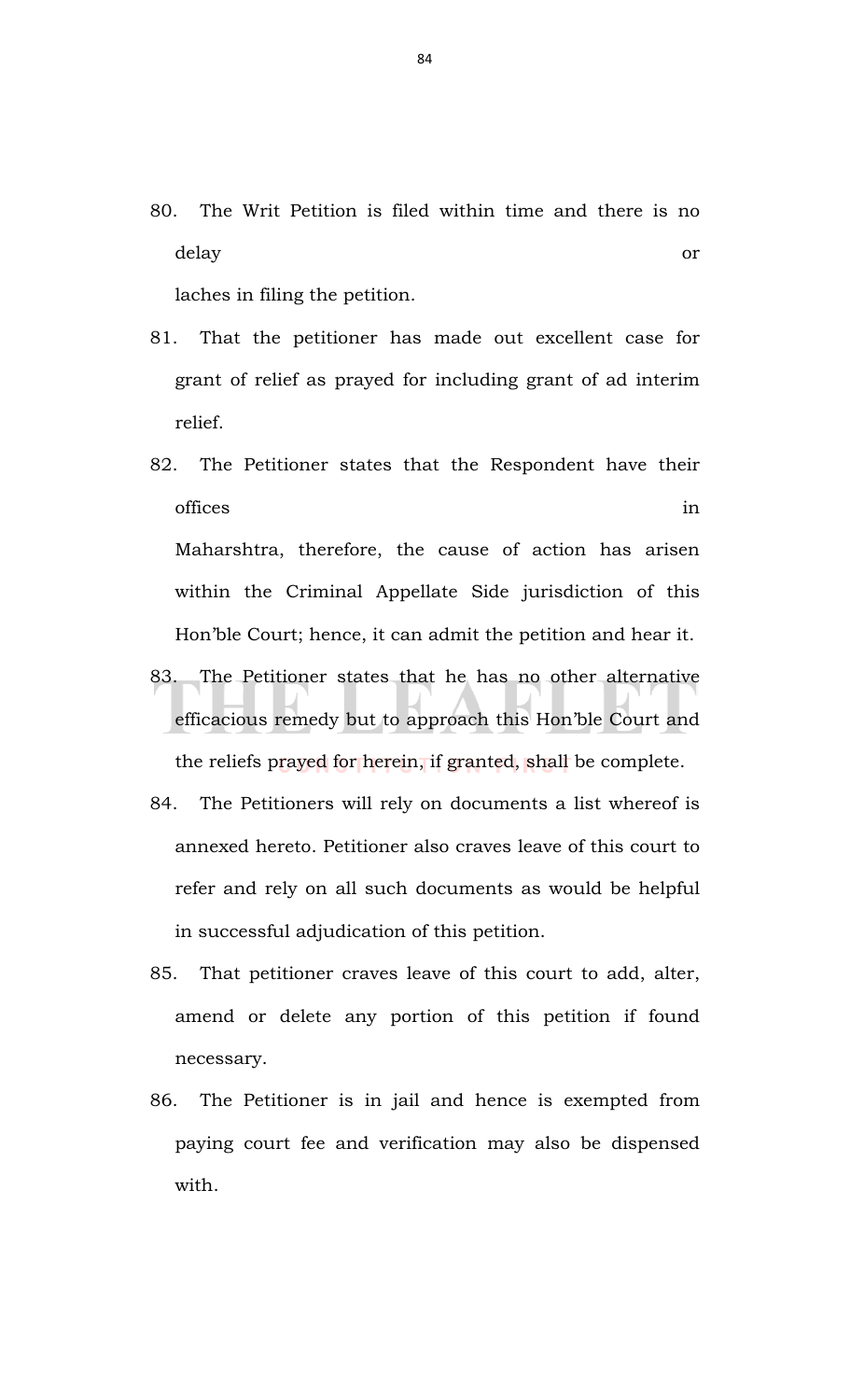87. No caveat with regard to the subject matter of this petition has been received by the Petitioner from the Respondent till date.

## **PRAYERS**

That in the circumstances above, Petitioner most humbly prays for directions, relief and orders as under that this Hon'ble Court may kindly be pleased:-

- a) For an appropriate writ order or direction to appoint Special Investigation Team consisting of experts in Digital Forensic Analysis presided over by a retired judge of the High Court or Supreme Court, and other appropriate persons empowered independent investigators monitored by this Hon'ble Court to enquire into the planting of documents in the computer of the Petitioner, with direction to submit its report in time bound manner, and also to ascertain all the persons who perpetrated this crime, and thereafter direct appropriate actions including prosecution of the responsible.
	- b) For an appropriate writ order or direction calling for the records of the case relating to sanction for prosecution u/s 45 of Unlawful Activities (Prevention) Act, 1967, with regards to FIR 4/2018 and after going through the legality, validity and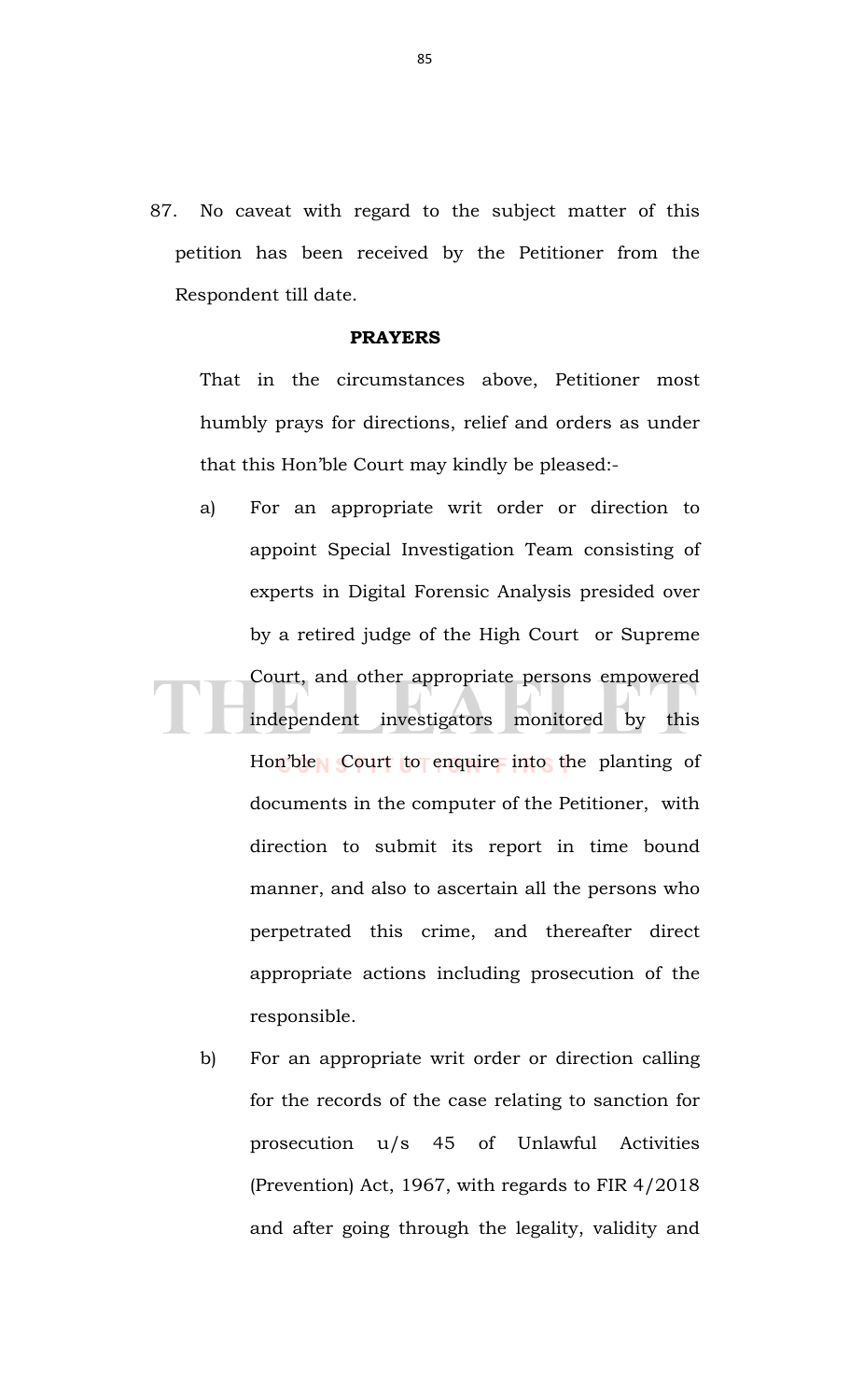constitutionality of the pr and the records relating to the sanction to prosecution, dated 14th November 2018, Exhibit-B hereto, 20th February 2019 Exhibit-C hereto and 08th October 2020, Exhibit-E and after going through the legality and validity thereof, quash and set aside the same and thereby also quash and set aside charge sheets dated 15.11.2018, 21.02.2019 & 09.10.2020 filed invoking Section 13, 16, 17, 18, 18A, 18B, 20, 38, 39, 40 UAPA, & IPC 117, 153A(1), 120B, 34, 121, 124, 124A, 505(1)(b) pending on the files of NIA Special Court, Mumbai; For grant suitable monetary compensation to the Petitioner befitting to the agony, harassment, violation of fundamental rights, defamation, loss to reputation, incarceration, inhuman treatment,

d) Pending the final hearing and disposal of this petition, for a stay effect and operation of all proceedings in the charge sheet dated 15.11.2018, 21.02.2019 & 09.10.2020 invoking section 13, 16, 17, 18, 18A, 18B, 20, 38, 39, 40 UAPA, & IPC 117, 153A(1), 120B, 34, 121, 124, 124A, 505(1)(b) pending before the NIA Special Court, Mumbai being Spl Case-414/2020;

suffered during this period.